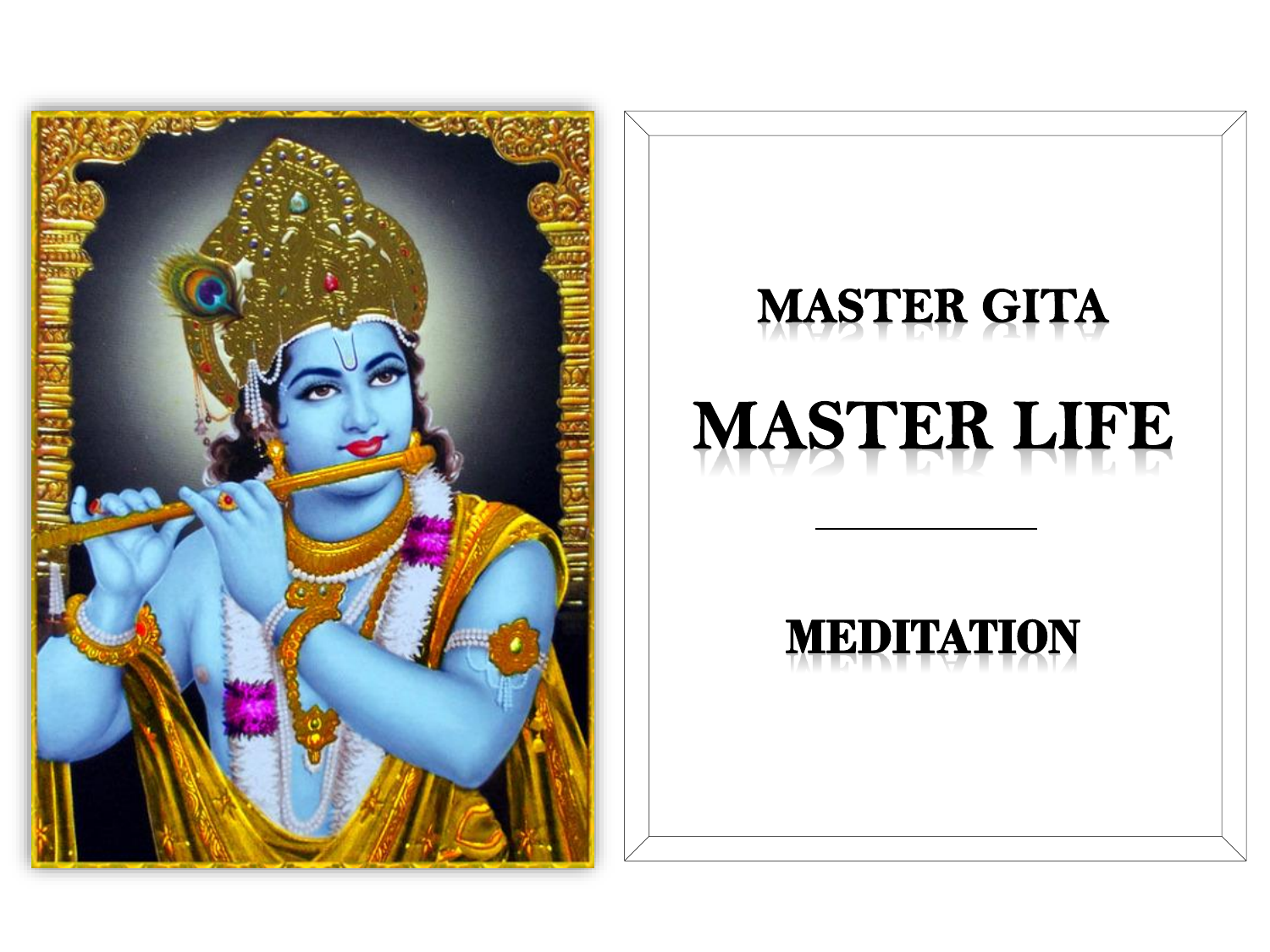

#### **2) Resolve :**

**1)**

- Will not move any part of my body.
- Ask Ishtavadevata to help you in this Meditation session.
- Notice every sound.
- Notice Hair, Body, let each part relax.
- I am alert, Body is relaxed.
- Focus on Breath.
- Attention on Mind, let thoughts come, don't follow thoughts.
- Be witness, Sakshi.
- Thought looses power, goes off.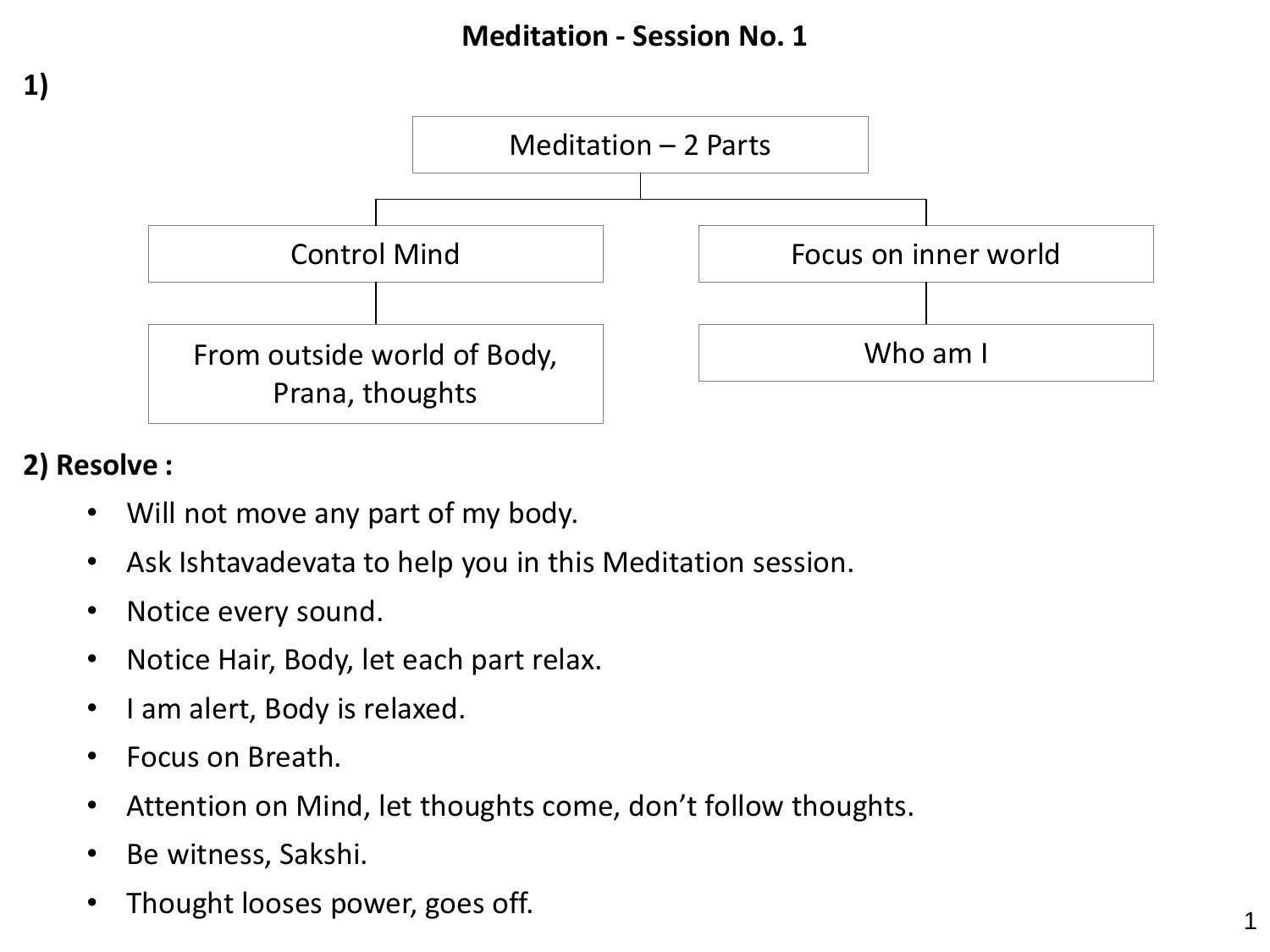- **For every thought, remain witness.**
- Sometimes mind is powerful, takes you away, become aware, become witness again.
- You are on the balcony, witnessing every thought.
- Practice Sakshi Bhava.
- Thoughts belong to the world.
- Come to know anything in the world through thought.
- Thought is mind, will come, go, I am not these thoughts.
- **Thoughts get power because of my (Sakshi's) identification, association.**
- Remove the power, I am witness not the mind which has thoughts.
- I consider myself to be Jiva, and consider my associated with body, my mind and not as an independently existing witness.
- I am not Jiva, I am supreme Consciousness.
- Birth death for body.
- I am unborn, none of modifications of body, mind, world touch me.
- I am Sakshi Chaitanyam.
- Disassociate with body, mind, universe.
- Experience myself as the supreme self.
- **Even when body is born, going thru modification, dies, I am untouched.**
- Even when mind takes different forms, there are no modifications in me.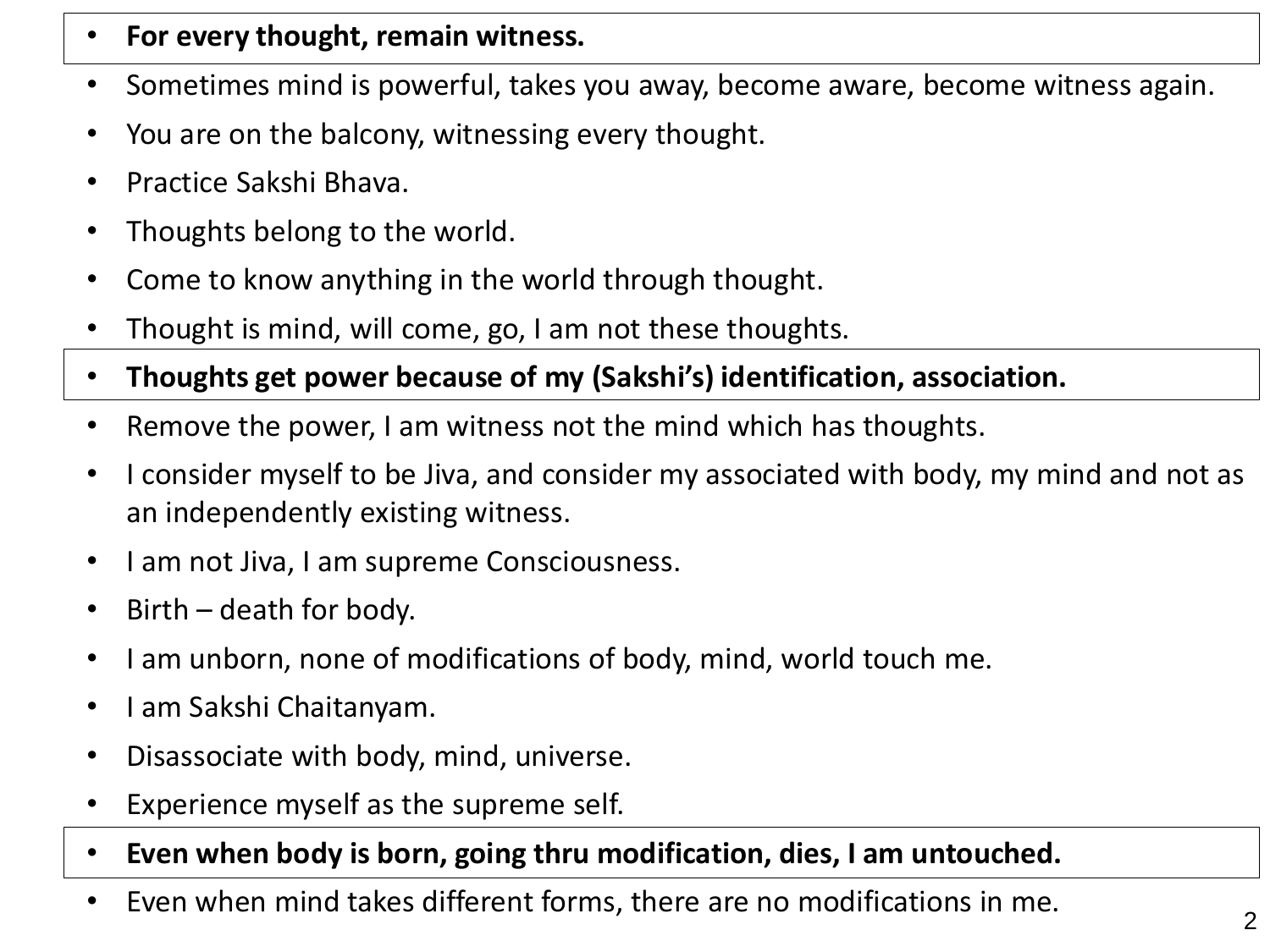- **I am supreme self, I alone am, as in + through everything.**
- Bring attention to breathing.
- See how Pranas are functioning.
- Bring attention to body, as witness, see the body.
- Join both palms, rub on eyelids, move feet, open eyes.
- Session over.
- I am consciousness, witness, don't ask how? My reflection not over.
- As listening becomes better, practice becomes smoother.
- Sakshi bhava can be maintained while walking, walk, not considering I am body, see body walking, hand writing, keep thought of Sakshi Bhava, takes you beyond body, eating, bathing.
- I am really the witness.
- Will see anger.
- We become angry by identifying with anger.
- Become witness see anger rising, falling, laugh at your stupid self!
- Keep witnesshood throughout the day.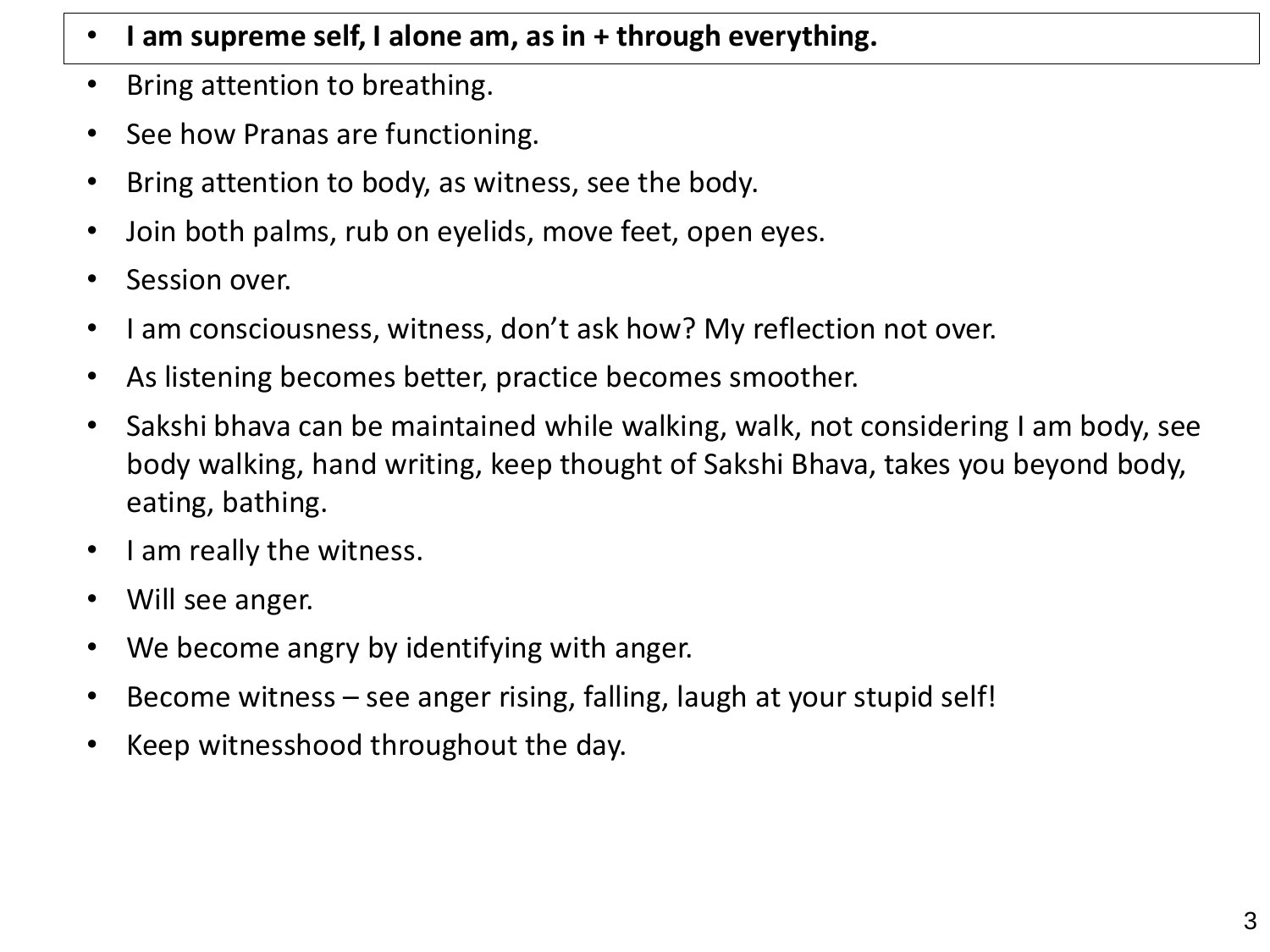#### **Meditation - Session No. 2**

#### **Section 2 – Chapter 2 (Part 1)**

• Meditation = Nididhyasanam.



- Chant ohm once.
- Focus on all sounds you are hearing.
- Feel body is relaxed.
- Prostrate to Ishta Devata.
- Chant om Nama Shivaya.
- Increase silence between Mantra.
- If any new thought comes, chant Om Nama Shivaya.
- Ignore other thoughts, don't investigate, you will get trapped, don't trace origin of thoughts.
- Purification is happening, by pouring water.
- Irritation, anger may come.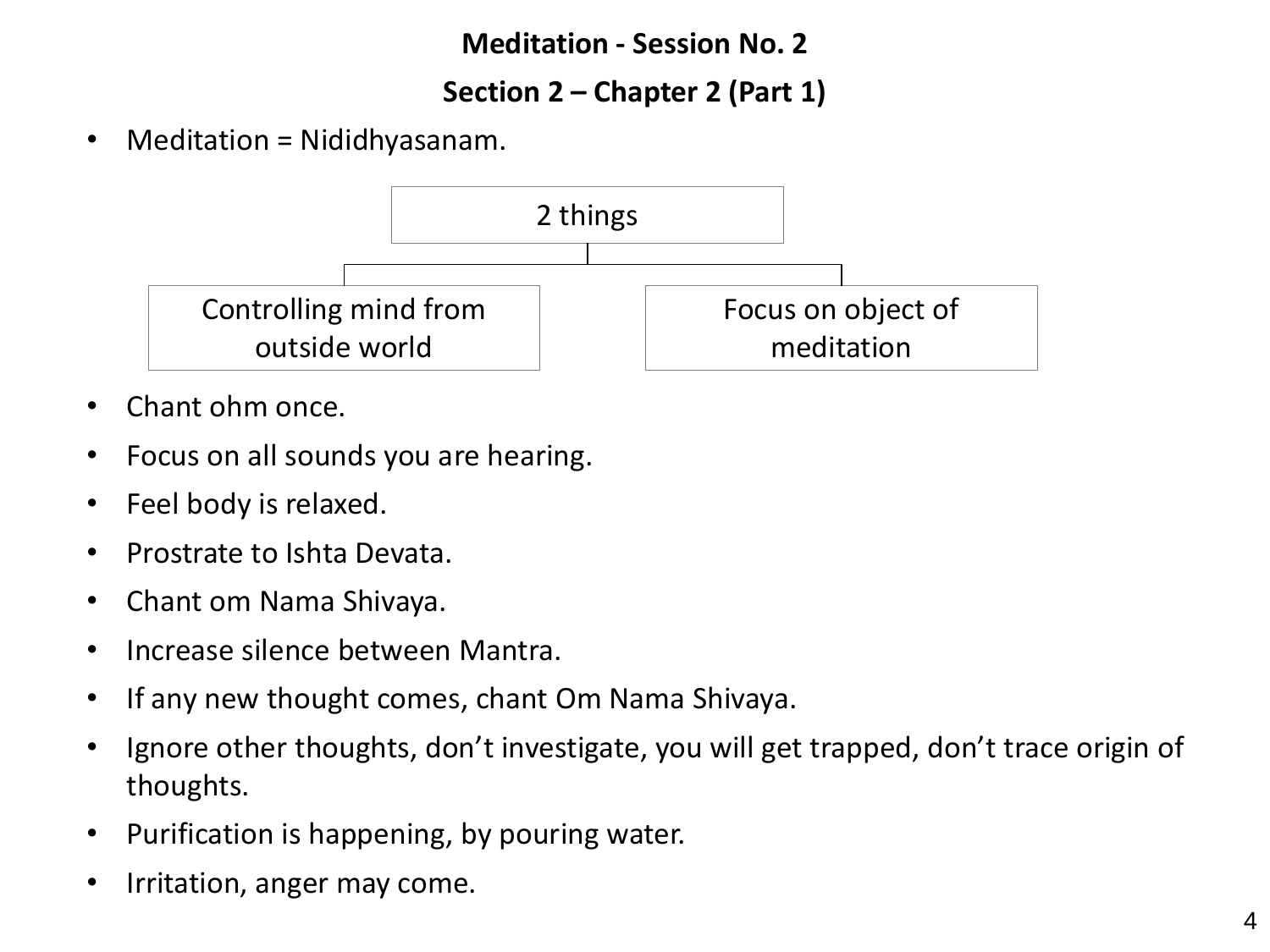#### **Meditation – Session No. 3**



• Fix a daily technique, keep mind free, what technique comes to mind, follow it.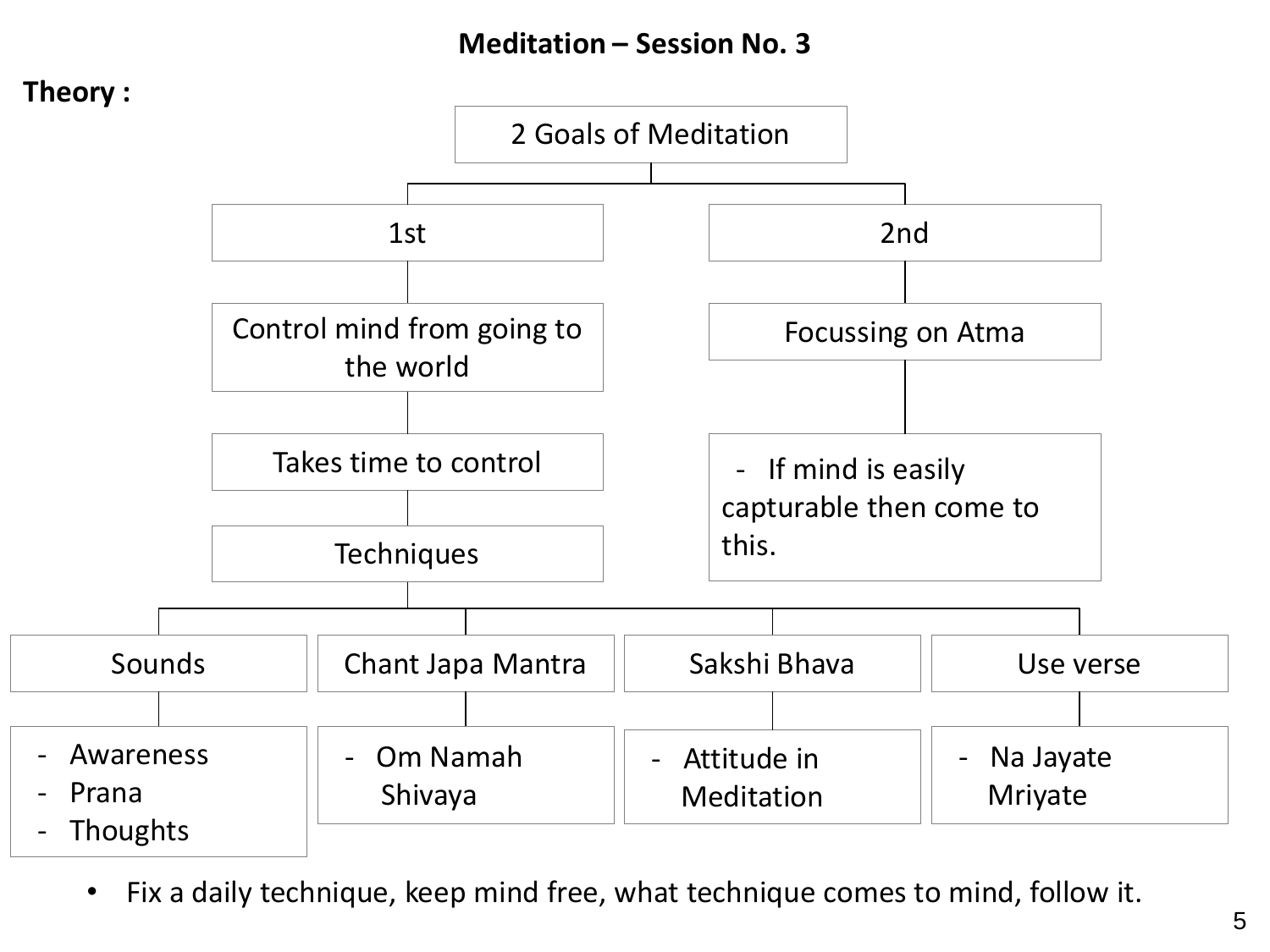#### **Practice :**

- Remember Ishta Devata, Guru, Prostrate, request them to make this meditation session successful.
- **Take firm resolve, wont move body even a bit.**
- This time when I am meditating, I don't belong to the world.
- I am nobody's son, father, friend, daughter, I am just seeker of liberation.
- Focus attention on sounds hitting your ears.
- Take mind to body posture, focus on toes to head, each part is relaxed, strong, comfortable.
- Toes, feet, Ankle, calf muscles, knees, thighs, lower body is strong, comfortable, relaxed.
- Mentally massage each part of the body.
- Trunk, lower back, upper back, Abdomen chest, shoulder, Arms, forearm, palms, finger, take mind to each part, mentally, massage it and relax it.
- Neck, throat, chin, cheeks, eyes, forehead, head, bring smile on face which will relax all the muscles.
- Hold attention to the body, feel entire body posture.
- Slowly bring attention on breathing, don't change breathing pattern, focus on your natural breathing.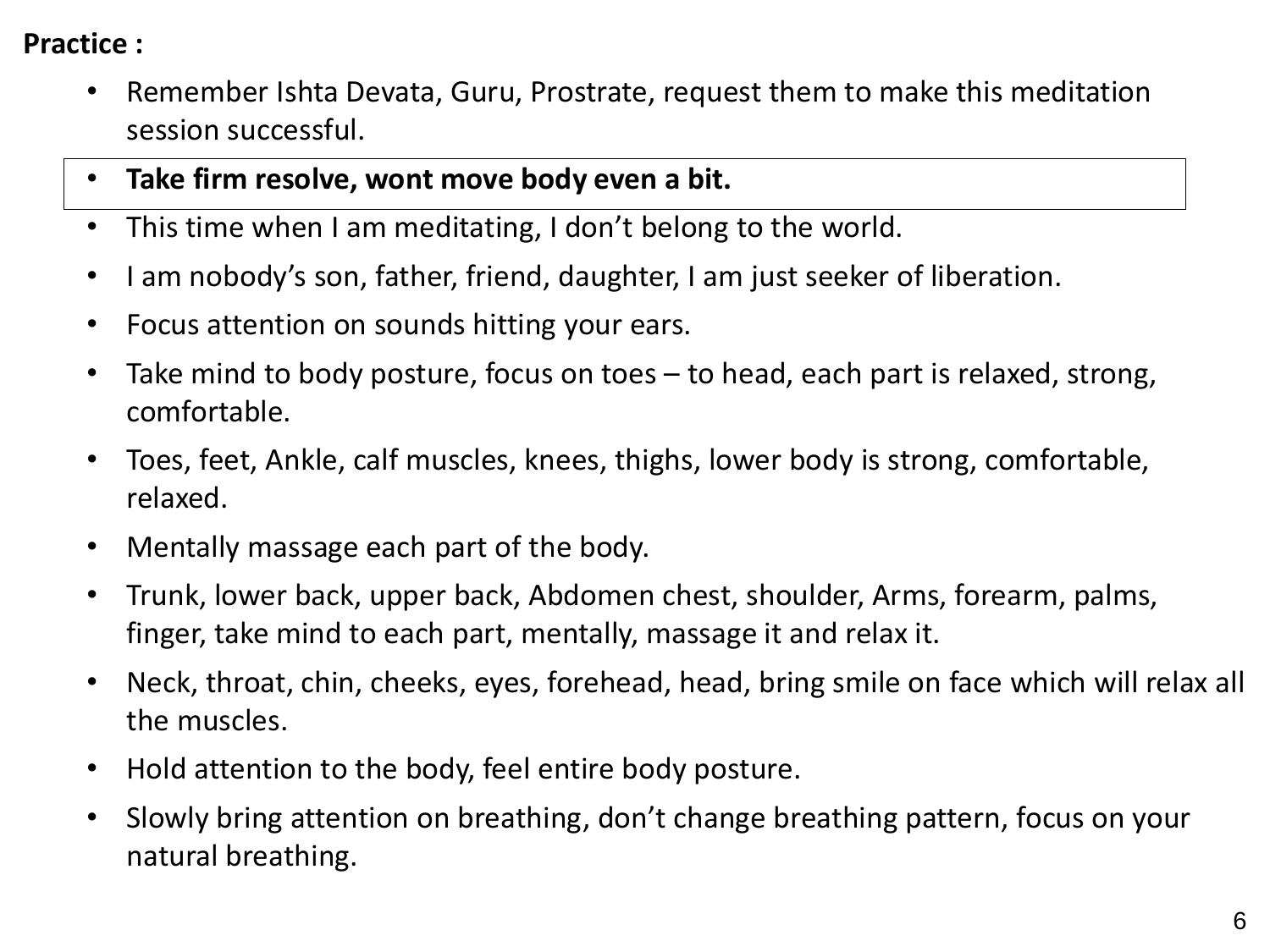- **Feel air coming in through nostrils as you Inhale and feel going out as you exhale.**
- Focus on breath, mind has no thoughts.
- Mind is under your control.
- Focus attention on thoughts of mind.
- Be witness, let thoughts come and go.
- Don't oppose, don't feed, be witness.
- Sometimes mind may go with thought train and go somewhere else.
- Don't track the source of divertion.
- Disengage mind, again be witness.
- **This power to observe the mind without getting involved is important.**
- **I am witness, I am not changing, body changes, Prana changes, mind changes.**
- I am not intellect, not combination of all these.
- **I am not Jiva who is identified with Body / Mind / Intellect.**
- I am Consciousness which is beyond time, space and therefore unborn, eternal, all pervading.
- I am that consciousness.
- **Even when body, mind, intellect is changing, I do not change.**
- **I am changeless substrum on which all these changes can be seen.**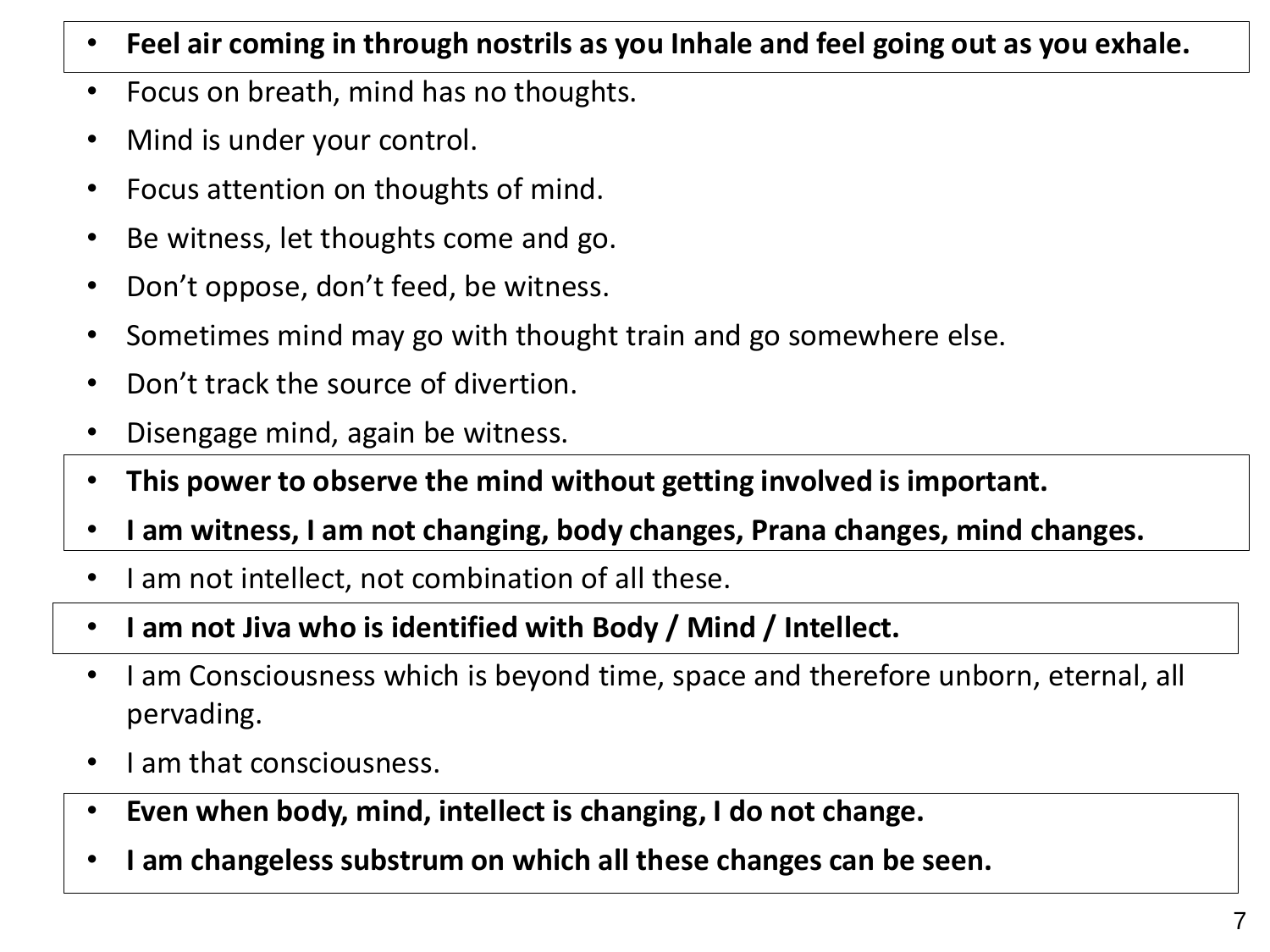- **I am indestructible self described in Chapter 2.**
- **No weapon can kill me, no fire can burn me, no water can wet me, no air can dry me.**
- **Even when body is destroyed, I remain indestructible.**
- None of the senses can reveal me.
- I will keep the thought of witness consciousness, throughout the day, during all my transactions.
- **I am changeless, eternal.**
- Bring attention to breathing.
- **During all the transactions of the day, remember I am the witness consciousness.**
- Focus on breathing.
- Bring attention to body, be aware of body.
- Rub palms gently and rub the eyelids,
- Open eyes, take palms on the face, move feet and sit comfortably.

| ॐ पूर्णमदः पूर्णमिदं पूर्णात् पूर्णमुदच्यते । | Om purna-madah purna-midam purnat purnam-udacyate, |
|-----------------------------------------------|----------------------------------------------------|
| पूर्णस्य पूर्णमादाय पूर्णमेवावशिष्यते ॥       | Purnasya purna-madaya purna-meva-vasisyate         |
| ॐ इांतिः इांतिः इांतिः ॥                      | <b>Om Santih! Santih!! Santih!!!</b>               |

That is Whole, this is Whole ; from the Whole, the Whole becomes manifest. From the Whole, when the Whole is negated, what remains is again the Whole.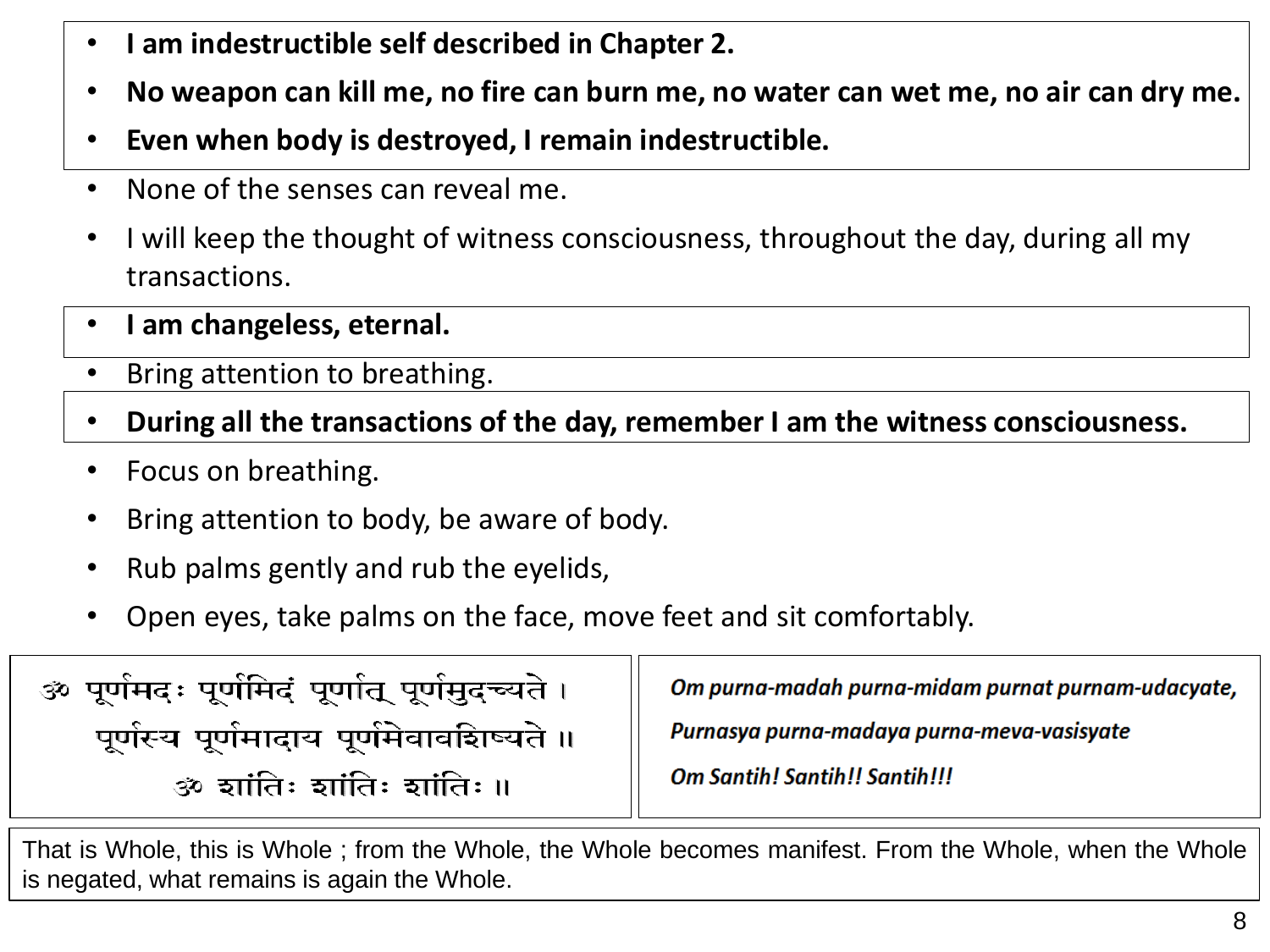#### **Meditation - Session No. 4**

**Theory :**

- Last session Sakshi Bhava of thoughts.
- Today focus on form of Lord to quieten mind.
- Today Ramanavami, will focus on Rama.

**Practice :**

- Prostrate to Ishta Devata, Guru, invoke their grace on this noble endeavour.
- Make firm resolve that for next 20 minutes, I will not move a bit.
- **During the time of meditation, I am nobody's son, father, mother, friend.**
- **I belong to the Lord alone, I am the seeker of liberation.**
- Focus on sounds coming.
- Bring attention to body, see your posture is strong and comfortable.
- Focus on from toe to head, take mind to each part, mentally massage each part and exercise it.
- **Purpose of this is to control the mind, dictate the mind, so that mind will not wander in the outside world.**
- Start from feet and go upto head.
- Make sure back, head, neck in one line, relax every muscle of body.
- Feel posture of the body.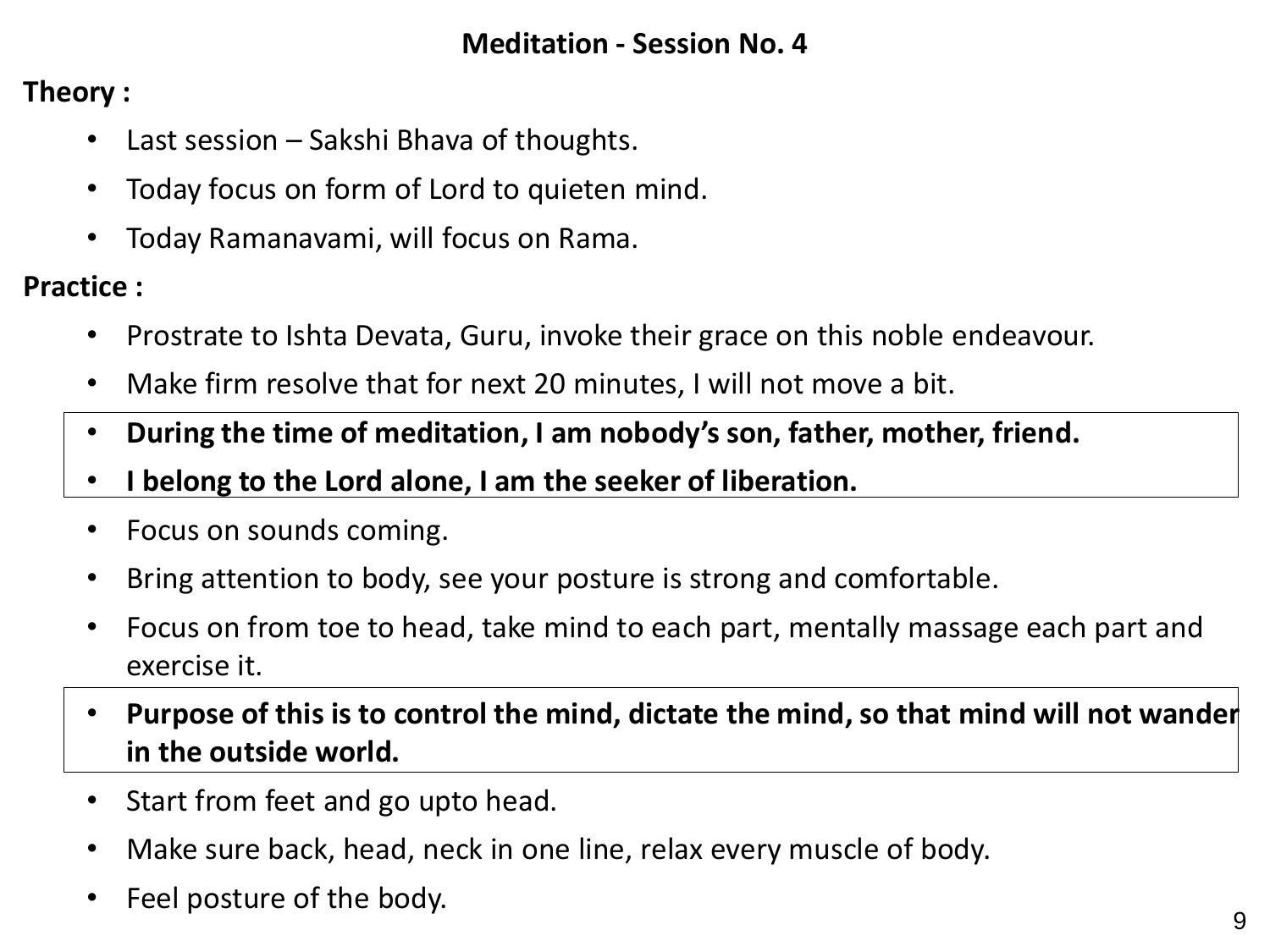- Focus on breathing, observe your natural breathing.
- **Method of observing breath is called Prana Vikshanam.**
- **As you focus on the breath, mind comes under control.**
- When mind is agitated, focus on Prana to quieten the mind.
- Bring beautiful form of Sri Ram, imagine he is standing right in front of you.
- Focus on his form, taking attention to each and every detail.
- Head, face, hands, chest, clothes he is wearing, feel he is in front of you.
- See the beautiful bow and arrow and with his left hand he is blessing his grace.
- See his hand reaching you.
- Mentally prostrate to him.
- Focus on his name,
- When I chant, you bring the words on the Lord and his name.
- Sri Ram Jaya Ram, Jaya Jaya Ram..
- Chant 20 times, focus on each letter, silence between 2 chanting, increase silence.
- When new thought comes, chant mantra.
- Chant mantra mentally and focus on Lord for next 5 minutes.
- Sri Ram Jaya Ram, Jaya Jaya Ram

↓

3 times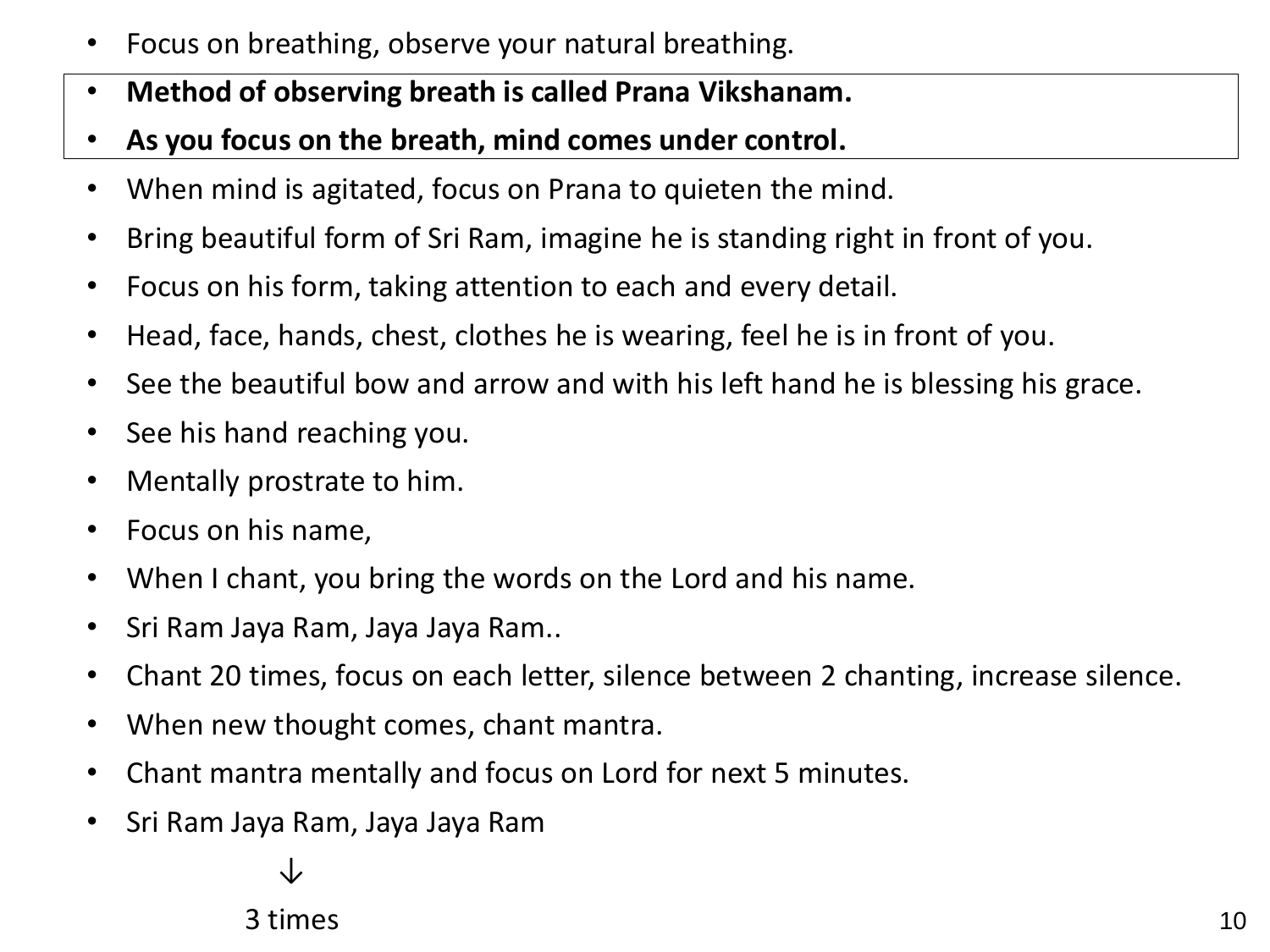- **Feel presence of Bhagawan Sri Ram in your heart, he is Antaryami Dwelling in all of us.**
- **He is witness that observes all the thoughts arising in the mind, he is the spiritual core within each one of us.**
- He is me, I am indeed him.
- Bring attention to breathing, body, rub palms, gently place them on your eyelids, open eyes, take palms to whole body – move your body.
- Om Poornamadah…

| ॐ पूर्णमदः पूर्णमिदं पूर्णात् पूर्णमुदच्यते । | Om purna-madah purna-midam purnat purnam-udacyate, |
|-----------------------------------------------|----------------------------------------------------|
| पूर्णस्य पूर्णमादाय पूर्णमेवावशिष्यते ॥       | Purnasya purna-madaya purna-meva-vasisyate         |
| ॐ झांतिः झांतिः झांतिः ॥                      | <b>Om Santih! Santih!! Santih!!!</b>               |

That is Whole, this is Whole ; from the Whole, the Whole becomes manifest. From the Whole, when the Whole is negated, what remains is again the Whole.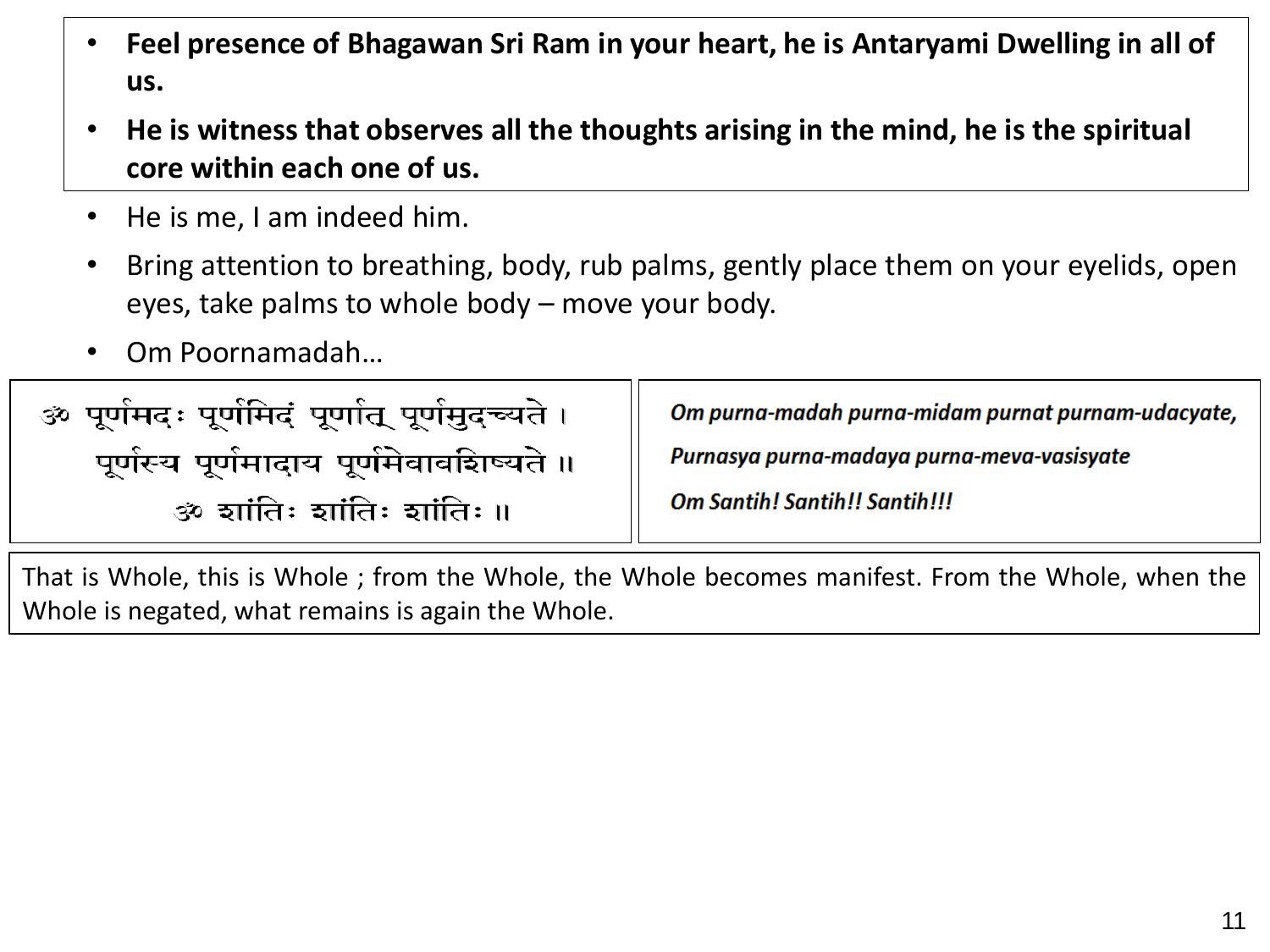#### **Meditation**

#### **Chapter 4 - Session 1**

- Observe every thought like a witness.
- Don't go with the thought, remain Sakshi.
- If mind goes with thoughts, bring it back, again become witness.
- If mind Agitated, focus on Breath.
- I am not what I can see.
- What I see, perceive, know, cannot be me.
- What is known is object, I am the subject.
- I see body, perceive Prana, know condition of senses, observe different thoughts.
- I am not body, Prana, senses, mind.
- I am Sakshi Chaitanyam, consciousness, not Body / Mind / Intellect.
- Keep this single thought all the time.
- I am consciousness not Body / Mind / Intellect.
- Bring attention to breathing, body, rub palms.
- Not control mind but directing mind I am consciousness.
- More control of mind then can focus on single thought throughout the day.
- Let other thoughts be there, throughout the day, you tell I am consciousness.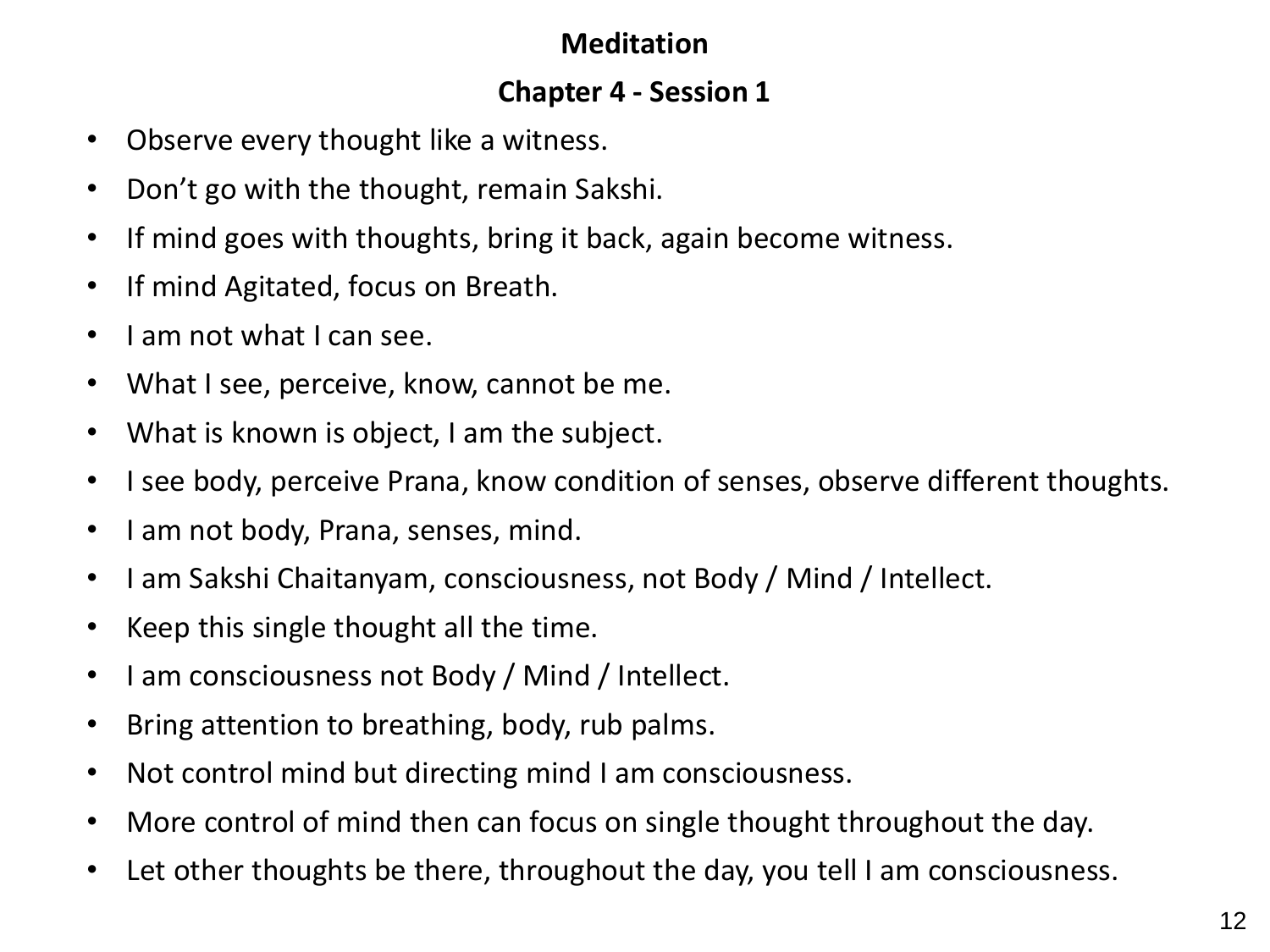#### **Meditation**

#### **Chapter 4 - Session 2**

- Check posture, steady, relaxed.
- Prostrate to Ishta Devata, Guru.
- Pray to them to help us in this practice of meditation.
- Make firm resolve, I shall not move even a bit, during this time, I have no connection with the world.
- Meditate as seeker of liberation.
- Focus on every sound you hear, notice everything without fail.
- Take mind each part of body, mentally massage each part and relax.
- Head to toes.
- Toes to head.
- Make sure spine is straight, back, neck, head in one line, body relaxed.
- Focus on breathing, watch the rhythm of your breathing.
- Prana Vikshana tool to make mind to focus.
- Observe your mind by remaining witness, uninvolved, unchanging.
- Observe each thought rise in mind, don't react, follow it, let it come, let it go.
- If involved with thoughts, go to Prana Vikshana.
- If too many thoughts, chant mantra.
- Come back to be a witness.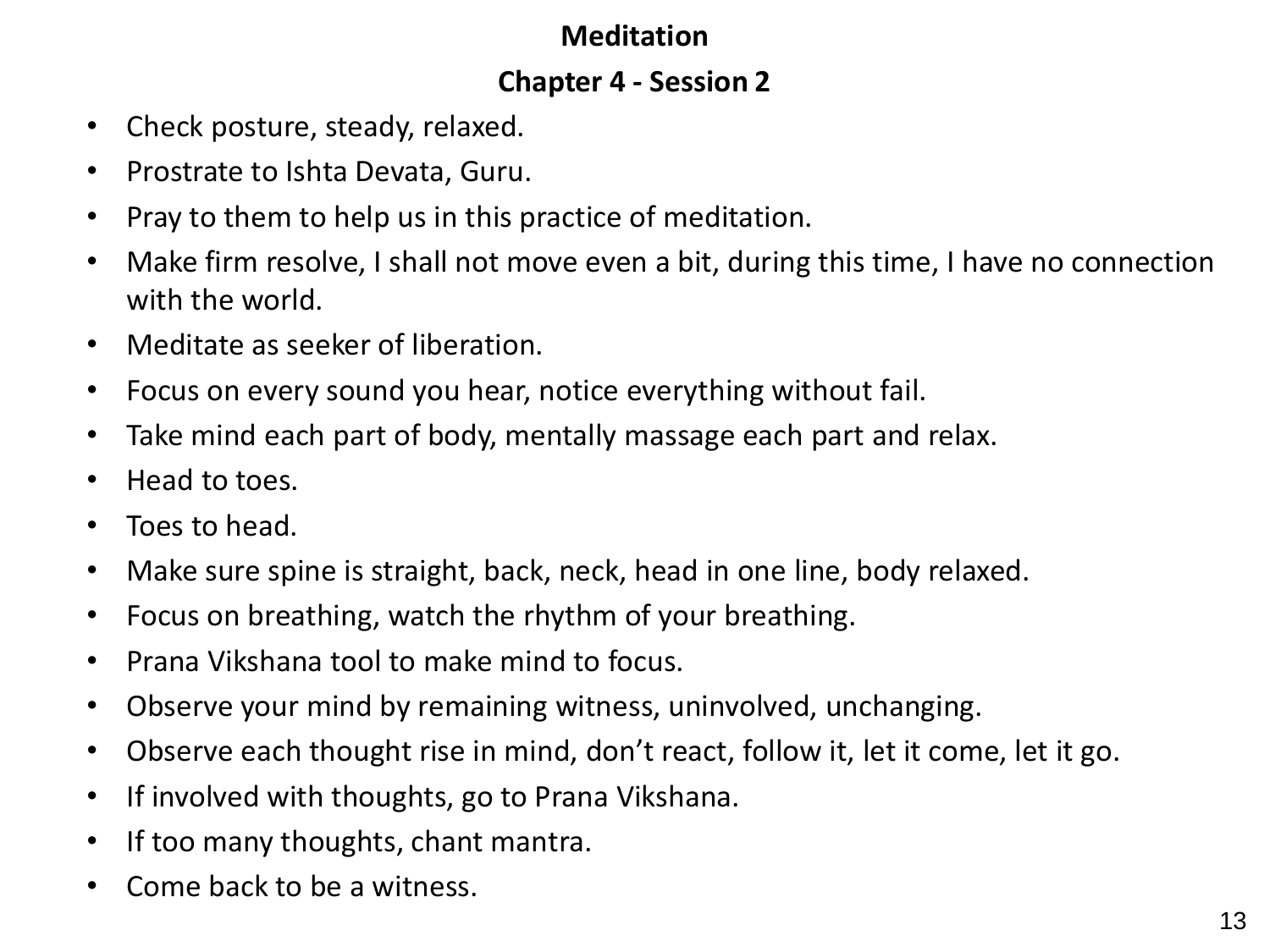- Mind is under control.
- **Focus on single thought :**

I am pure consciousness, beyond Maya, 3 Gunas, beyond 3 Upadhi of Body / Mind / Intellect.

- I am that supreme consciousness.
- Being beyond Maya, none of 3 Gunas can touch me.
- Body undergoes changes, mind goes through 3 Gunas continuously intellect changes.
- I am not changing Body / Mind / Intellect.
- I am changeless substratum on which all changes happen.
- That pure consciousness I am.
- Body / Mind / Intellect being under Maya performs actions.
- I am not Body / Mind / Intellect, I am non-doer, I am Akarta.
- Ahamkara Jiva Bhava feels I am Jiva, Doer, Enjoyer.
- I am not Jiva, I am Paramatma, I am not doer, Enjoyer.
- Supreme Lord who is Akarta is actually my own true nature.
- I am the pure Changeless, nondoer Consciousness.
- Bring attention to breathing, witness without getting involved.
- Bring attention to body, palms together, Rub them, keep on eyelids, open eyes, move feet.
- You give instruction to yourself.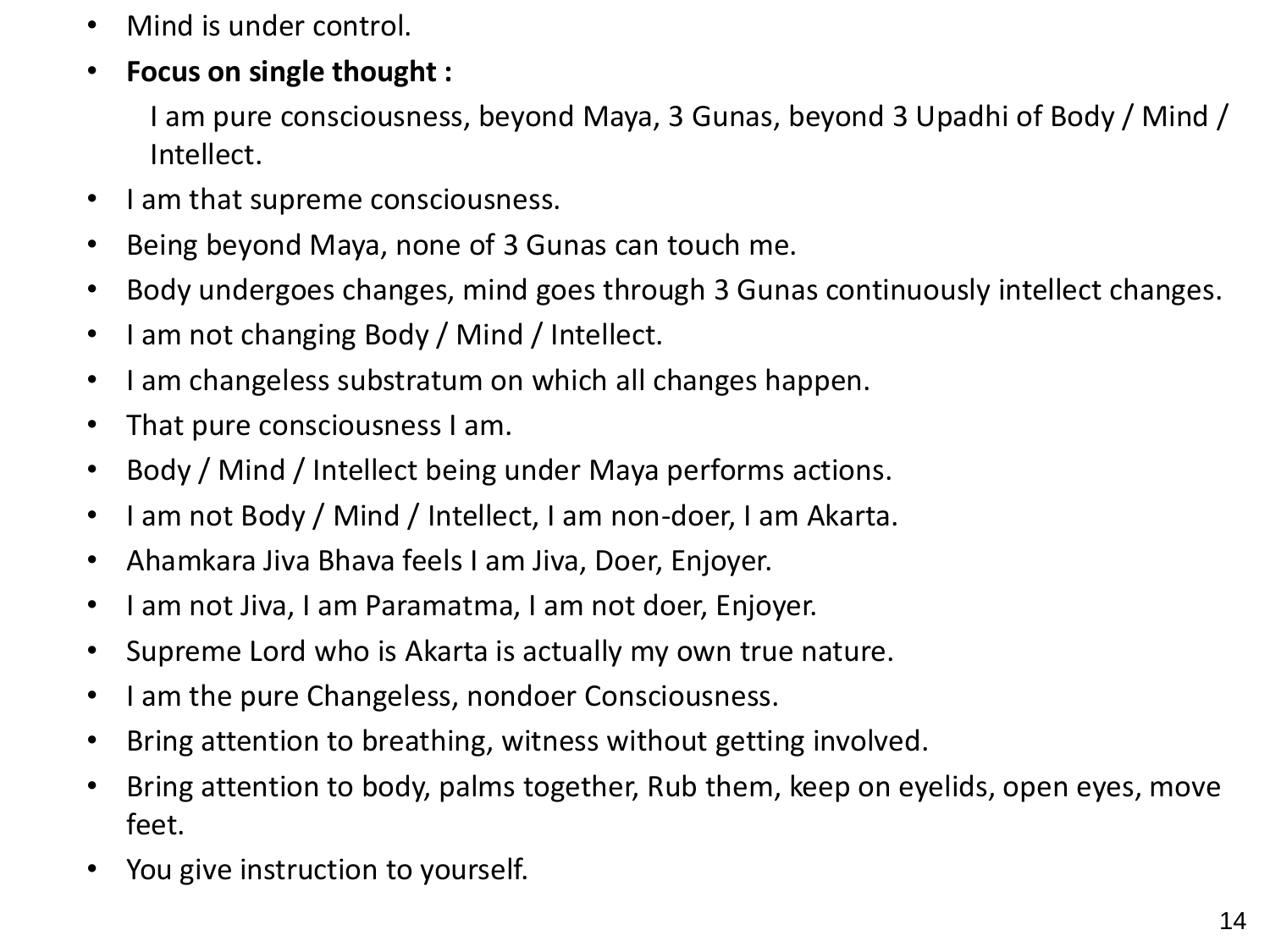#### **Meditation – Chapter 5 (27 Minutes)**

- Check your posture, straight, comfortable.
- Focus on every sound reaching your ears.
- Bring attention to body, take mind to each part of body, mentally massage that part and relax it.
- Feet, toes, calf muscles, knees, thighs, trunk, lower back, upper back, stomach, chest, shoulders, biceps, forearms, arms, fingers, nails, mentally massage, relax, neck, face, bring smile on face.
- Muscles, cheeks, nose, eyes, ears, forehead, head, hair, are all relaxed.
- Let mind feel whole structure of body.
- Each part is steady, comfortable.
- Focus attention on breathing, just observe air coming in, reaching to abdomen, coming out as you exhale.
- Remain focused on Breathing.
- Bring attention to your mind.
- If quiet, take Mantra, mentally chant.
- If too many thoughts, go back to Sakshi Bava or Prana Vikshanam.
- Depending on present state of mind, go to next step.
- Sri Ram Jaya Ram Jaya Jaya Ram 20 times.
- Focus more and more on silence.
- If mind starts wandering, chant mantra and watch silence.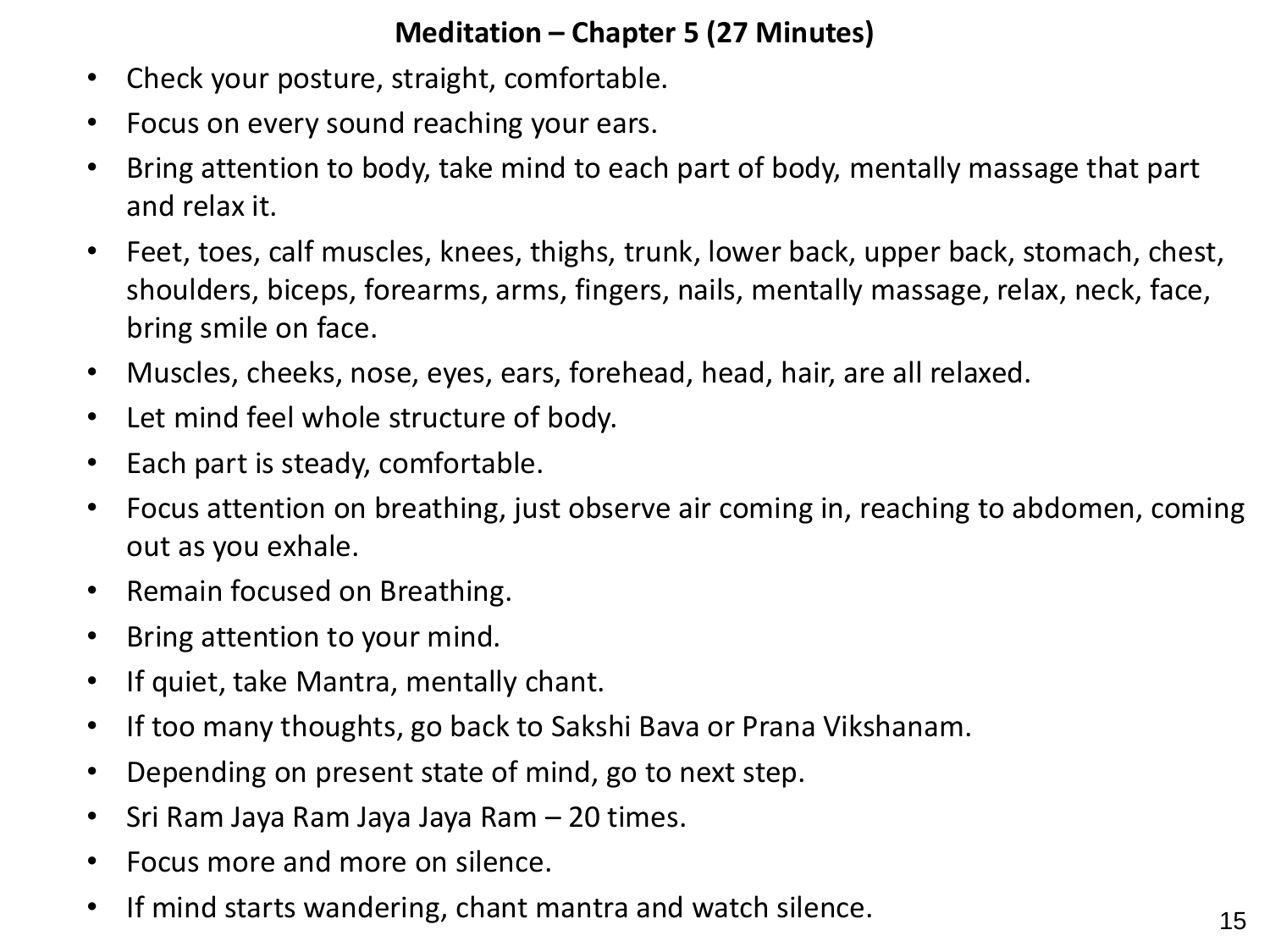- Increase silence between 2 Mantras.
- Chant Mantra.
- Silence is Brahman, supreme reality is my own true nature.
- I am nature of supreme reality of nature of bliss.
- Focus on this thought.
- Reject all thoughts which come to disturb this thought.
- I am not Body / Mind / Intellect, I am the supreme consciousness.
- Focus attention on breathing, body posture, bring both palms together and rub your eyelids, open eyes.

**Talk :**

- Success of practice of Meditation doesn't depend on 25 minutes.
- What we do rest of day.
- Song will come to your mind now.
- We work on whole day.
- Some thoughts don't leave the mind.
- Chant Mantra, firm thoughts leave.
- Tell mind to sing song.
- More you tell mind to stop the thought, it will keep repeating the old firm thought.
- Mind drops with small techniques.
- Change lifestyles 24 hours well planned  $\frac{1}{2}$  hour meditation then effective.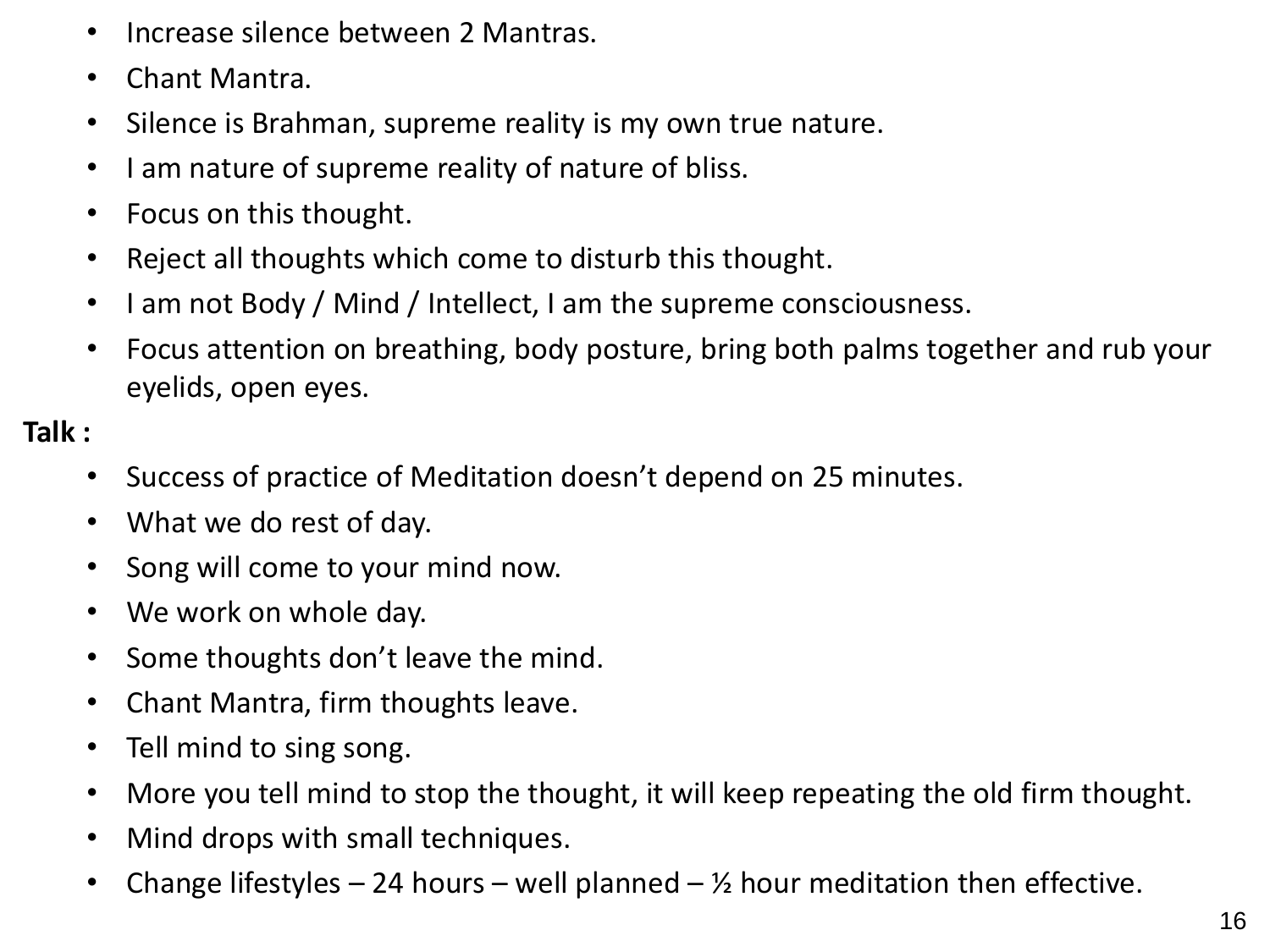#### **Meditation – I**

#### **Chapter 6 – 30 Minutes**

- $Ohm 3$  times.
- Comfortable, steady posture.
- Gently close eyes.
- Mentally prostrate to Ishta Devata, Guru, request them to bless us during this practice of Meditation.
- Take firm resolve, I will not move my body even a bit, I have no connection with the world, I am nobodys son, husband, father.
- **I am seeker of liberation alone during this practice of liberation.**
- **Therefore, I won't entertain any thought of the world.**
- Focus attention to all sounds you can hear.
- Bring attention to body posture, head, hair, face, mentally massage, relax it, ears, forehead, eyes, nose, cheeks, lips, chin.
- Bring gentle smile which will relax your facial muscles.
- Neck, throat, shoulders, biceps, elbows, forearms, arms, fingers, nails, both hands comfortable, relaxed, chest, stomach, abdomen, back, spine lower back, straight without strain, lower body, waist, thighs, knees, calfves, ankles, both feet, toes, toe nails. [11 Minutes)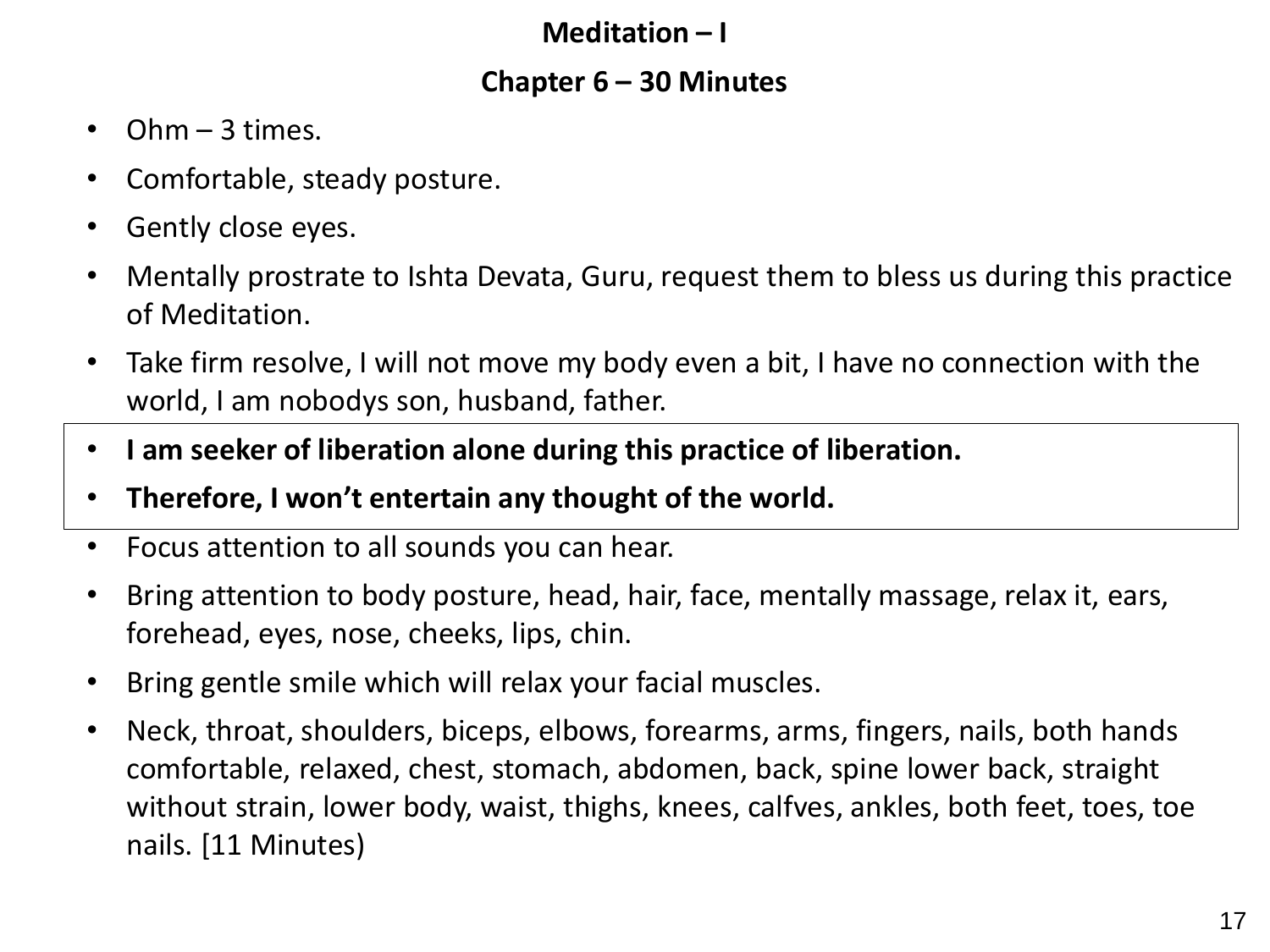- Watch your body as a third person.
- Focus on breathing, just observe, naturally we inhale, air goes through nostrils upto navel and comes back as we exhale – observe.
- I am witness of the body and its breath.
- Entire focus on breathing pattern.
- No focus on any thoughts.
- Bring attention to your mind.
- Chant "Om Namashivaya".
- Focus on sound when I chant.
- Then listen to your mentally chanting.
- Chant Ishta Mantra in your mind.
- Increase silence.
- If any thought comes, start chanting (10 Minutes).
- Mind is calm and quiet.
- Think of self knowledge of Shastra.
- **I am nature of Satchit Ananda not Body / Mind / Intellect.**
- I am Asanga, not related to Body / Mind / Intellect.
- That supreme self is self in all beings therefore I must see the self in all beings.
- **Forms, Names, roles in the world different but spiritual being is me myself.**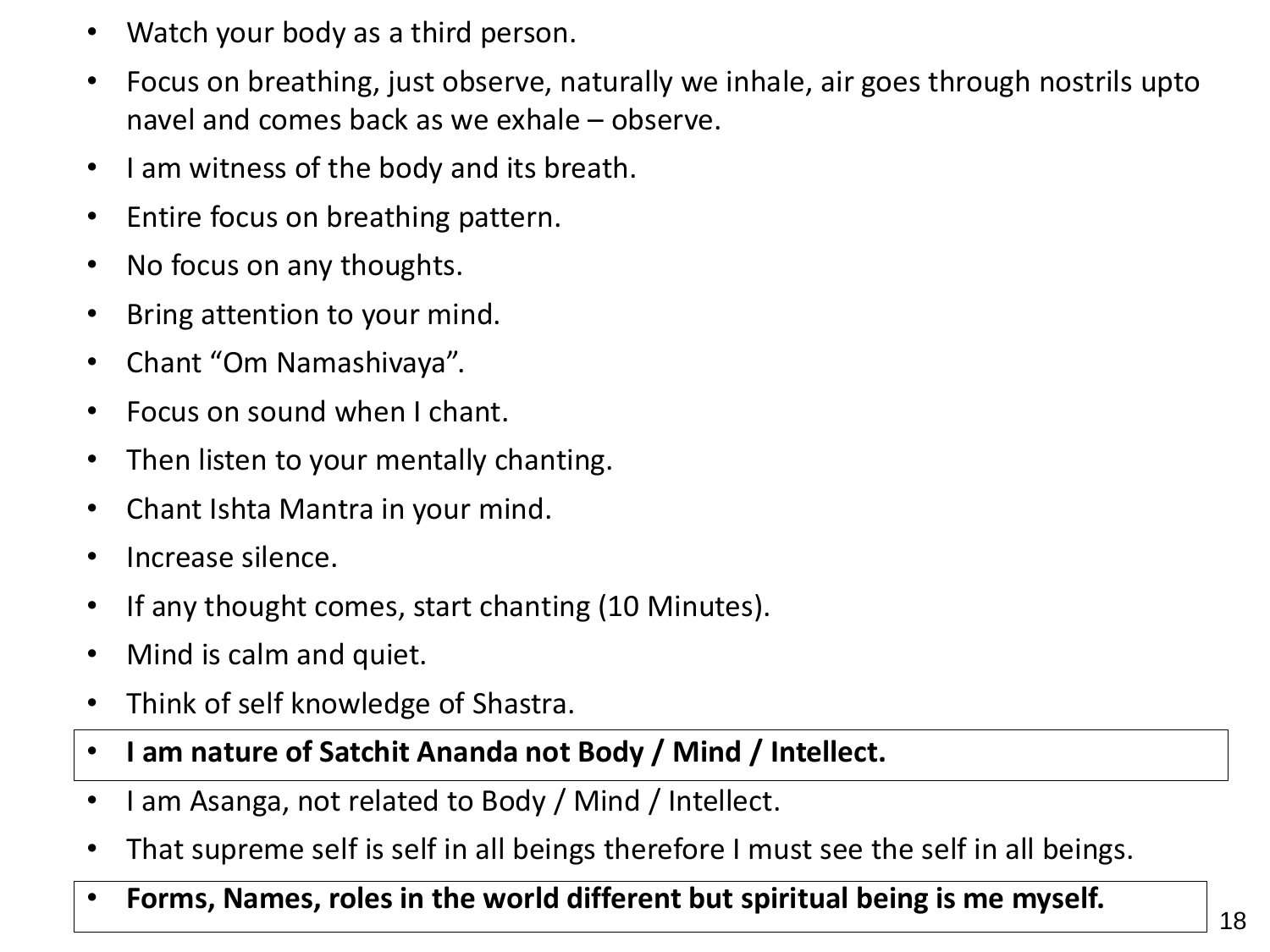- I am that Sat pervading everything and beyond everything.
- **I am that consciousness which gives sentiency to Body / Mind / Intellect.**
- **In am the bliss, source of all happiness.**
- I am Sat Chit Ananda Svarupatma.
- As the self I am in everything as everything.
- Maintain this thought :
	- "I am that Sat Chit Ananda"
- Focus only on this thought. (8 Minutes)
- I lend consciousness and existence to the mind, sense organs in all bodies.
- All minds rise from me and resolve into me.
- Maintain this thought throughout the day.
- Bring attention to breathing.
- Bring attention to body posture.
- Rub both Palms, Rub Gently, keep on eye lids, move both feet little bit, relax.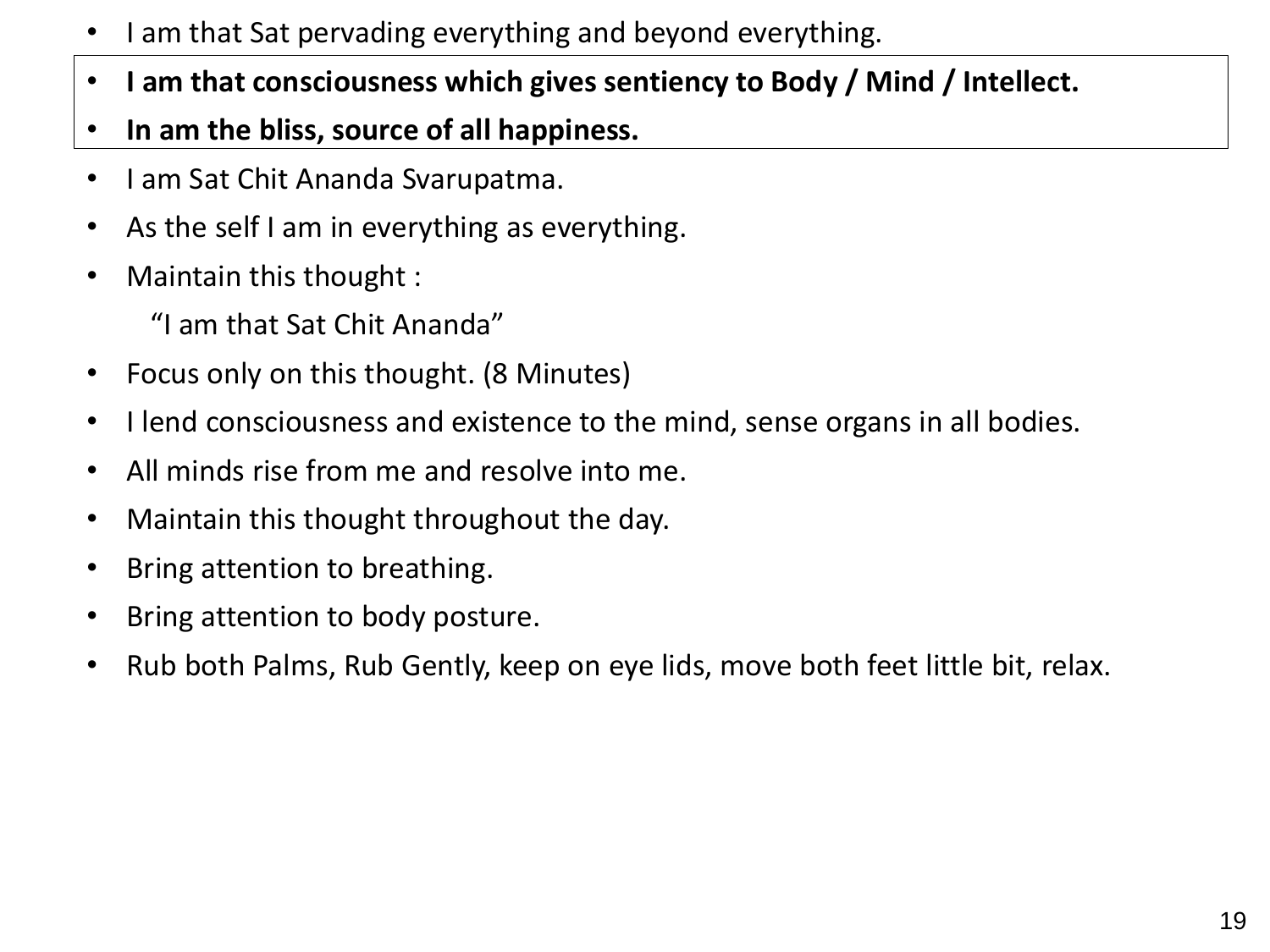#### **Meditation**

# **Chapter 6**

# **Section – II (28 Minutes)**

- Ohm 3 times.
- Make sure you are in comfortable posture, both feet on ground if seated in chair.
- Hand interlocked, backbone straight, comfortable.
- Remember Ishta Devata, Pray to them to bless us in this meditation session.
- I will not move.
- I don't belong to the world, I am not son, husband, father, boss.

# • **I am meditator, seeker of liberation.**

- Focus on sounds you can hear.
- Focus attention to body posture.
- Head to toes, mind goes to each part, mentally massages that part and relaxes it.
- Take your mind through the thought massage of the body.
- No Instructions for 5 minutes.
- **Look at body as 3rd person.**
- Focus on breathing, without changing breathing pattern, just observe.
- Don't allow mind to think about anything else, entire focus is on the breathing.
- Focus on the mind, I am the witness of the thoughts.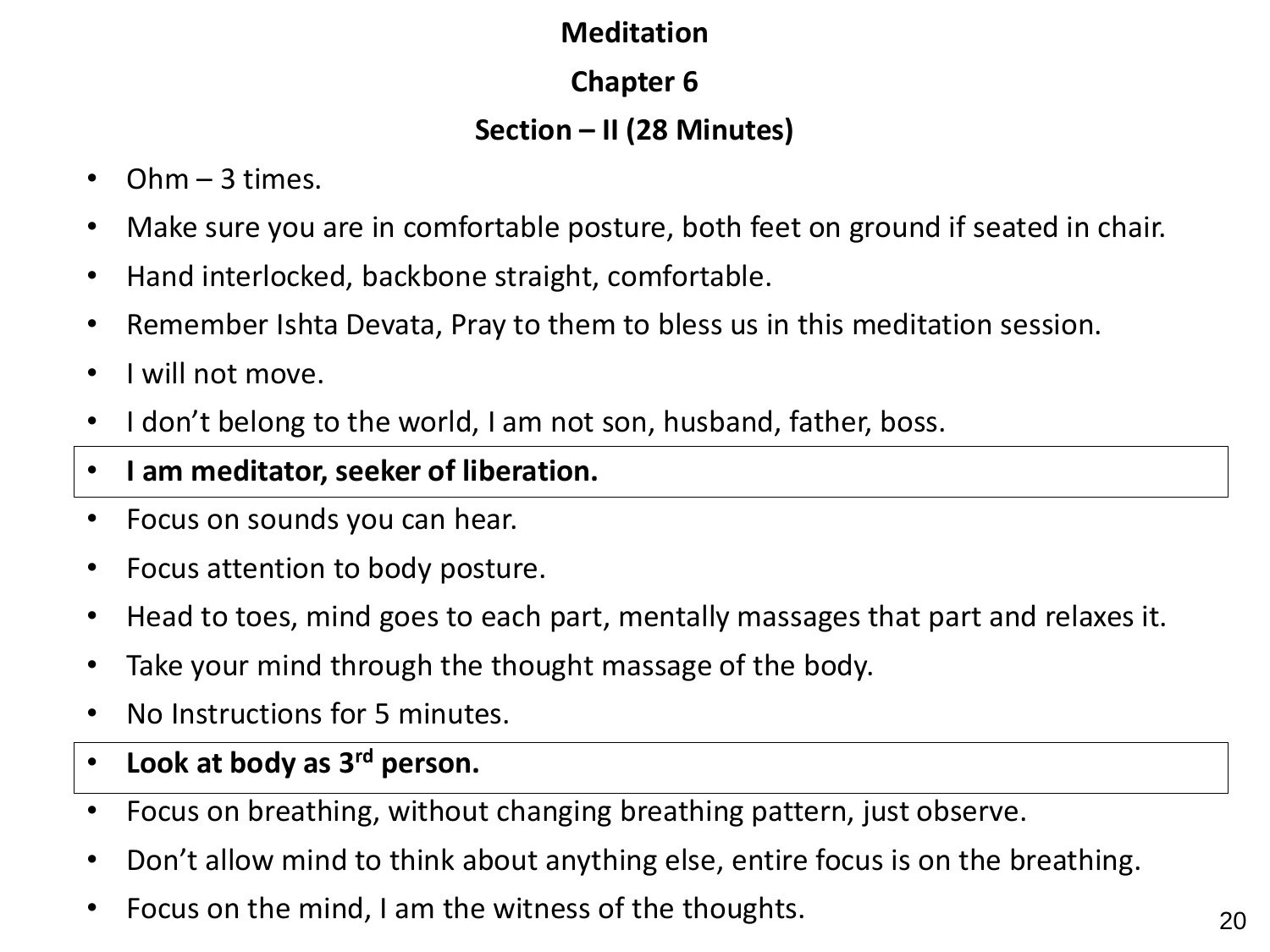- **As thought comes, stays for sometime and goes, don't get involved with the thought.**
- Body and mind are both matter.
- I am the witness the consciousness principle, non matter, the spiritual principle.
- I am all pervading, changeless, Nivikara, eternal, Sakshi Svarupa.
- Aham Brahma Asmi.
- Ayam Atma Brahman.
- Pragyanam Brahma.
- 3 states belongs to the mind, not to me.
- I am witness of the mind in Nirvikalpaka Avasta.
- I am of the nature of objectless awareness.
- I am unaffected witness.
- In army parade officer doesn't fix on any soldier, without identifying with anyone.
- Thought Parade will come and go, don't get involved, be a witness.
- I am nonchanging witness of all thoughts during Jagrat Avastha.
- If you get involved with the thought, you will flow from one thought to another.
- **Drop your identification with the thought and come back to your original nature of Sakshitvam.**
- Body, mind, intellect are only medium for the Jiva to interact with the objective world for Sukham, Dukham.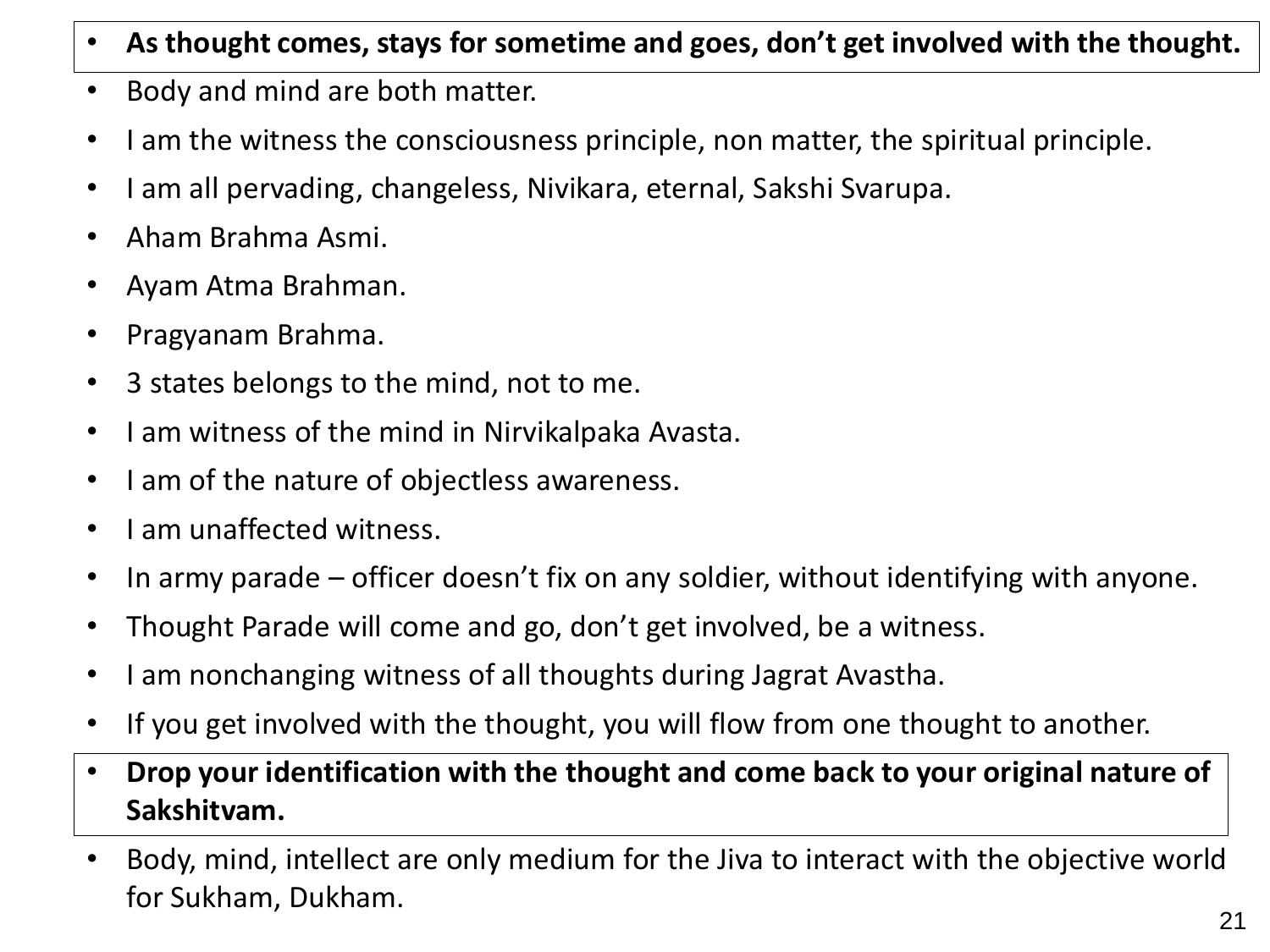- They all resolve into me the pure Sat Chit Ananda Brahman.
- I become witness again.

**Chapter 6 – Verse 26 :**



From whatever cause the restless and the unsteady mind wanders away, from that let him restrain it and bring it back under the control of the Self alone. [Chapter 6 – Verse 26]

• **Whenever the mind goes with the thought, becomes unsteady, bring the mind again from the thought and place it on the supreme self.**

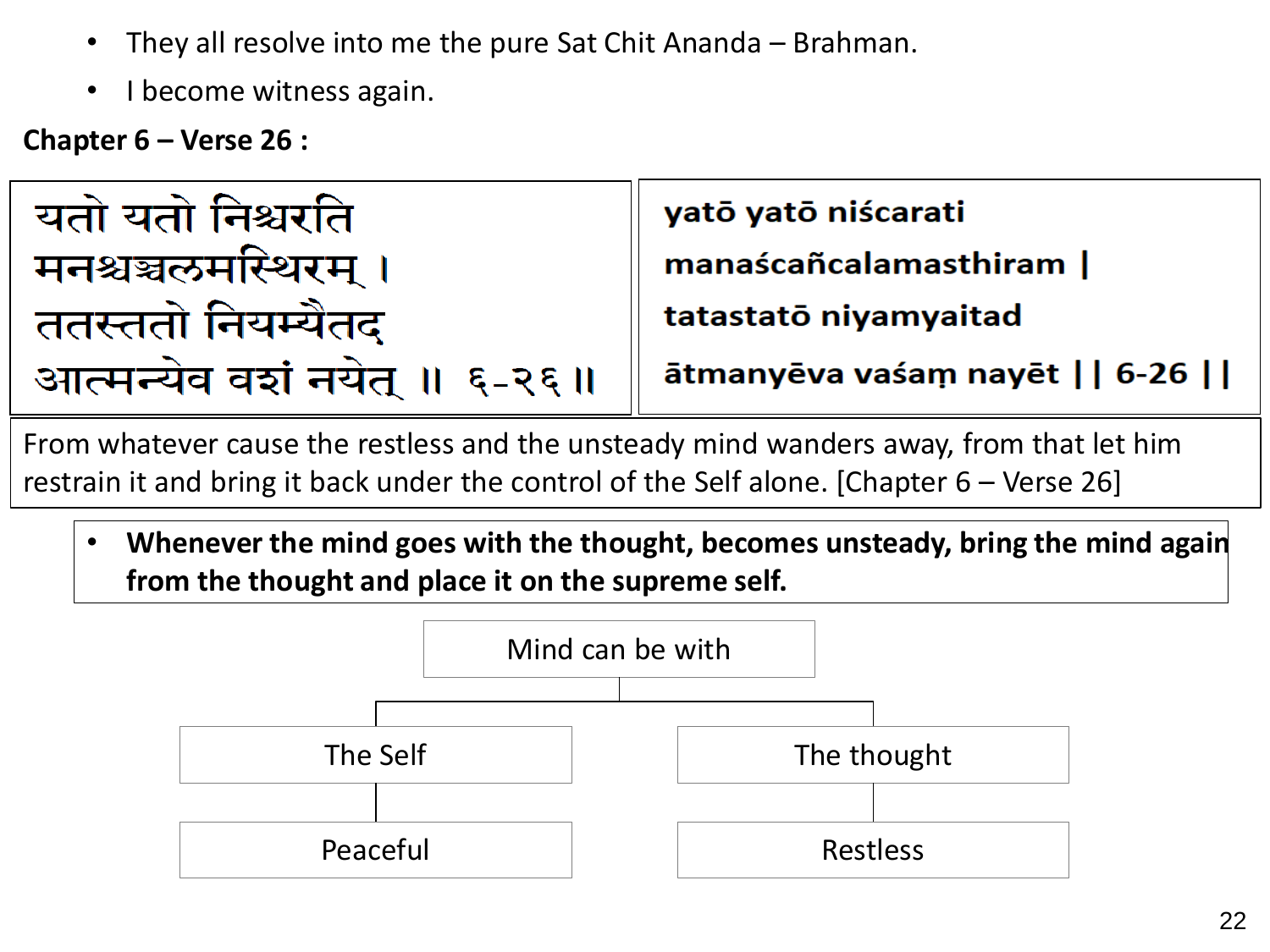- Mind is under the control of self alone, it rises from the self.
- Now, in this controlled mind, place thought of my true nature.
- **I am not the body, mind, intellect, not combination of the Assemblage.**
- **I am the supreme self of the nature of existence, consciousness, bliss.**
- I don't have any qualities, activities, don't have any particular form, no functions.
- I am the pure consciousness beyond all these things.
- Any thought opposing this truth, reject it.
- **Maintain single thought – "I am the consciousness".**
- I am beyond Body / Mind / Intellect, without activities and functions, without any properties, without any form, without Sattva / Rajas / Tamas – Guna, I am pure consciousness, unattached, unaffected, untouched by the material universe.
- **Whenever mind gets into thoughts and it becomes unsteady, bring it again and place it in the self.**
- **Don't allow mind to play tricks, focus on single thought, I am that supreme consciousness.**
- Make sure thought continues throughout the day, when we transact with the people, let this thought, I am supreme consciousness, remains in the background, like the Sruti for the singer.
- As the consciousness, I am the self which is the self of all.
- Every object I see, every person I see is an expression of the same self.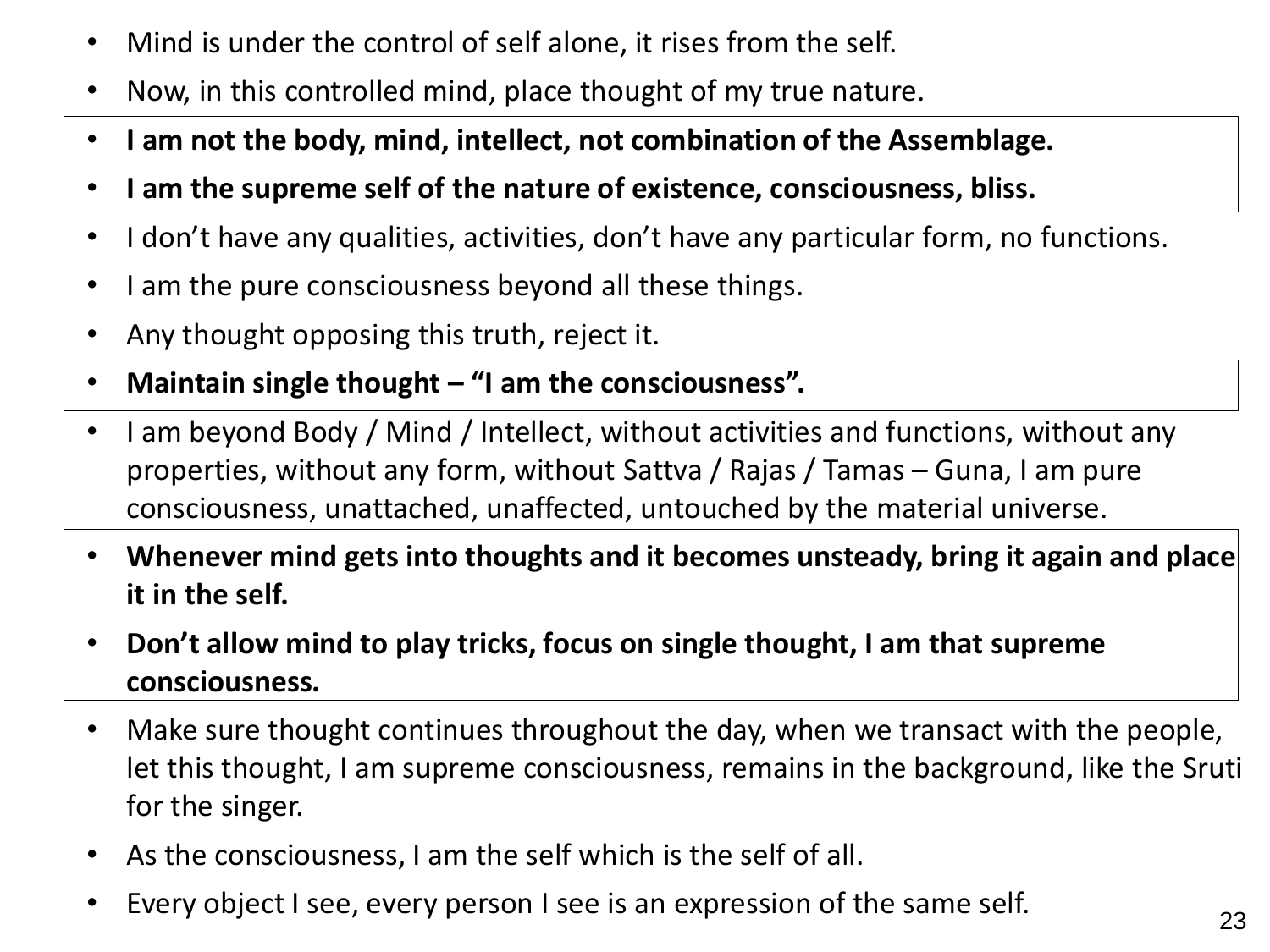- It is my own expression.
- Keep this thought throughout the day even when we come out of meditation.
- Focus on Breathing.
- Bring attention to your body.
- Rub both Palms, keep them on eyelids, open eyes.
- Move your feet.
- Om Shanti Shanti Shanti.
- Harihi Ohm, Shri Gurubyo Namaha.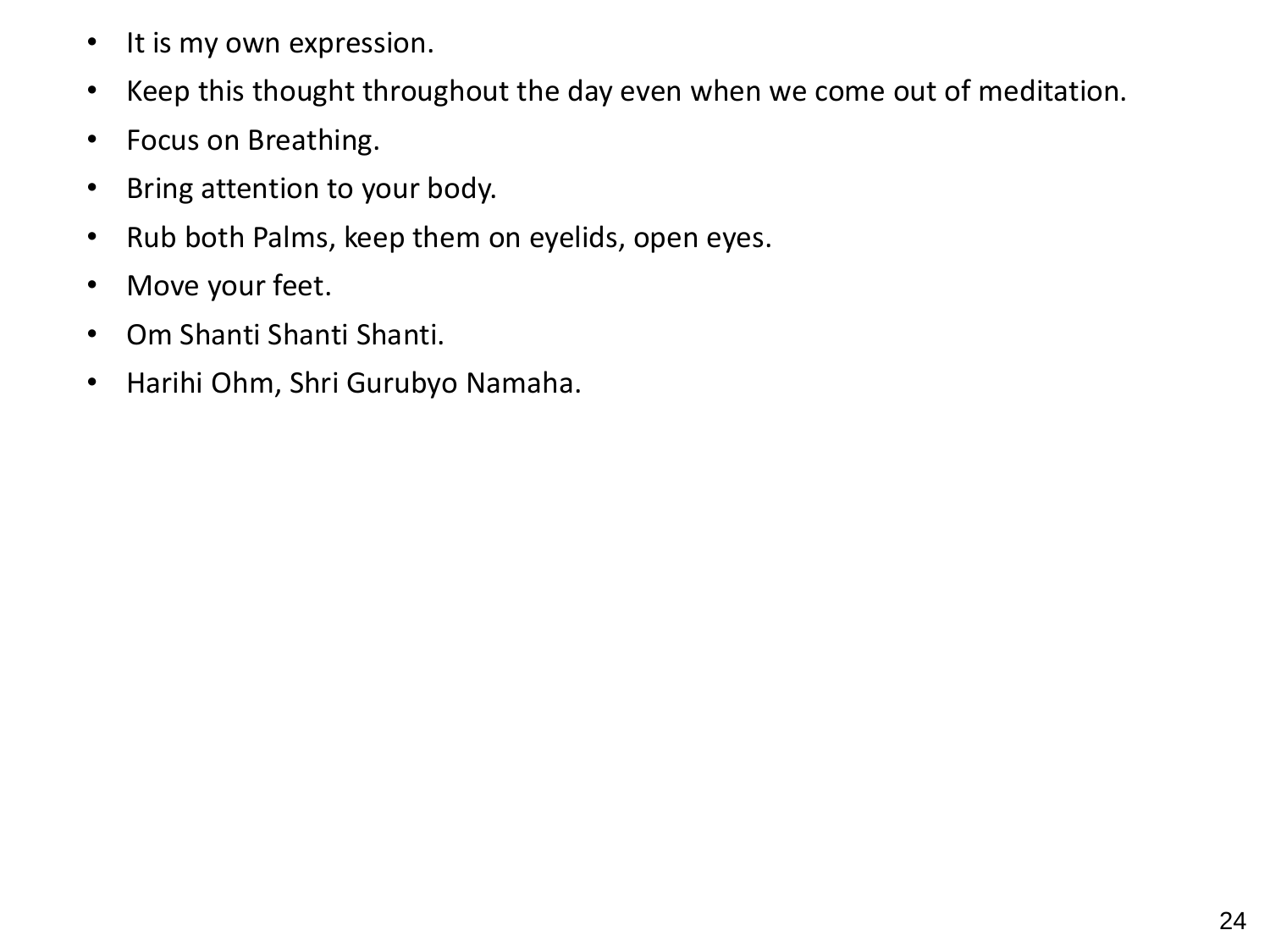#### **Chapter 7**

# **Meditation I (23 Minutes)**

- Add devotion in meditation, nature of Bhagavan, creation.
- Gokulashtami, Vasudeva takes Krishna from Gokul to Mathura.

**Practice :**

- Sit straight in comfortable, steady posture, both feet touching ground (if sitting), spine is straight, gently close eyes.
- Prostrate to Ishta Devata, Guru, request them to help us in this practice of Meditation.
- Make firm resolve, I shall not move body even a bit.
- I am not Son, Husband...
- **I am only seeker seeking the supreme.**
- Focus attention on all the sounds coming in to your ears.
- Take mind to each part of body, mind notice head, mentally massage it and relaxes it... carry on till the toes.
- Grasp body exposure in your mind as though you are seeing it like any other posture of others bodies…
- Try to see your own posture.
- Focus attention on Breathing, without changing breathing pattern, feel air going inside and going out as you exhale.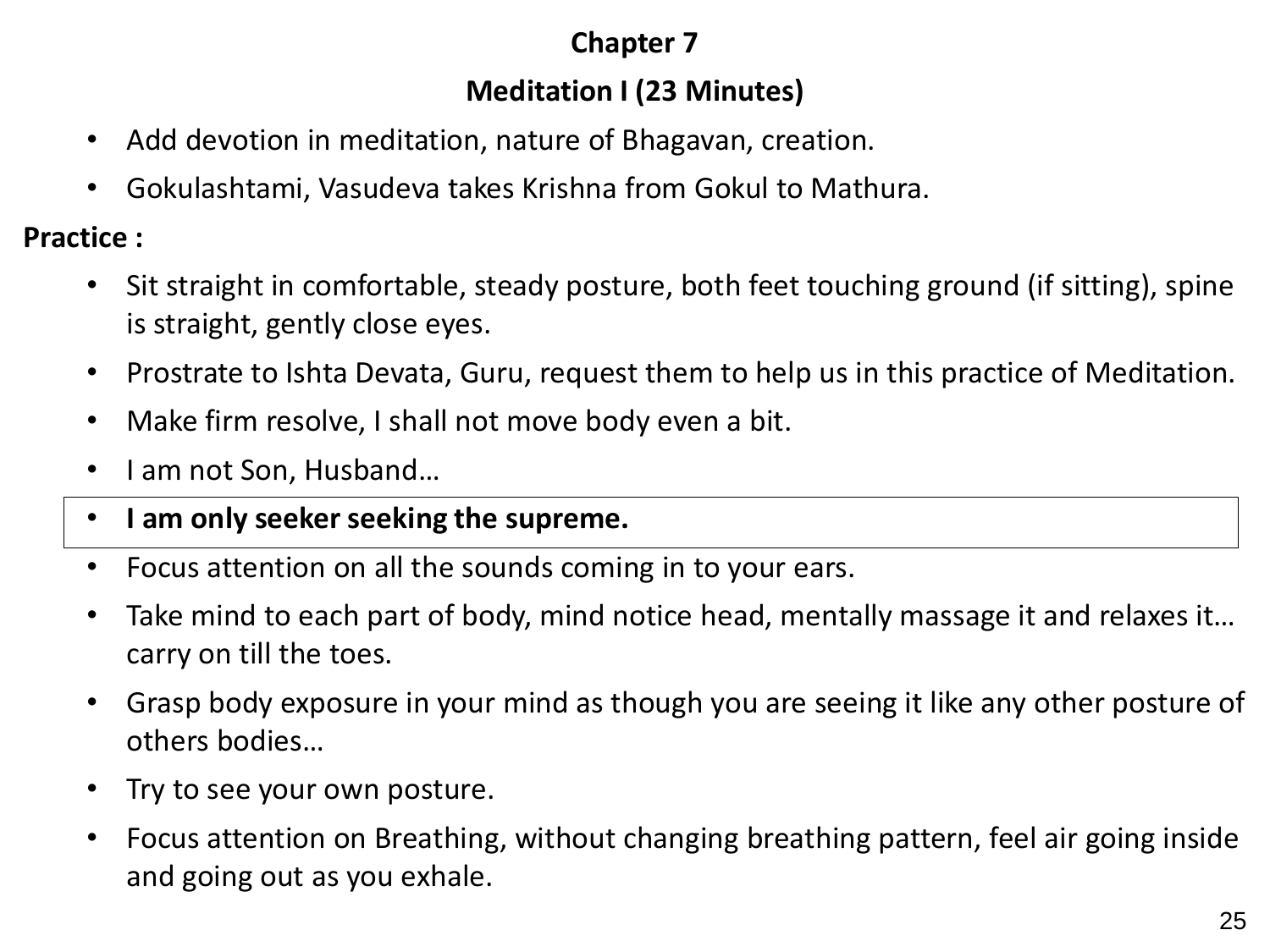- Let mind not think of anything except Prana Vikshanam (Observation of breath).
- Imagine red lotus in heart centred, fully blossomed lotus, red in colour, placed in heart, imagine beautiful form of Lord Krishna in that Lotus, try to visualize each and every part of Lord Krishna.
- Toes to his head, Pada Adhi Kesha or head to his feet.
- Visualise his own form in your heart centre.
- See the picture of Lord Krishna in your own heart.
- Blue boy of Brindavan with beautiful curly hair, expressive mischievious eyes, soothing smile, gracious, graceful body, flute in his hands, wearing yellow cloth, imagine each and every aspect.
- It is not a picture, it is imagining in your heart, not steady, imagine him playing flute, dancing, smiling, with all Gopikas, eating butter.
- Let entire mind be focused on him.
- Krishna comes from Krish, Karshati, one who attracts everyone is Krishna.
- **Actually speaking, it is the self that attracts everyone.**
- Lord Krishna is my own self.
- It is not difficult to imagine him in our heart because he is already there in our heart.
- Bhagavan says, I stay in everyones heart.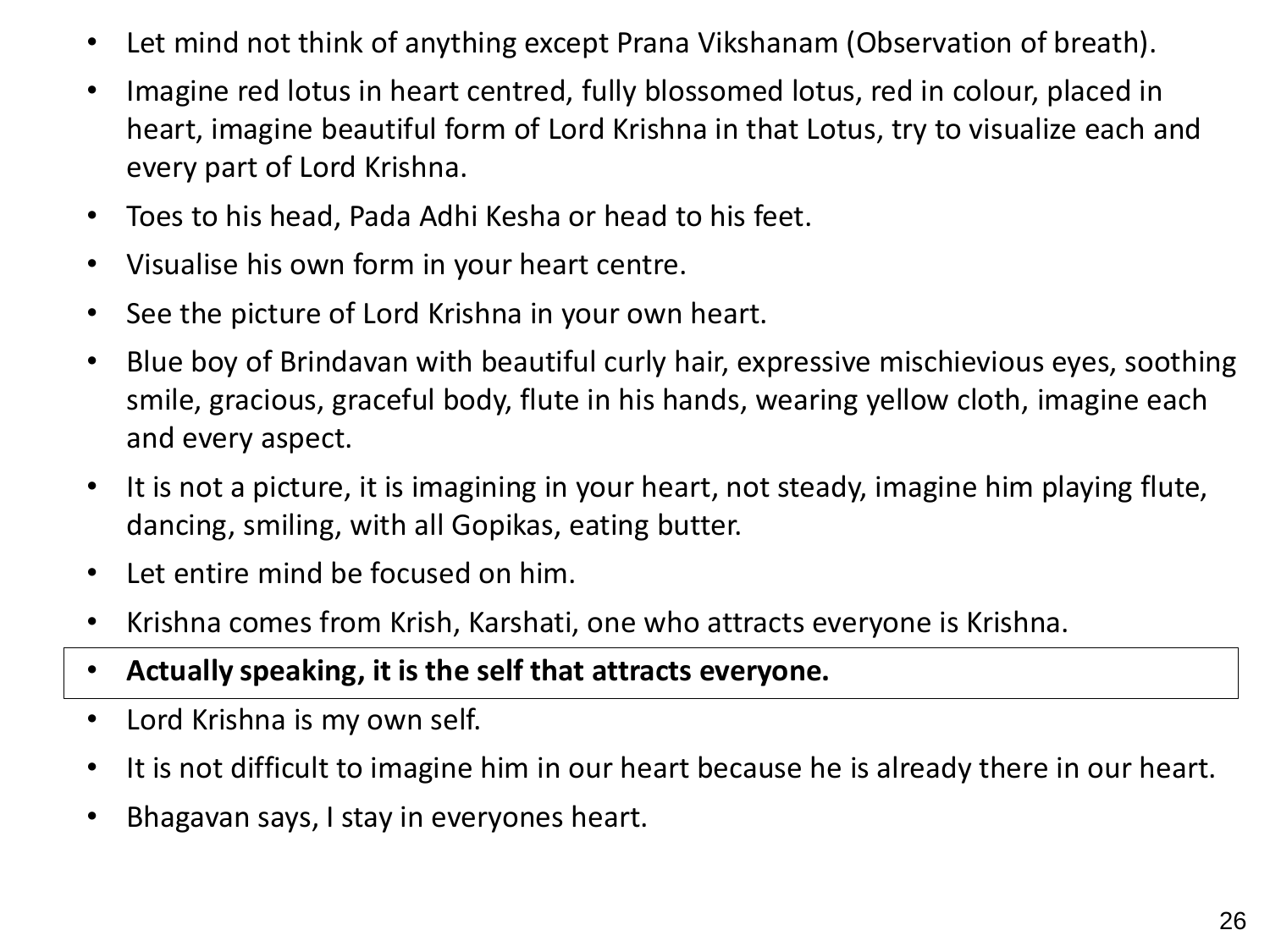**Gita :**

| ईश्वरः सर्वभूतानां          |  |
|-----------------------------|--|
| हृद्देशेऽर्जुन तिष्ठति ।    |  |
| भ्रामयन्सर्वभूतानि          |  |
| यन्त्रारूढानि मायया ॥१८-६१॥ |  |

īśvarah sarvabhūtānām hrddēśē'rjuna tisthati | bhrāmayan sarvabhūtāni yantrārūḍhāni māyayā | | 18 - 61 | |

The lord dwells in the hearts of all beings, O Arjuna, causing all beings by his illusive power to revolve, as if mounted on a machine. [Chapter 18 - Verse 61]

- The form of Krishna is means for me to concentrate completely on my own self.
- Keep observing your mind.
- Sakshi Bhava, be witness and observe every thought, it will come and go, don't get involved in any thought, remain as witness.
- Slowly bring your mind, focus it on your breathing.
- Become aware of your body.
- Rub Palms, place them on eyelids, open eyes, take hand to entire body, move feet a bit.

| ॐ पूर्णमदः पूर्णमिदं पूर्णात् पूर्णमुदच्यते । | Om purna-madah purna-midam purnat purnam-udacyate, |
|-----------------------------------------------|----------------------------------------------------|
| पूर्णस्य पूर्णमादाय पूर्णमेवावशिष्यते ॥       | Purnasya purna-madaya purna-meva-vasisyate         |
| ॐ झांतिः झांतिः झांतिः ॥                      | <b>Om Santih! Santih!! Santih!!!</b>               |

27 That is Whole, this is Whole ; from the Whole, the Whole becomes manifest. From the Whole, when the Whole is negated, what remains is again the Whole.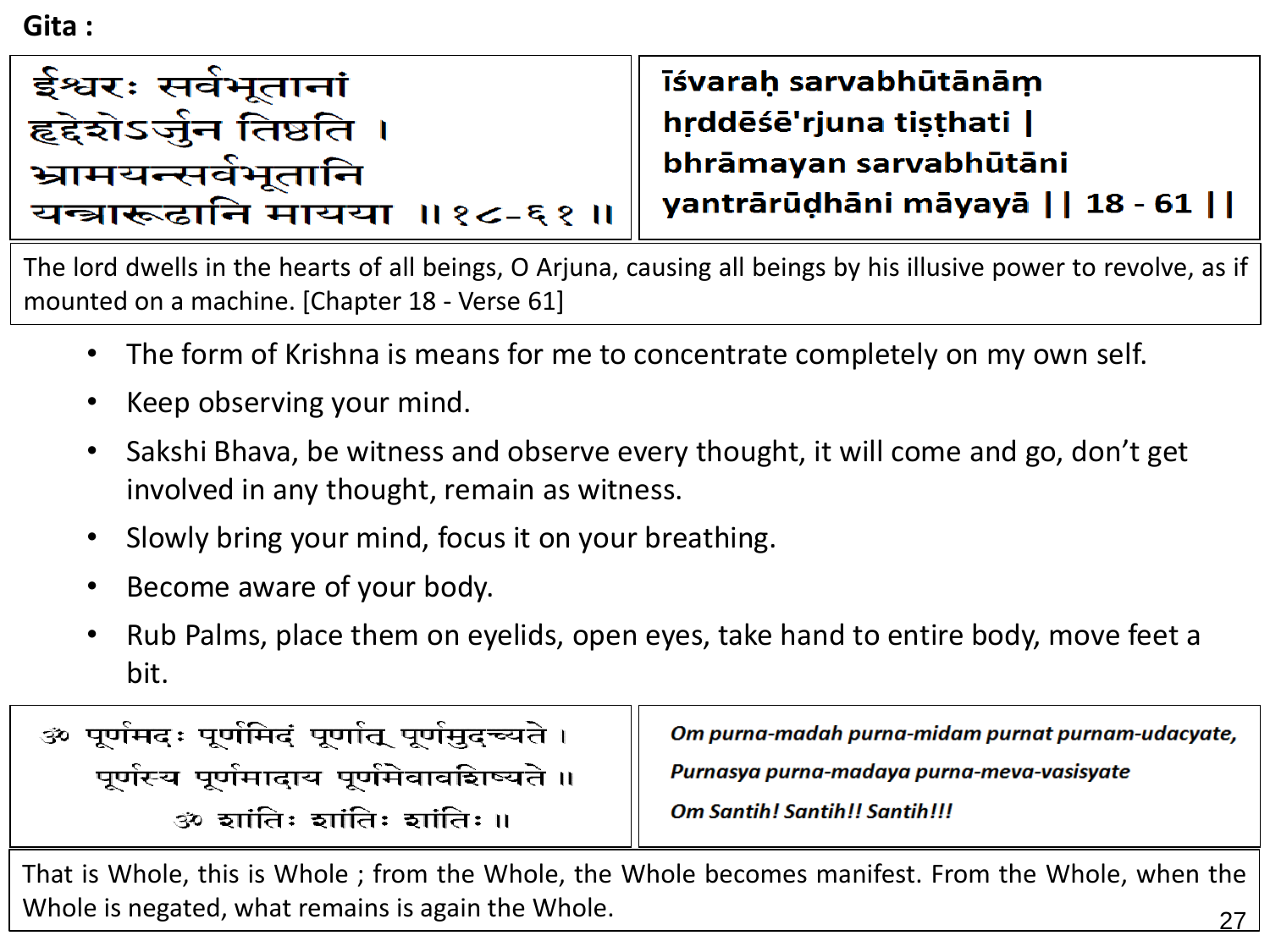#### **Chapter 7**

#### **Meditation II**

- Sit straight, check your posture.
- Make sure your back, head, neck are in one straight line.
- Body steady but comfortable.
- Gently close your eyes, remember Ishta Devata, Guru, Mentally prostrate to them, request them to help us during this practice of Meditation.
- Make a firm resolve that I shall not move for next 25 minutes.
- During this time, I belong to no one in the world, I am seeker of liberation.
- Imagine red lotus in the centre of your heart, most beautiful form of Ishta Devata seated in the Lotus.
- Ishta Devata can be Shiva, Vishnu, Devi, Srirama, Ganesha.
- Imagine their form in the red Lotus, see every part of Ishta Devatas body… start with face, focus on each part, reaching the beautiful feet.
- **See your own Ishta Devata in your own heart.**
- Keeping the form in front of you chant :
	- Om Nama Shivaya
	- Om Namo Narayanaya
	- Om Namo Bagavate Vasudevaya
- 28 • It can be any Mantra, keeping the Lord in front of you, mentally chant the Mantra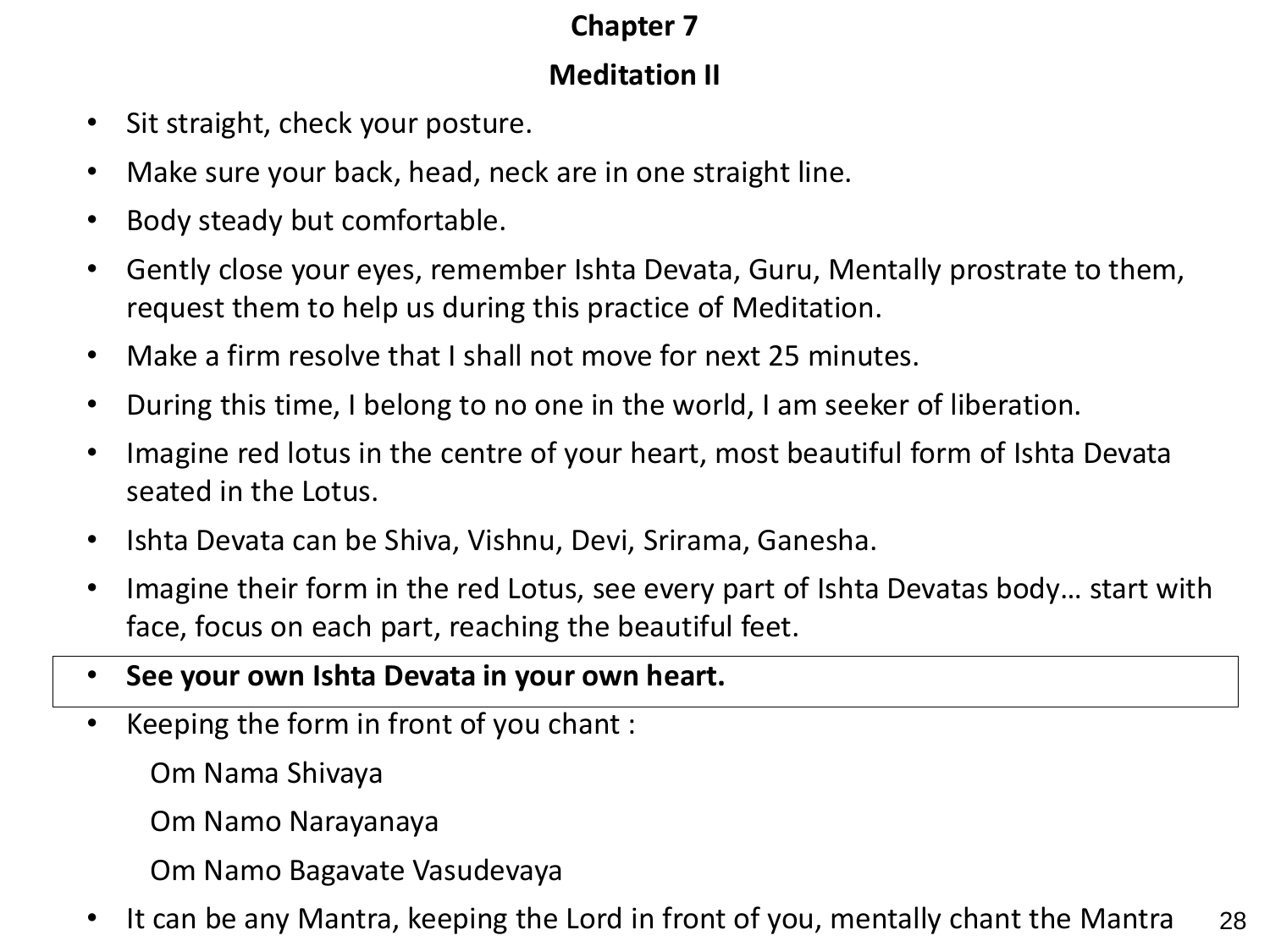- See Krishna, chant om Namo Bhagavadhe Vasudevaya (if you don't have any Ishta Devata).
- As you are chanting the mantra and trying to Visualise, many other thoughts will come to disturb you.
- **Remember all those thoughts are also god.**
- Thoughts may be Sattva / Rajas / Tamas, they are also God.
- Try to see God in them, as Bhagavan says :

| ये चैव सात्त्विका भावा     | yē caiva sāttvikā bhāvāh        |
|----------------------------|---------------------------------|
| राजसास्तामसाश्च ये ।       | rājasāstāmasāśca yē             |
| मत्त एवेति तान्विद्धि      | matta ēvēti tān viddhi          |
| न त्वहं तेषु ते मयि ॥७-१२॥ | na tvaham tēșu tē mayi     7-12 |

Whatever beings (and objects) that are pure, active and inert, know them to proceed from Me; yet, I am not in them, they are in Me. [Chapter 7 – Verse 12]

- **I am not them, they are in me.**
- This Bhagavan is our own true self.
- Self is not one of the thoughts and therefore does not get affected by those thoughts.
- All those thoughts can't exist without the Substratum, the self, the God, the consciousness.
- **The moment you see any thought, understand it is manifestation of that supreme Lord.**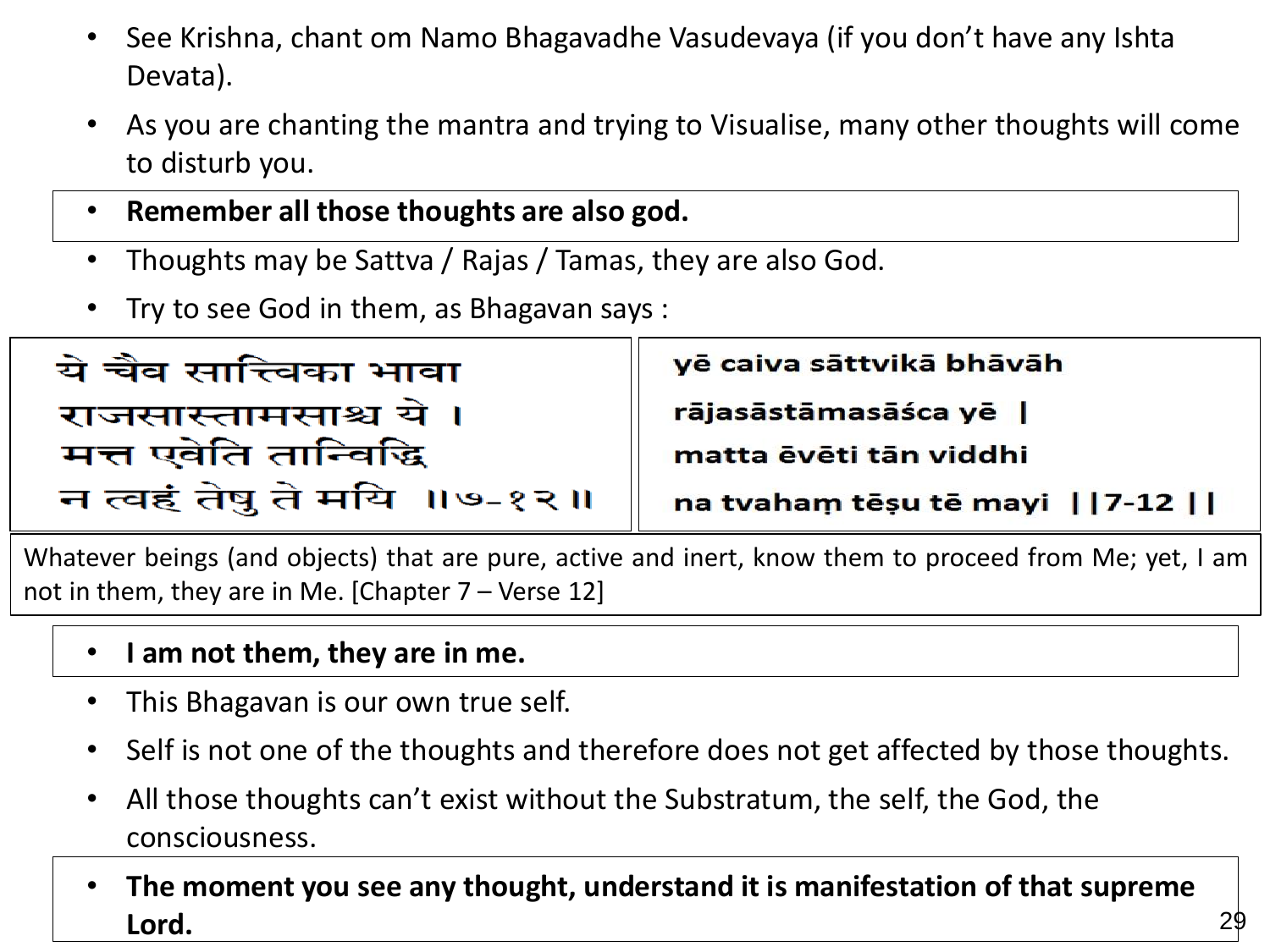- That thought looses the power to disturb you.
- Try to focus on your breathing, without changing the pattern of your breathing.
- Observe how the breath goes in, comes out.
- Breathing is one of the physiological functions, part of Bhagavans Apara Prakrti.
- The one who is breathing and the action of breathing, both are the Lord.
- This breathing, Pranas cause hunger, thirst, illness in us.
- Na Tvaham Tesu Te Mayi.
- The Supreme Lord does not get affected by any modifications of breathing, the Pranas.
- But all of them can't exist, without substratum of the supreme Lord.
- Focus attention on body posture, hold entire posture in your mind.
- This body is made of 5 elements, Panchabutas, which are made of Tanmatras and these Tanmatras are part of Bhagavans Apara Prakrti.
- **This body is nothing but the Lord.**
- Na Tvaham Tesu Te Mayi.
- **Whatever happens to the body, it does not affect the Lord, the self.**
- Body goes through 6 modifications, none of them make any change in the Lord.
- Body can't exist without the substratum, without the Lord.
- Focus attention on all the sounds you can hear, AC, water falling because of rain, sound of movement of fan, sound of some insects.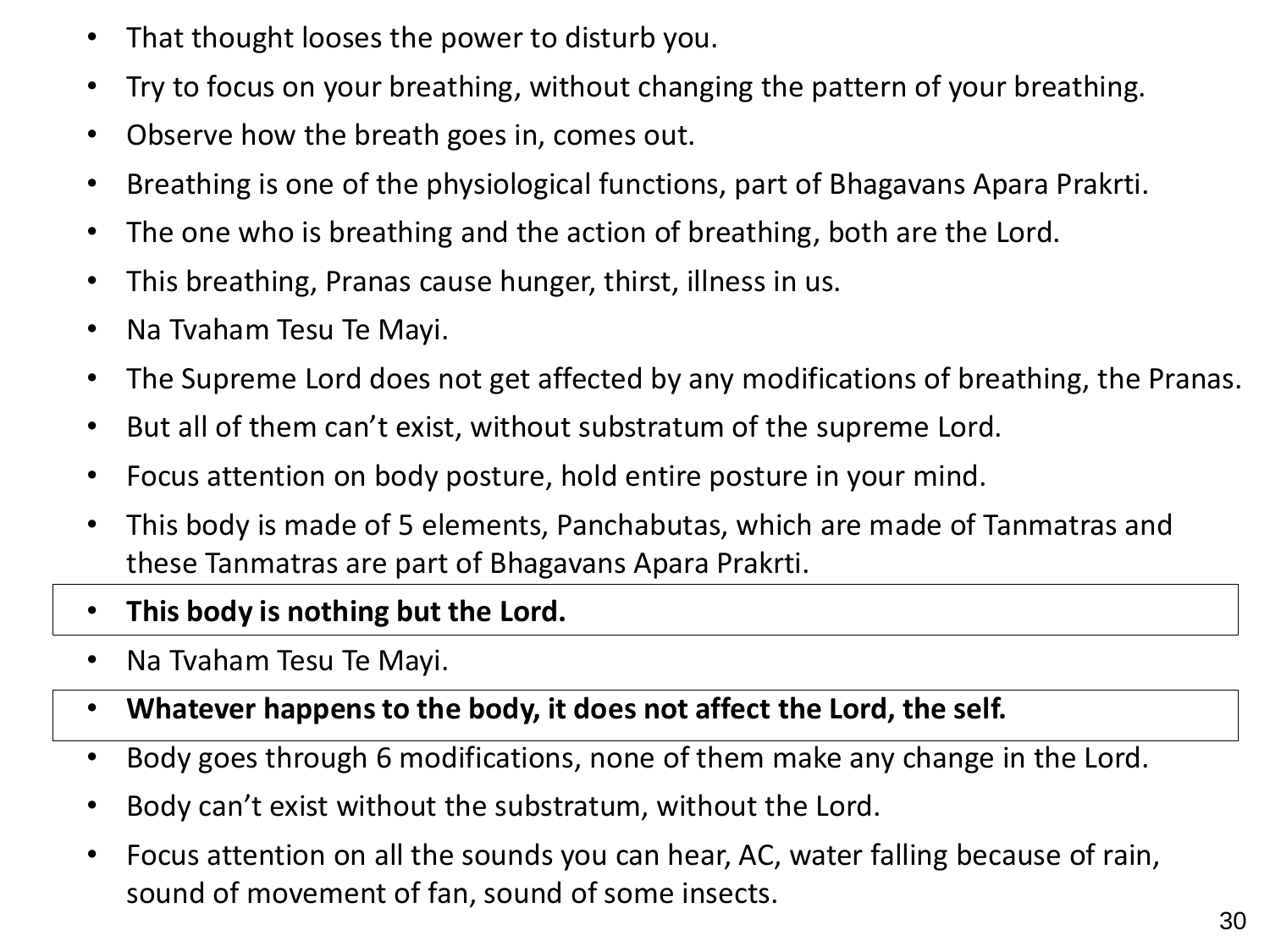- All these are God, sound as Tanmatra is God.
- Na Tvaham Tesu Te Mayi.
- God as Para Prakrti, as Consciousness, is the substratum of all of the, material cause of all of them and as Apara Prakrti is all of them.
- Whenever we hear anything, see anything, everything is God.
- **When we say everything is God, it is the substratum, unaffected, unchanging, one without second.**
- Substratum is the Lord and the superimposition is also the Lord.
- Try to maintain this thinking throughout the day.
- Na Tvaham Tesu Te Mayi.
- Slowly become aware of body posture, join palms and rub them.
- Keep them on your eyelids, slowly open the eyes.

**Conclusion :**

- Used different technique, directly started from the mind, came out through breathing, body and world.
- Direct practice of what we are learning.
- No one method of meditation.
- Meditation should not become mechanical.
- Use these techniques, keep thought in the mind, everything I see, hear, think is God.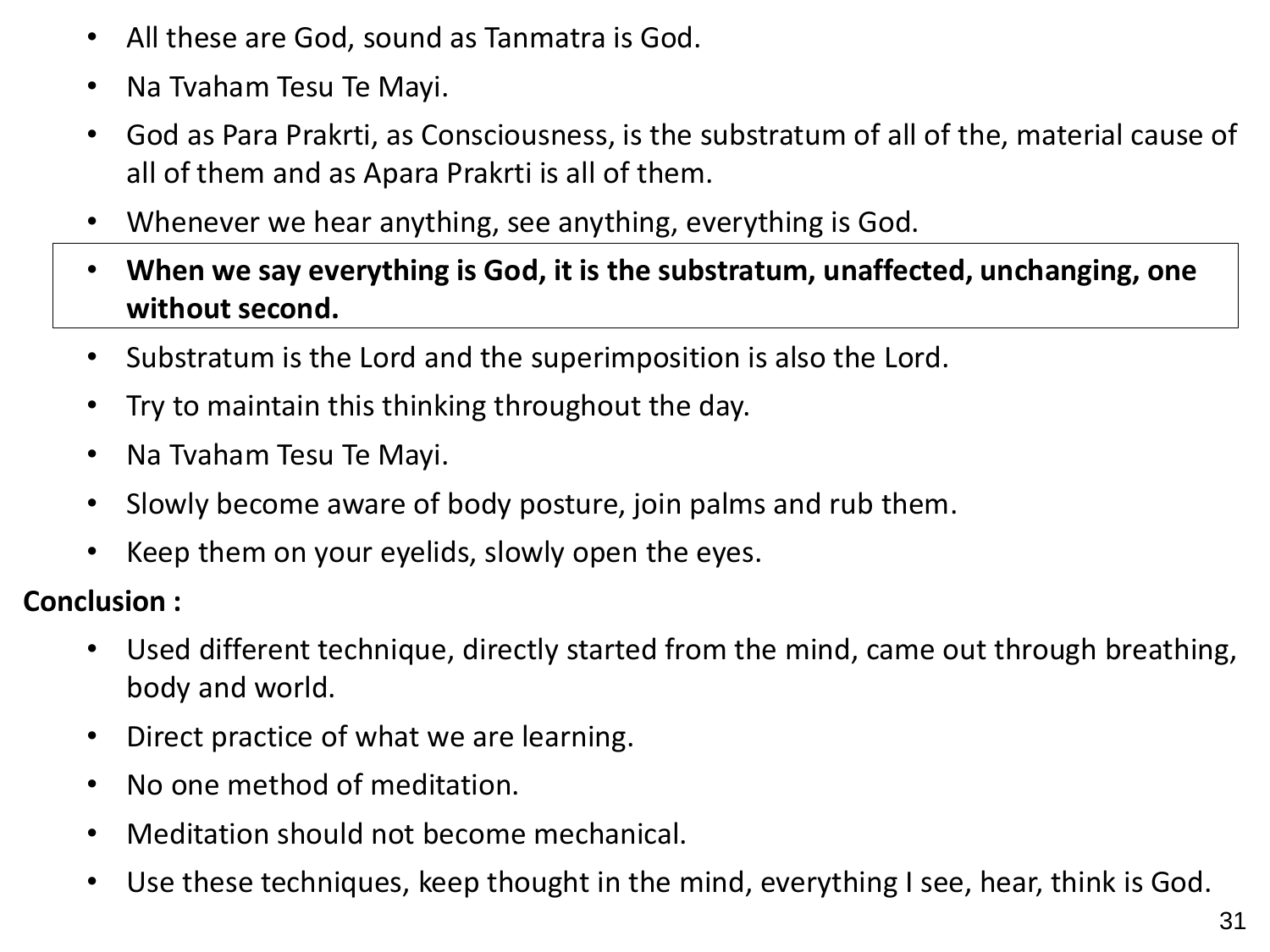#### **Meditation – Chapter 8**

#### **Session I**

- Posture comfortable, steady, gently close eyes.
- Ohm… Sahana Bavatu…

ॐ सह नाववत् । सह नौ भूनक्त् । सह वीर्यं करवावहै । तेजस्वि नावधीतमस्त् मा विद्विषावहै ।

ॐ शान्तिः शान्तिः शान्तिः ॥

Om Saha Nau-Avatu | Saha Nau Bhunaktu |

Saha Viiryam Karavaavahai | Tejasvi Nau-Adhiitam-Astu Maa Vidvissaavahai |

Om Shaantih Shaantih Shaantih ||

Om, May God Protect us Both (the Teacher and the Student), May God Nourish us Both, May we Work Together with Energy and Vigour, May our Study be Enlightening and not give rise to Hostility, Om, Peace, Peace, Peace.

- Postrate to Ishta Devata, Guru, request them to help us in practice of meditation, resolve – during practice, I will not move my body.
- **For next 20 minutes, I belong to no one, nobodys son, brother, father… only seeker of liberation.**
- Focus mind on sounds reaching the ears.
- Bring attention to body, focus on each part, mentally massage it and relax it.
- Toes to head.
- Body relaxed, steady, focus attention on breathing, Prana Vikshanam, observe breath.
- Mind becomes quiet.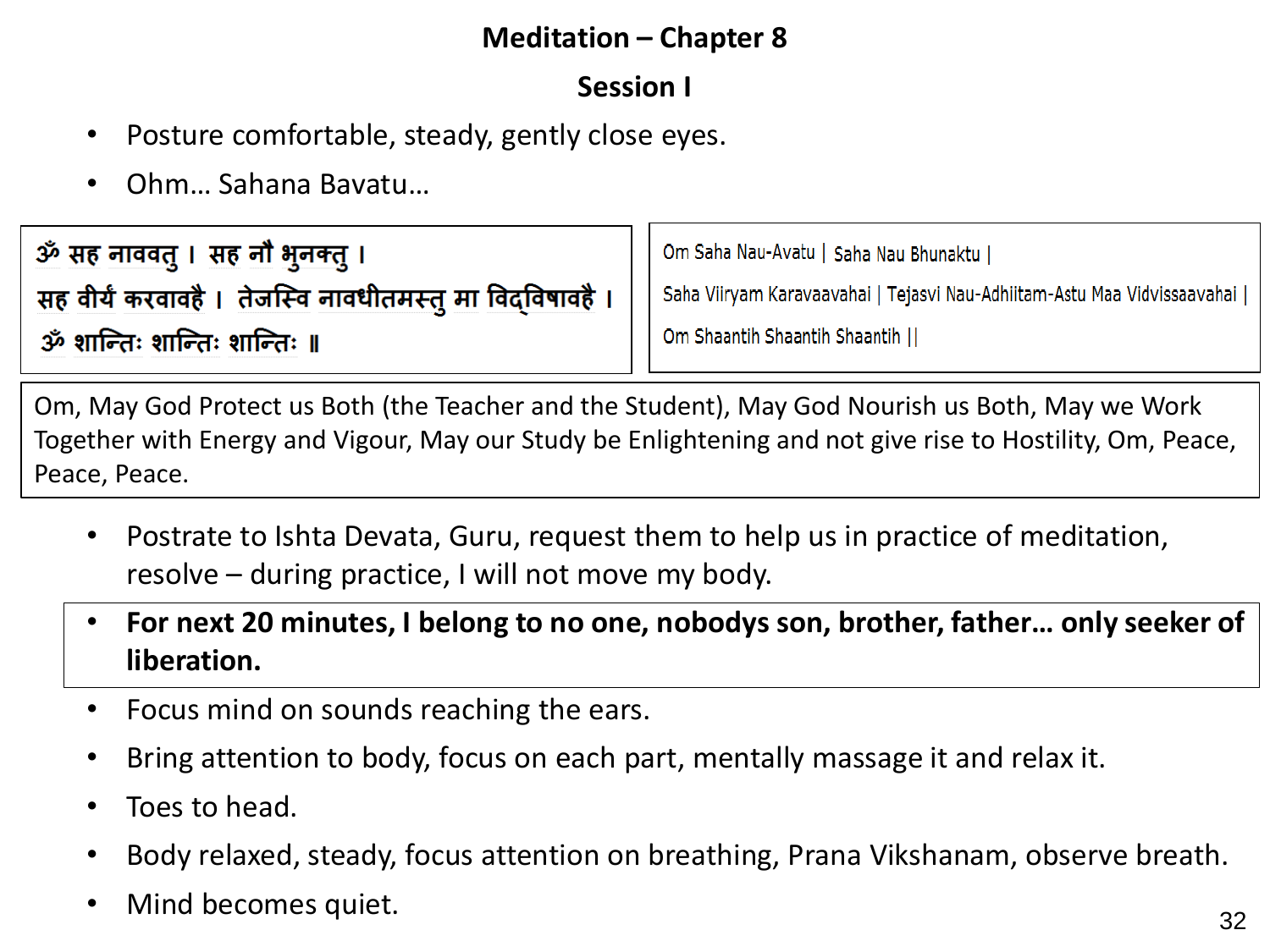- See Lord in the thoughts.
- **Bhagawan is there in each and every object… Sutre Mani Gana Eva.**

**Gita : Chapter 7 – Verse 7 :**

मत्तः परतरं नान्यत् किञ्चिदस्ति धनञ्जय । मयि सर्वमिदं प्रोतं सूत्रे मणिगणा इव ॥ ७-७॥

mattah parātaram nānyat kiñcidasti dhanañjaya | mayi sarvamidam prōtam sūtrē maņigaņā iva | 7-7 | |

There is nothing whatsoever higher than Me, O Dhananjaya. All this is strung in Me, as clusters of gems on a string. [Chapter 7 - Verse 7]

- Moment mind brings thought of object focus on Bhagawan and give up the object.
- Any object mind takes form of, remember it is Bhagavan in that form.
- If mind does not take object of world, all feelings are also Bhagawan.

**Chapter 7 – Verse 12 :**

| ये चैव सात्त्विका भावा     | yē caiva sāttvikā bhāvāh                             |
|----------------------------|------------------------------------------------------|
| राजसास्तामसाश्च ये।        | rājasāstāmasāśca yē                                  |
| मत्त एवेति तान्विद्धि      | matta ēvēti tān viddhi                               |
| न त्वहं तेषु ते मयि ॥७-१२॥ | na tvaham tēşu tē mayi     7-12   $\vert_{33} \vert$ |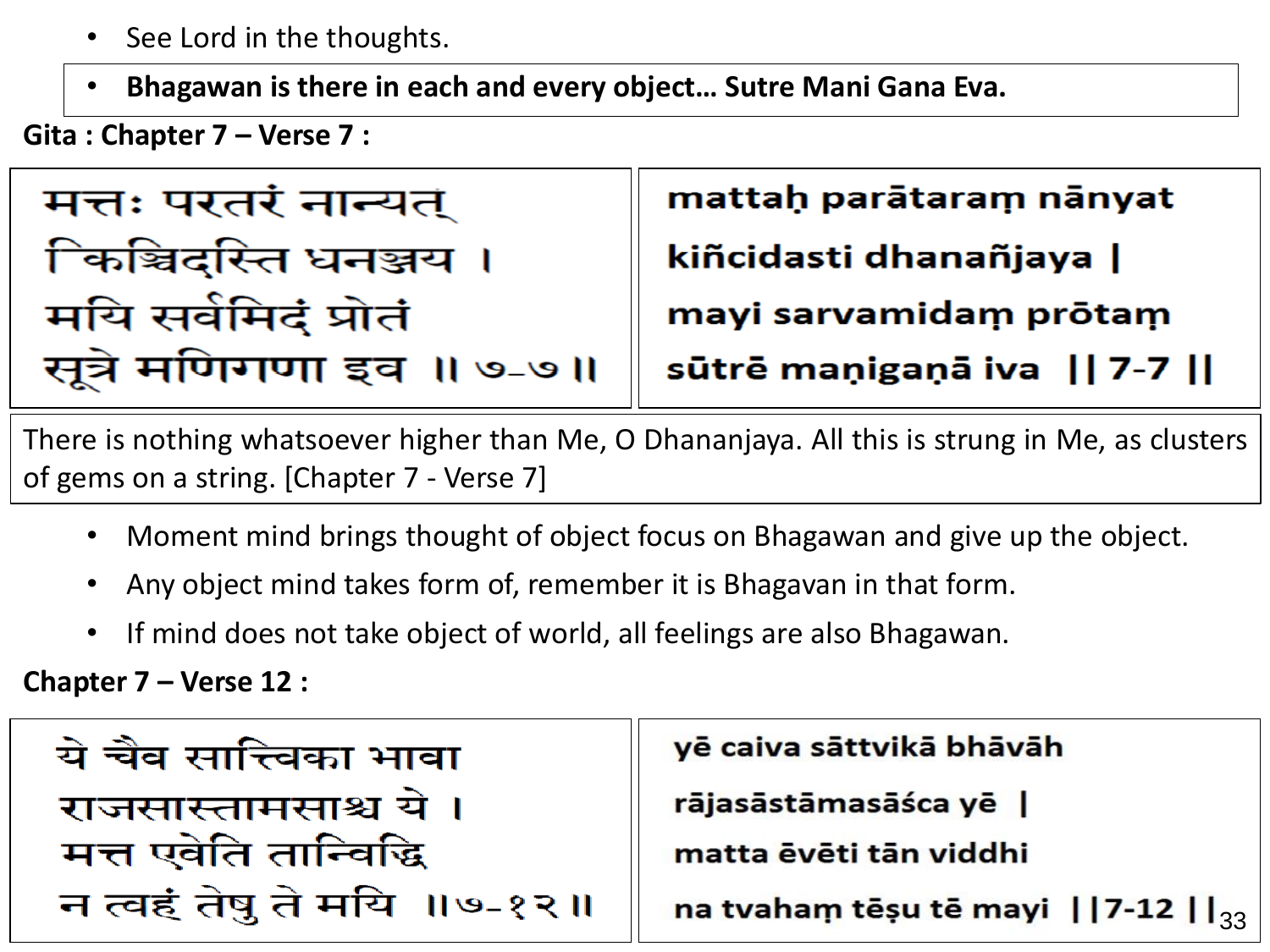Whatever beings (and objects) that are pure, active and inert, know them to proceed from Me; yet, I am not in them, they are in Me. [Chapter  $7 -$  Verse 12]

- Sattva / Rajas / Tamas thought, all arise from God only, focus on god, give up the thought.
- Next 10 minutes, no instruction  $-$  see 2 things :
	- o Mind taking form of object outside or
	- o Mind having Sattva / Rajas / Tamas thought.
- Focus on god, give up thought.
- If too many thoughts, chant Lords name, see the God, give up the thoughts.
- Focus on breathing, become aware of body posture.
- Bring both palms together, rub them, keep on eyelids, open your eyes.
- **Entering 2nd section of Gita, see everything in the world as the Lord.**
- **Lord is not only what we see outside but starting from mind, everything is part of the world.**
- **Thoughts of mind, body, objects we experience is part of the world.**
- Seer is Bhagawan, seen is the world.
- Whatever concepts in 7<sup>th</sup> chapter, practice in everyday life.
- **To divinize the mind is the best way to control the mind.**
- **Divinising the mind means bringing thought of divine into every thought.**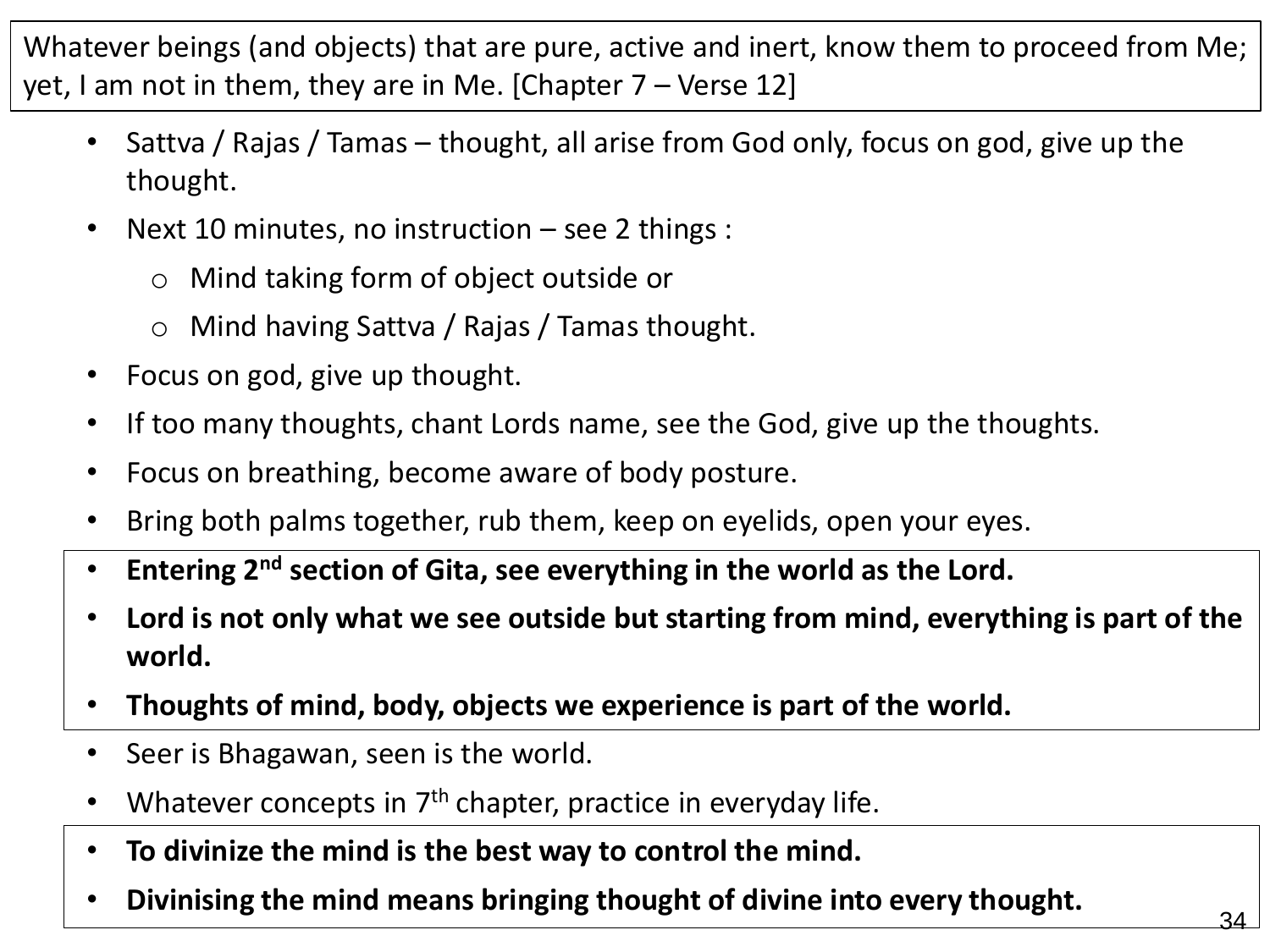#### • **Tan me Manas, Shiras Sankalpam Astu.**

- May every thought of mine be auspicious.
- When will thought become auspicious?
- When it has God in it.
- Whatever we see, hear, moment we start seeing God in all those things, automatically, mind will be pure, divinized, controlled.
- This is the Sadhana we have to do in meditation and remember that when we are in the world also.
- Start practicing that also.
- 1<sup>st</sup> section also there for our help.
- If there are too many thoughts, chant "om" and control it.
- Being Sakshi, allowing thoughts to pass, practice as when required.
- Om Poornamadah..

| ॐ पूर्णमदः पूर्णमिदं पूर्णात् पूर्णमुदच्यते । | Om purna-madah purna-midam purnat purnam-udacyate, |
|-----------------------------------------------|----------------------------------------------------|
| पूर्णस्य पूर्णमादाय पूर्णमेवावशिष्यते ॥       | Purnasya purna-madaya purna-meva-vasisyate         |
| ॐ झांतिः झांतिः झांतिः ॥                      | <b>Om Santih! Santih!! Santih!!!</b>               |

That is Whole, this is Whole ; from the Whole, the Whole becomes manifest. From the Whole, when the Whole is negated, what remains is again the Whole.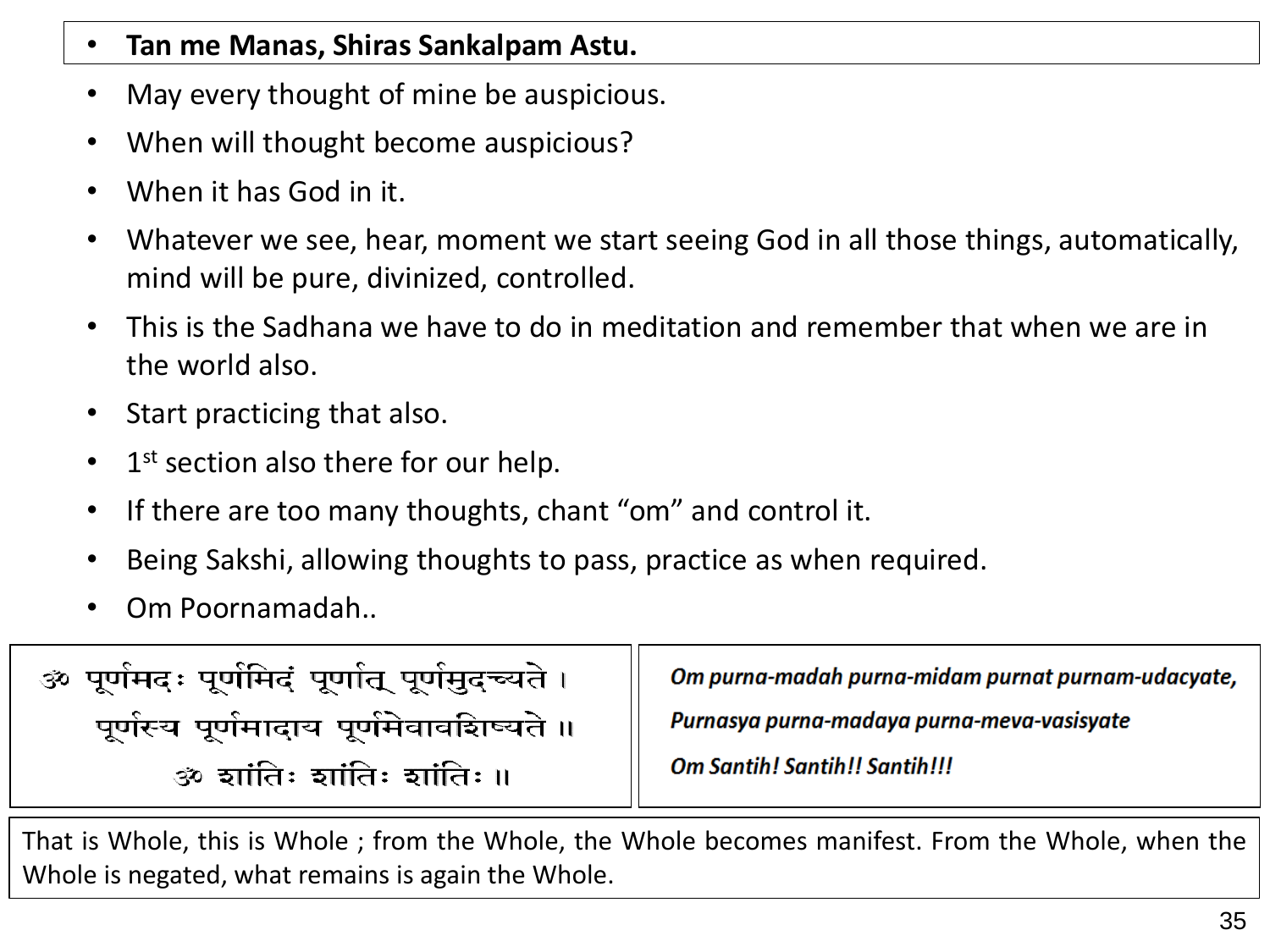#### **Meditation**

#### **Chapter 8 – Session II**

- Check posture, steady, comfortable, eyes gently closed, remember Ishta Devata, Guru, prostrate to them, pray to them to give success in this meditation.
- **Take firm Sankalpa, I will not any one in this world, am only seeker of liberation, striving to get liberated.**
- Stronger the Sankalpa, greater will be the effort you will put in.
- Focus on all sounds you hear, note each sound, don't allow mind to wander anywhere else.
- Slowly bring your attention to your body, focus on each part, massage that part and relax it.
- Toes to head is steady and comfortable.
- Observe breath, as the air goes in, goes out.
- Prana Vikshana one of the methods to control your mind and make it calm.
- Imagine Red Lotus in your heart centre, beautiful form, most auspicious, divine form of Ishta Devata, seated in the read lotus.
- Visualise each and every part of Lord, focus on the face, eyes, lips, body, feet.
- See the Ishta Devatas, seated in the read lotus.
- Hold that beautiful form in the heart, see in detail clothes, hands, feet, visualize everything.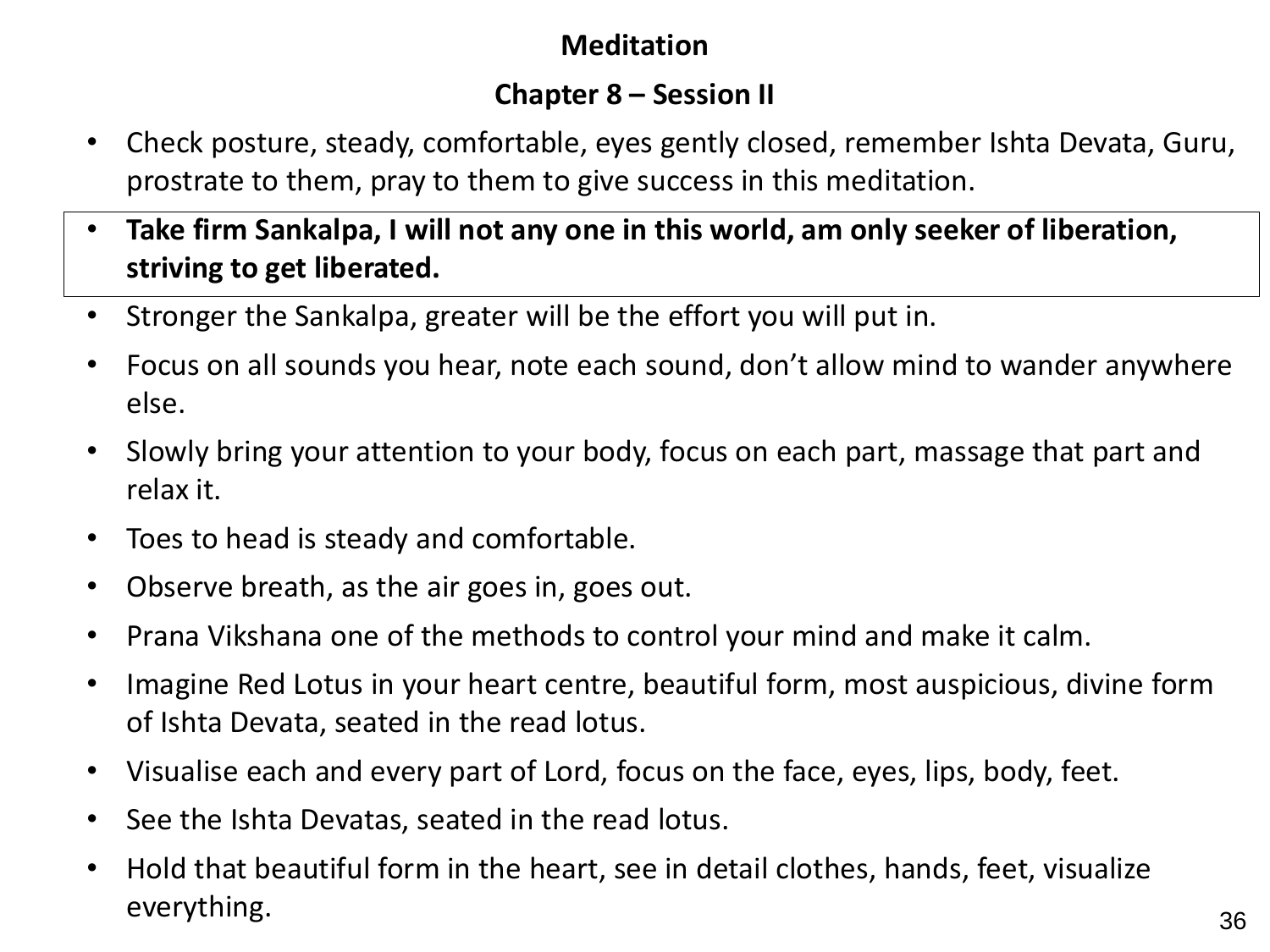- **This Lord that you love, respect, is in truth the supreme Brahman.**
- This Lord alone has become the entire world through Apara Prakrti, Adibuta.
- This Lord alone is the primordial being Hiranyagarbha, sutratma, Adideiva.
- **This Lord alone is alone seated in our hearts as the voice of conscience Antaryami, Adiyagna.**
- **Try to see Bhagawan in each and everything in every object, in every being, in every thought.**
- It is easy to see Bhagavan if we have love for him.
- Without love, devotion, it is impossible.
- **If mind breaks into any thought, try to see Lord in those thoughts.**
- **See Lord in memory.**
- **If Mind takes form of object, see Lord as substratum of the object.**
- Refuse to entertain any thought.
- Keep focus on Lord.
- Maintain constant rememberance of the Lord of your heart.
- This Lord is not just Adibuta, Adideiva, Adideyagna but is also supreme imperishable Brahman, my own supreme self, Adhyatma.
- In truth I am that Brahman.
- Maintain this throughout, throughout the day.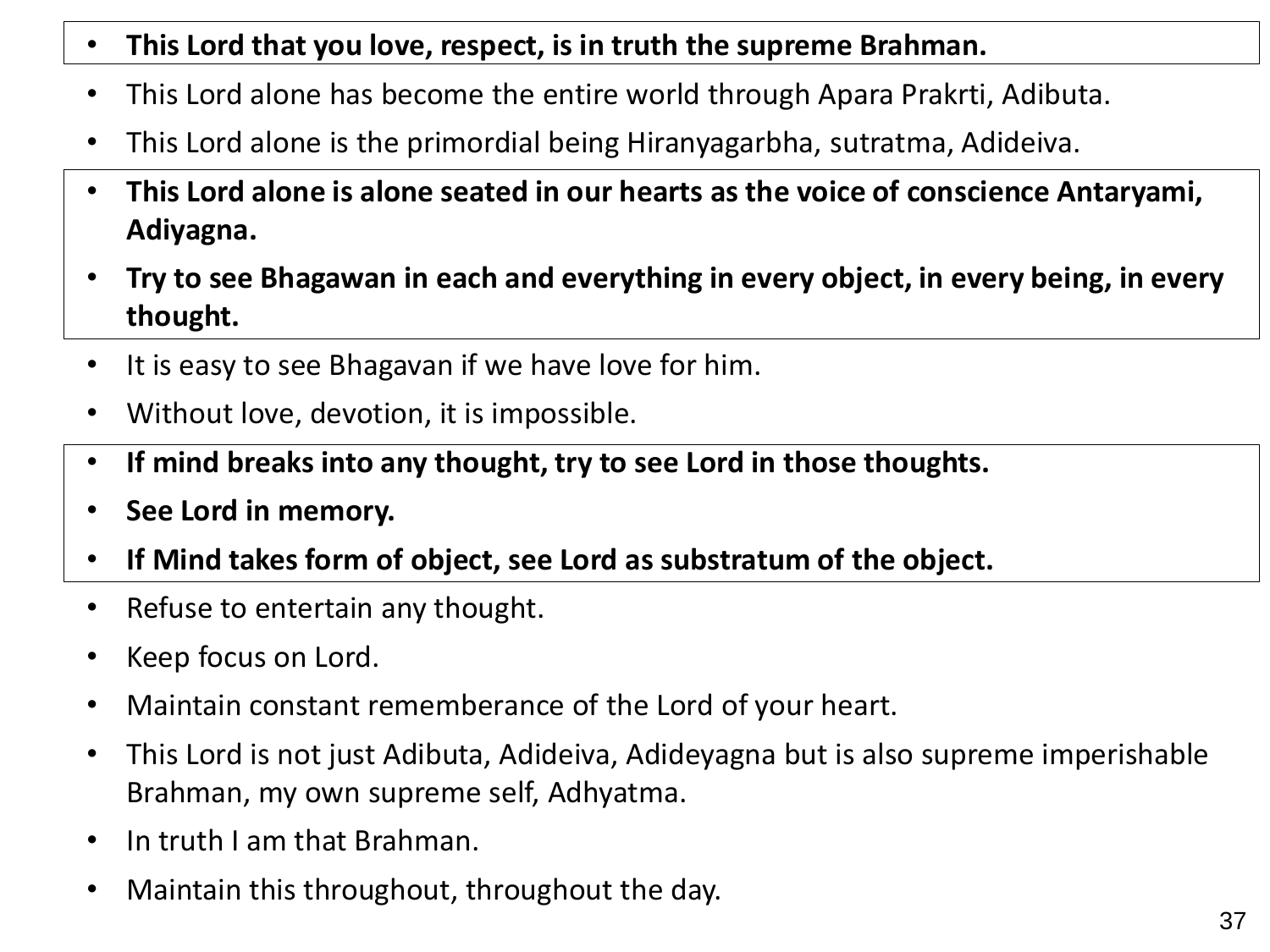- Focus and observe the Breath.
- Bring attention to the body.
- Rub both palm, keep them gently on eyelid, open eyes, move feet a bit.
- Ohm, Shanti, Shanti, Shanti, Harihi ohm, Sri Gurubyo Namaha.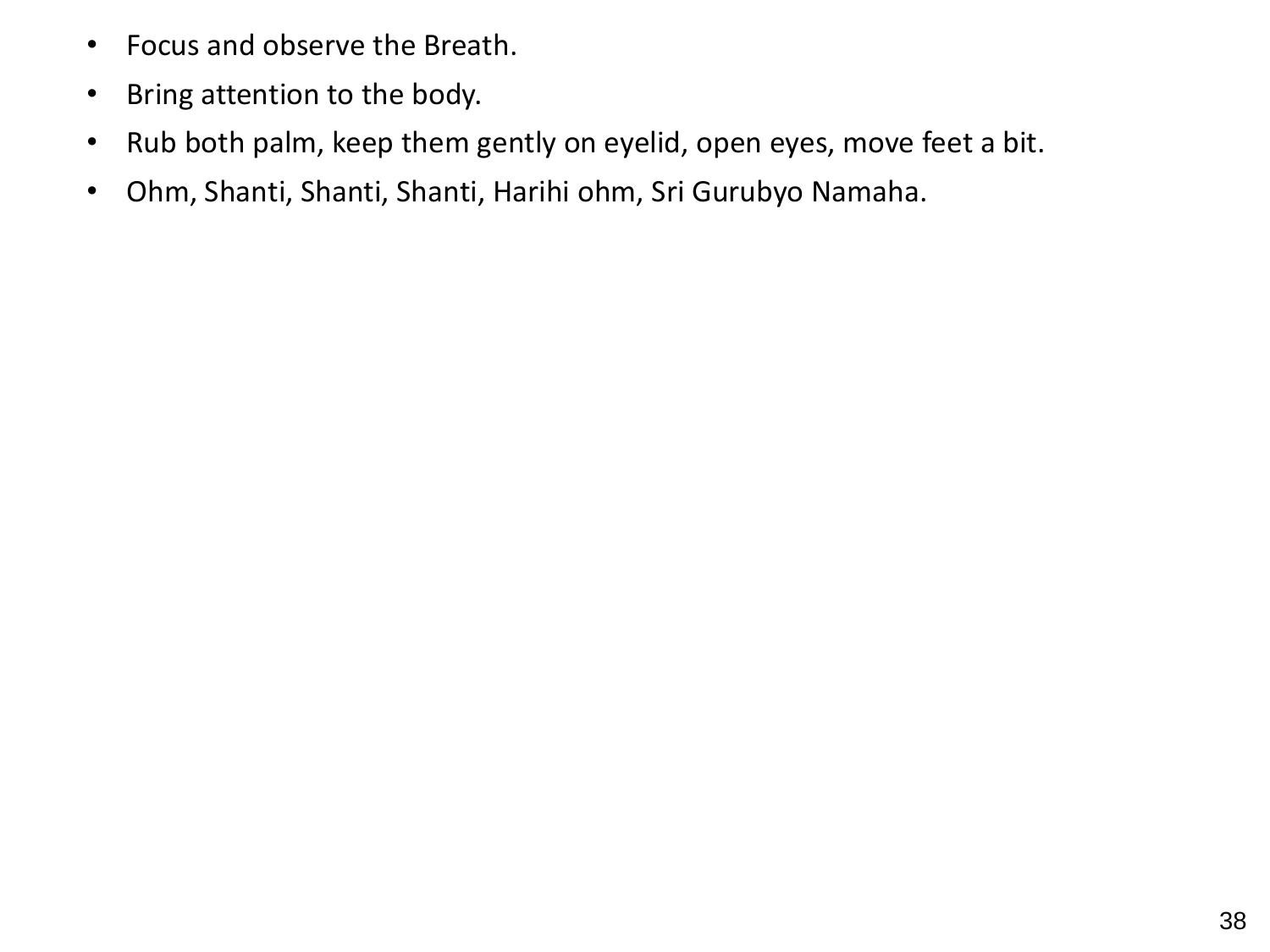#### **Chapter 9**

#### **Meditation**

#### **Session 1**

**Repeat : During this practice of meditation**

- **I do not belong to the world.**
- **I am only seeker of liberation.**
- Focus on all sounds you can hear, make a note of each and every sound.
- Bring attention to body, focus on each body, mentally massage and relax it, Toes, feet, ankles, legs, calf muscles, knees, thighs, lower body is comfortable, stomach, midriff, chest, lower back, upper back, shoulders, biceps, forearms, arms, wrists, fingers, nails, mid region is relaxed, backbone is straight, neck, holds head whole day, massage, relax it, throat, face, chin, cheeks, nose eyes, ears, forehead, head, hair, take mind to every part, hold entire posture in your mind, look at yourself as third person, watching someone in meditation.
- Bring attention to breathing without changing breathing pattern, observe air coming inside as you inhale, reaching your throat, chest, abdomen, see Air come out as you exhale.
- Concentrate on breathing, let it flow naturally.
- Take attention to mind, imagine red lotus in heart.
- Imagine most sacred, most beautiful form of your Ishta Devata in that Lotus.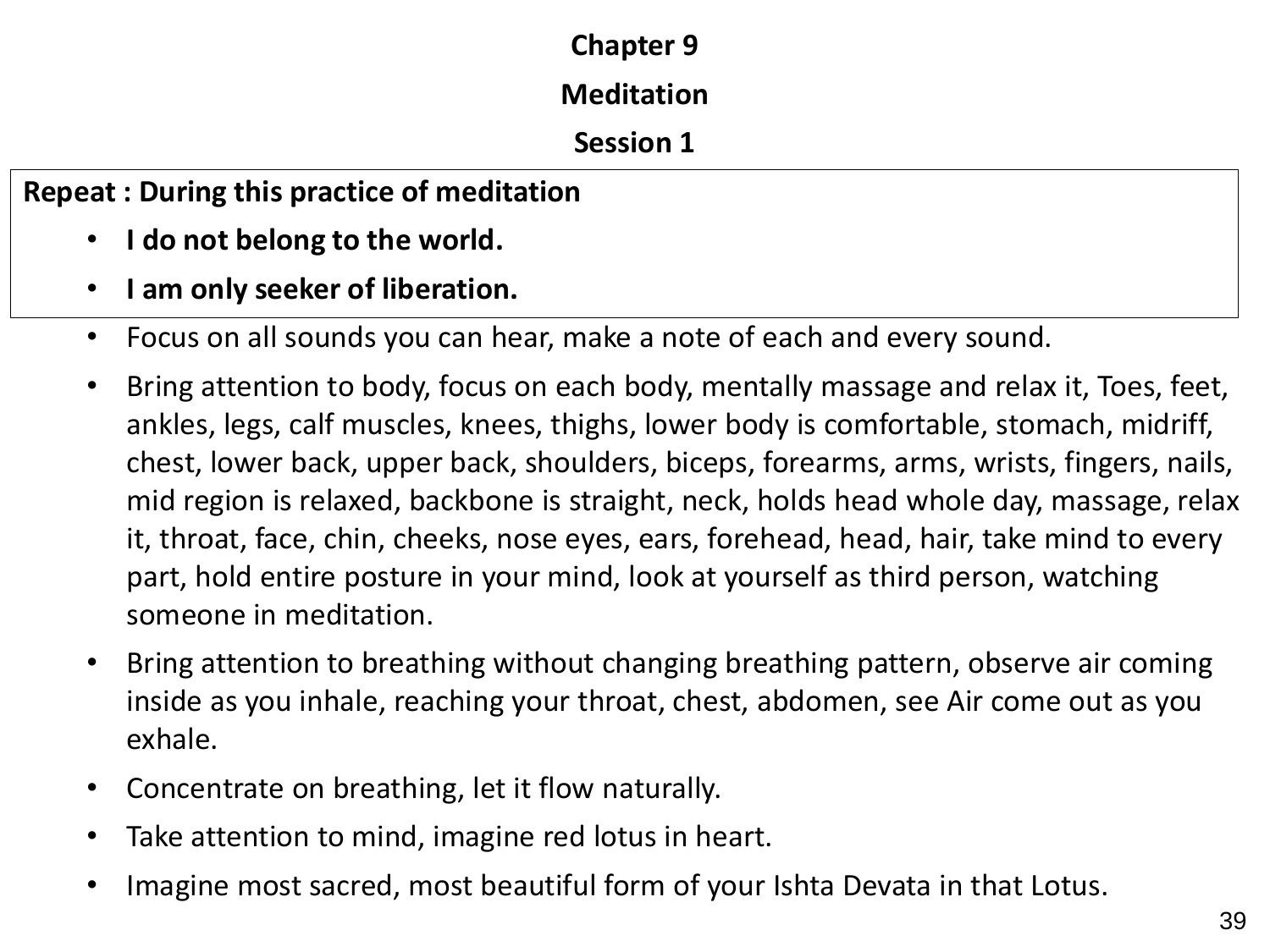- Focus on each and every part of Ishta Devata, feet, as though Ishta Devata is in front of you.
- Dress, hand postures, face, smile.
- Try to see entire form in one go as though Ishta Devata is sitting in the red lotus in your heart centre.
- Mentally chant Ishta Mantra, focusing on the form of the Lord, chant mantra and keep seeing the form.
- If it is difficult to chant, with every inhalation start mantra and with every exhalation, complete the chanting.
- Focus on mind for chanting the Mantra.
- Remember Ishta Devata is supreme Brahman in special form you like, indestructible, Aksharam, Param Brahma.
- Supreme Nirakara Brahman, alone appears as your Ishta Devata.
- It is not someone different from you, its your own true self, Svabava, Adhyatma, own self.
- Even the whole world, gross world, subtle world, individual world or total world, individual Jiva who performs certain actions or total mind, Hiranyagarbha, everything is that supreme Brahman.
- Merge the form that you have been seeing in your mind into yourself.
- Dissolve it, into everything that you see.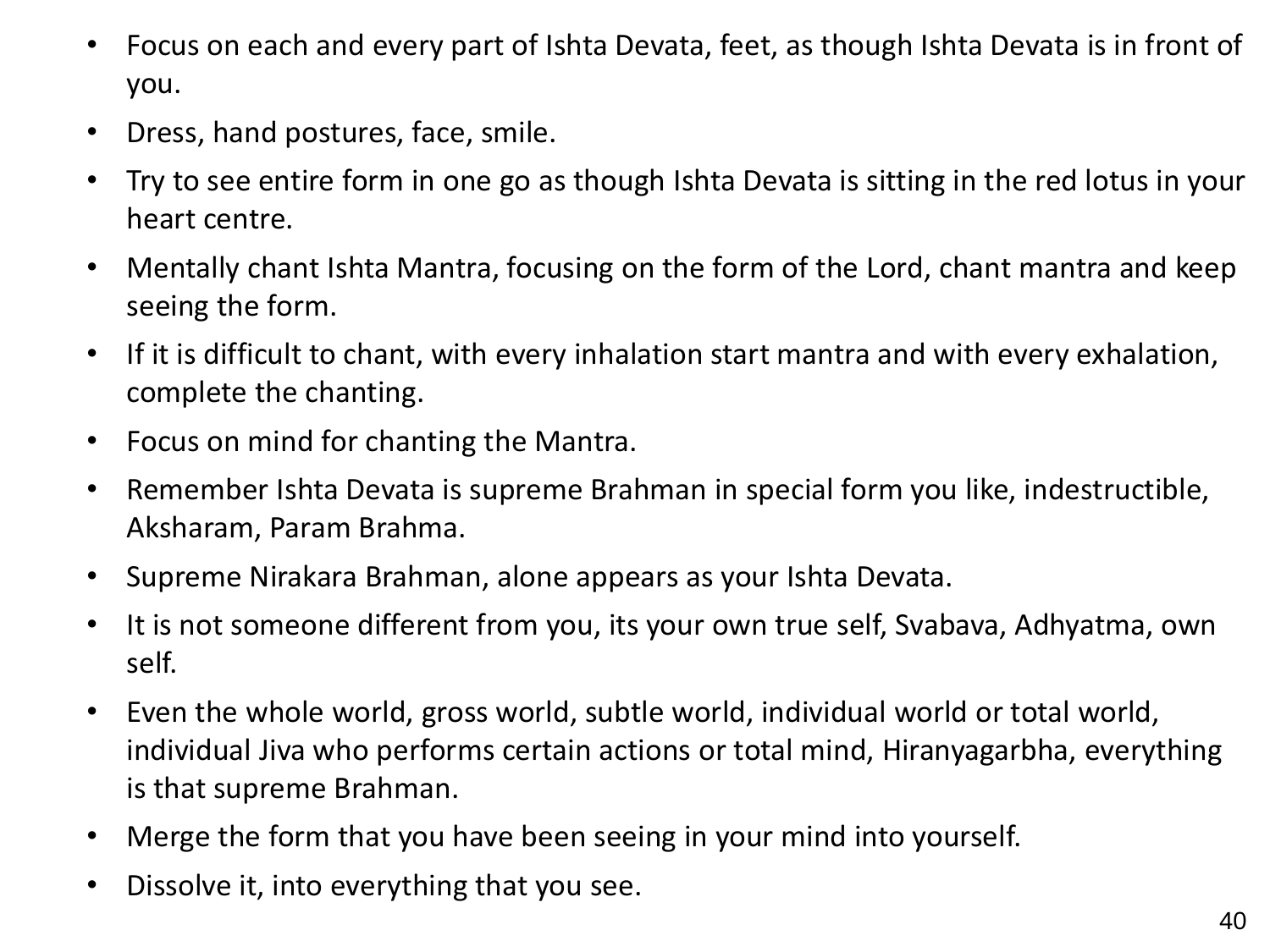- Brahma, Adhyatma, Adibuta, Adideiva, Adhiyajna, everything is that Lord, supreme Brahman.
- Try to maintain this thought throughout the day even when you are doing different activities, listening to the sessions, discussing, chanting, walking, eating, keep thought in mind, everything is God.
- Anything that I hear, the one who is hearing, one who is speaking, air in between, which allows the process of hearing, words falling on ears, everything is God, supreme Brahman.
- Bring attention to breathing, the one who is breathing, the air coming in and going out, nose through which it is coming and going, everything is Brahman.
- Bring attention to body, feel body is supreme Brahman, move feet, bring both palm rub the eyelids, open your eyes.
- Om Shanti Shanti Shanti.
- Hari hi ohm, Gurubyo Namaha.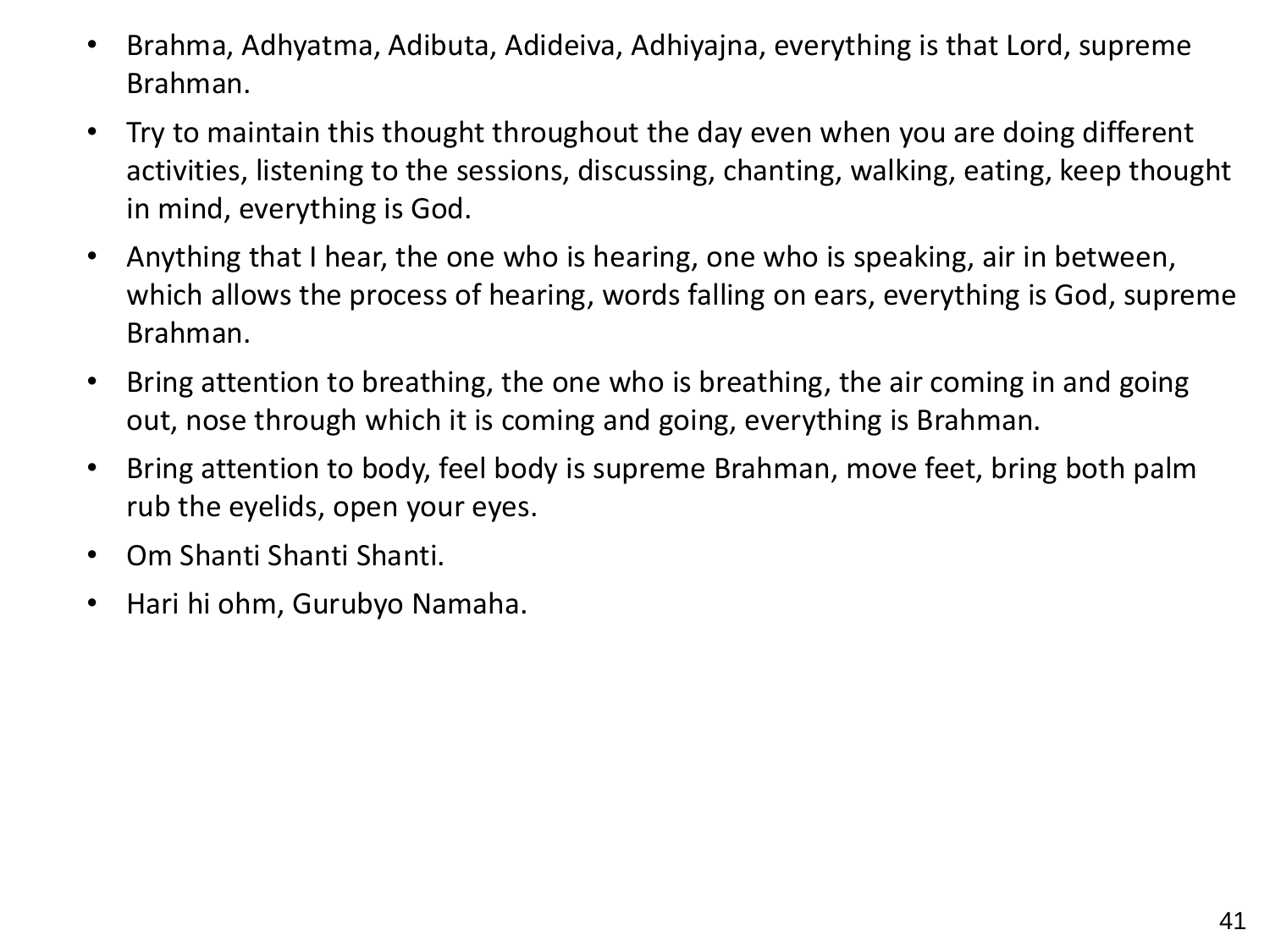# **Meditation – II**

- Check your posture, steady, comfortable, gently close eyes.
- Mentally prostrate to Ishta Devata, your Guru.
- Pray to help us in this practice of Meditation.
- Make a firm resolve, I wont move body for next 25 minutes.
- **During this time, I do not belong to the world, I am only seeker of liberation.**
- Focus on all sounds that you hear, collect your mind from all other thoughts.
- Bring attention to body posture, focus on each and every part, mentally massage it and relax it, feel entire posture through your mind.
- Focus on breathing, observe it.
- Feel air coming inside, in Abdomen, goes out as you exhale.
- Praana Vikshanam, observing breath.
- Best technique to calm your mind, keep focusing on breath till mind is calm.
- Bring attention to mind itself, try to be the witness, observe thoughts, let them come go, don't get involved, affected, just observe.
- If too many thoughts, chant mantra, make sure mind is relatively quiet.
- Keep observing.
- **My world is of my thoughts.**
- **See relationship between myself and my world.**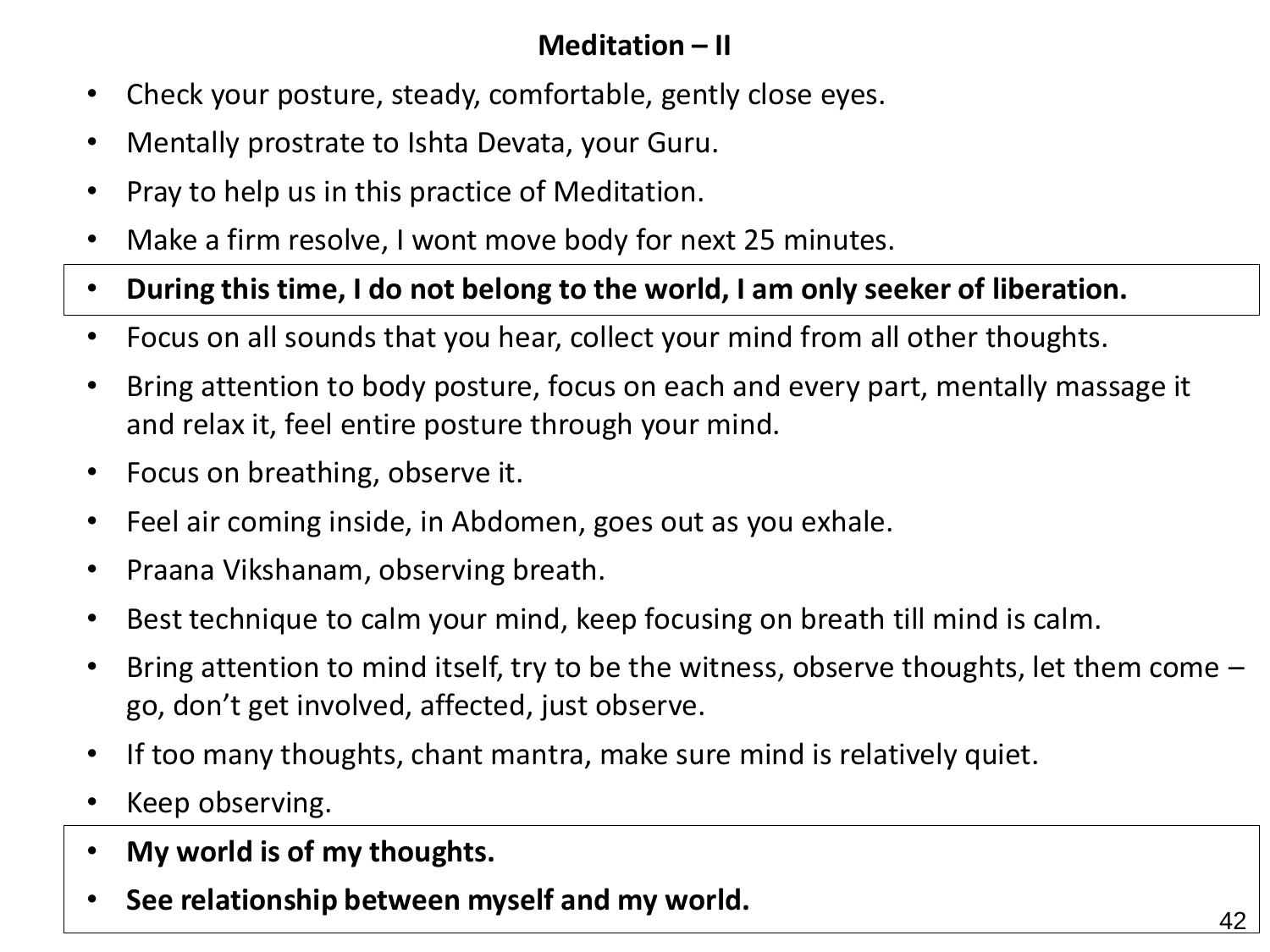- **I pervade all thoughts as the substratum of all of them.**
- **All the thoughts are present in me because they are mere superimpositions on my true self.**
- **I pervade them as their substratum, they are in me as superimpositions.**
- **But, I am not in them because I am not affected by them.**
- I am the self, who is untouched by the quality and quality of thoughts.
- **Thoughts can be Sattvic, Rajasic, Tamasic, many, few, but I don't change, when the thoughts change.**
- **I am not in them.**
- Thought as substratum, I pervade all thoughts, I am not one of them, I am not part of them.
- **I do not change when the thoughts change.**
- **Every thought that rises is because of the substratum, consciousness but that substratum, consciousness remains the same.**
- There is a constant factor, thoughts rise, they go.
- **Understand that there are no thoughts in me.**
- **I am the supreme consciousness devoid of any thoughts.**
- This is the absolute truth.
- **As long as I consider myself to be the Jiva, there will be thoughts.**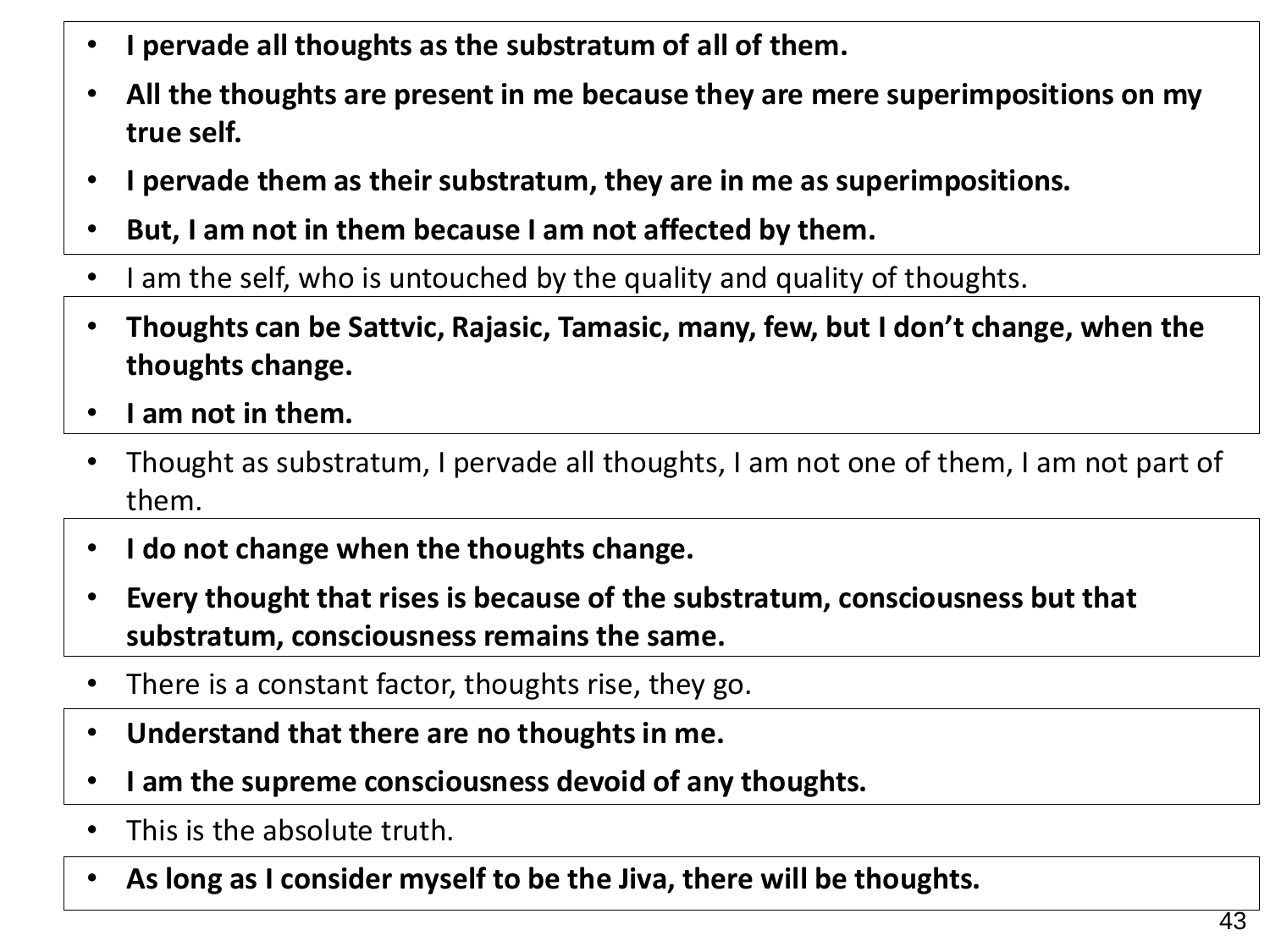- We need to understand, I am substratum of those thoughts, those thoughts are superimposed on me but still I remain the unaffected, untouched consciousness.
- **From the highest standpoint, there are no thoughts in me.**
- I am the pure mass of consciousness without any thoughts.
- What we have done in our internal world can also be done in the outer world.
- **I as Satchit Ananda am pervading the whole world.**
- **Every object, every being, movable or immovable is pervaded by me because I am their substratum.**
- They all exist in me, because they are all superimposed on me.
- That doesn't mean that there is any change in me because there are changes happening in them.
- Because I am not in them, I don't get affected by them.
- From the most ultimate standpoint, they are not in me.
- I alone am, single mass of pure consciousness.
- Try to keep this thought through out the day.
- In everything that you see, everyone that you meet, try to see these things.
- **Try to understand this relationless relationship.**
- If there is a world, I am the untouched substratum.
- From the highest standpoint, there is no world.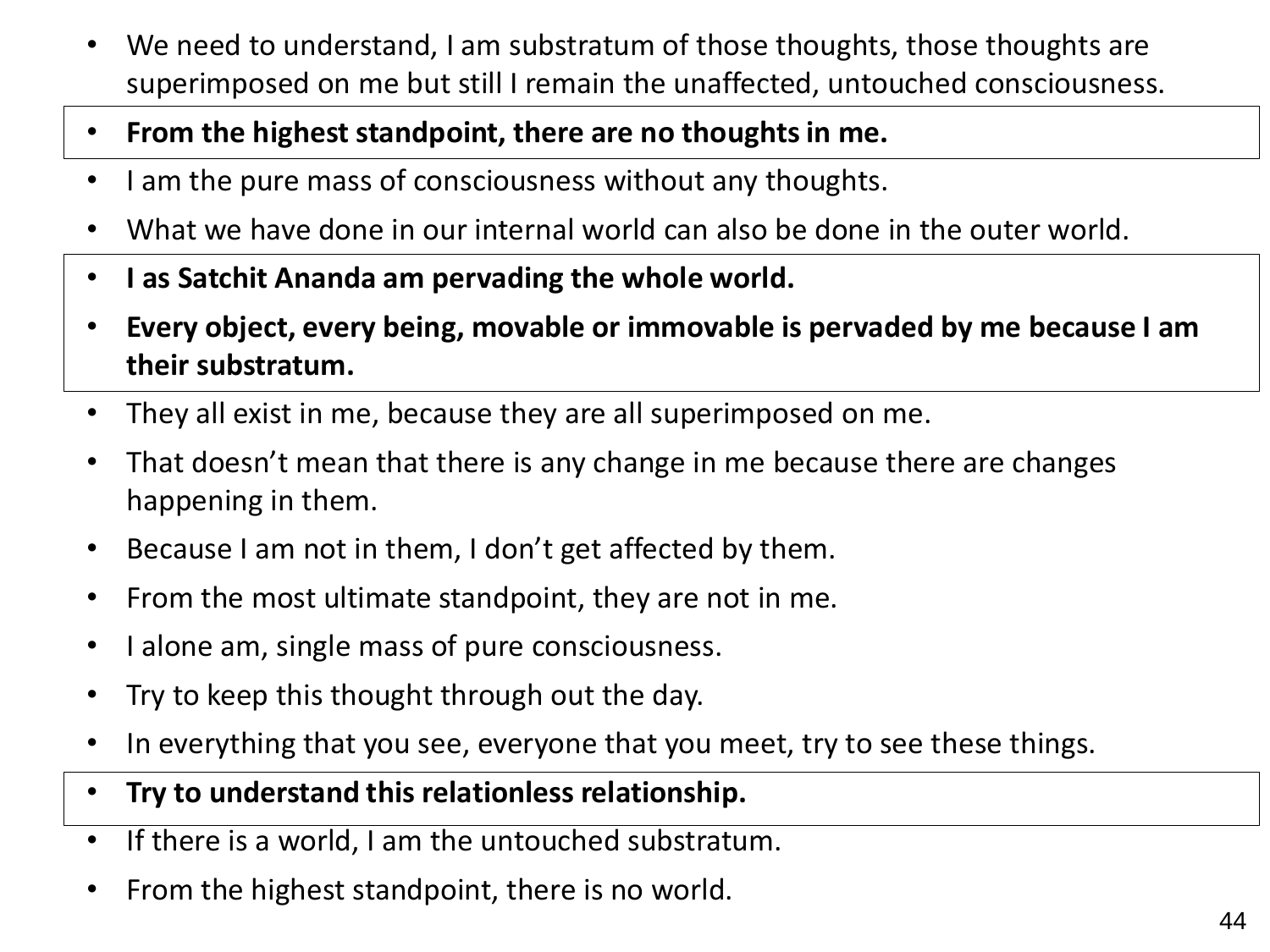- I alone am.
- Bring attention to your breathing.
- Be aware of your body posture.
- Bring both palms together, rub them, keep them gently on your eyelids, open your eyes, move your feet.
- We are trying to meditate on the same thought that we are seeing in the class.
- When we bring these thoughts in our mind, if any doubt arises, then that means, our reflection is not yet complete.
- But if all thoughts are coming, ceaselessly, one after another, easily, then it is good to go for meditation on those thoughts.
- Try to do in the internal world as well as the external world.
- Om Shanti, Shanti, Shanti.
- Hari Ohm…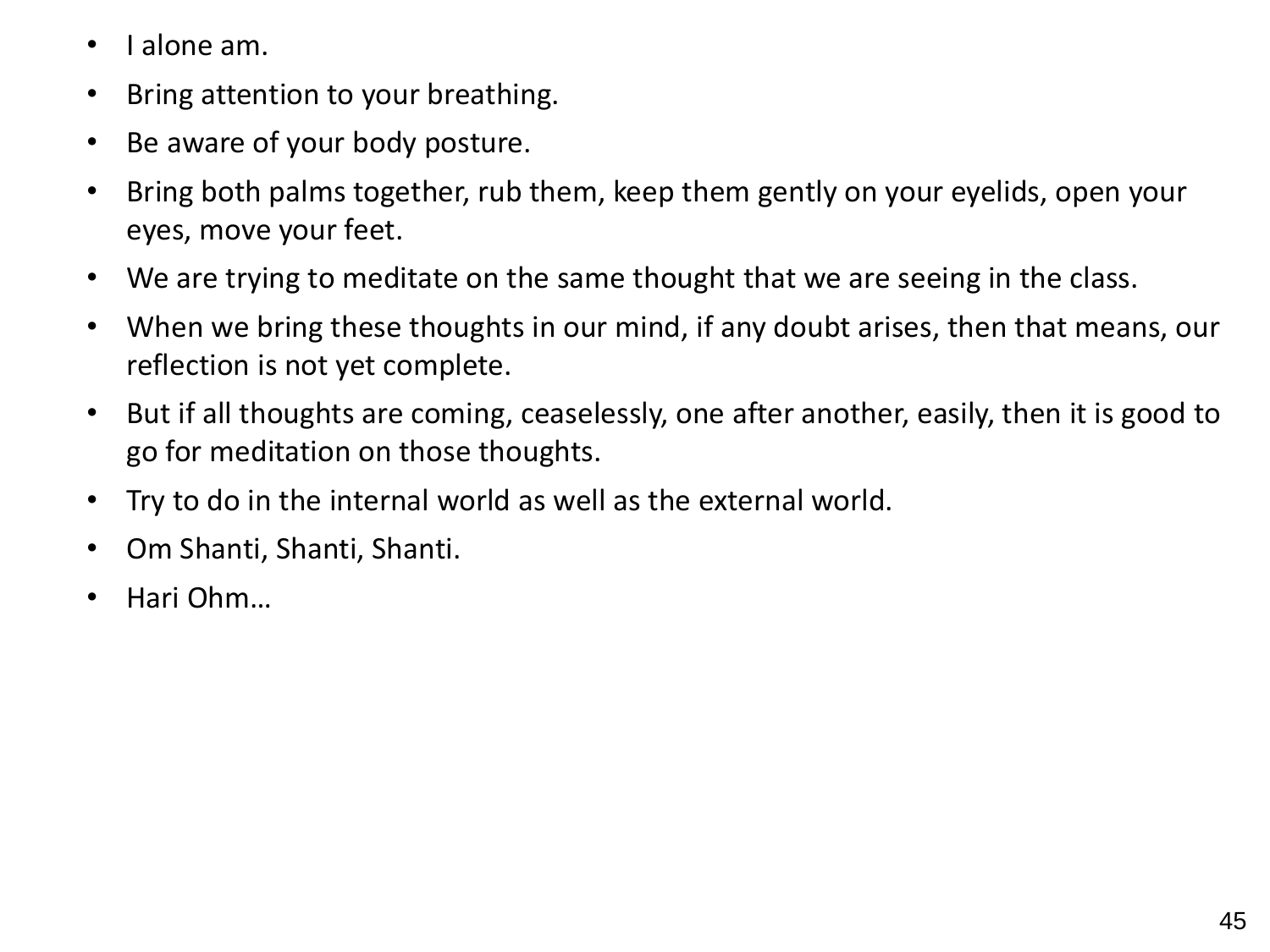# **Chapter 10**

#### **Meditation I**

- 3 Ohms.
- Please sit straight, check posture, spine erect, posture steady, comfortable, gently close eyes.
- Mentally prostrate to Ishta Devata, your Guru, pray to them to help in path of self control, meditation.
- Take a firm resolve, during this practice of meditation, I will not move a bit, I belong to none, I am nothing but seeker of liberation.
- Focus on sounds you hear, make note of each and everyone.
- Bring attention to your body, take mind to each part of your body, toes to head, see it completely relaxed, make sure it follows your order.
- Hold entire posture in your mind, see your body as  $3<sup>rd</sup>$  person, observing the posture.
- Bring attention to breathing, Prana Vikshanam, watch your inhalation and exhalation, don't allow mind to think of anything else, let your entire attention be on the breathing.
- Bring attention to your mind, try to be witness, without getting involved with the thought, just like you observed your posture, like you observed the breathing.
- Thought will come and go, don't try to change it, force it, investigate it, be witness, let it come and go.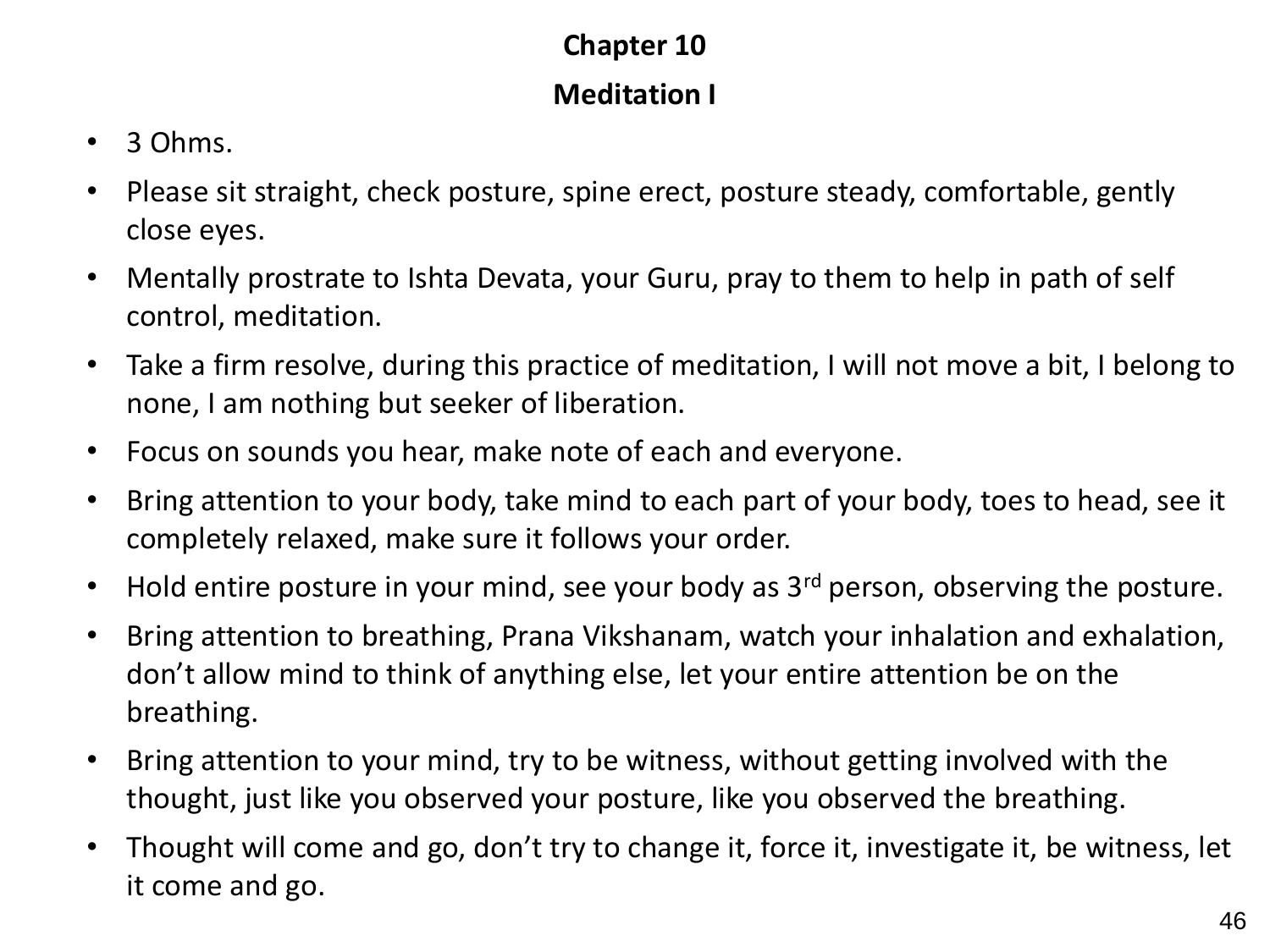- If there are too many thoughts, chant Ishta Devata Mantra, focus on each letter and on silence between the chanting of Mantra.
- **Increase time of silence, hold the silence, if new thought comes, chant mantra again.**
- Lord is infinite, compassionate, will help us to control the mind.
- With Gods help, nothing impossible.
- **Surrender to Bhagawan, allow him to take charge of us, our mind will come under our control.**
- With this feeling, chant Ishta Devata Mantra.
- Imagine the form of Ishta Devata, don't give chance to mind to think about anything else.
- Every thought you see can be in form of feeling, logical thinking, memory, object, person.
- **Every thought is supreme Brahman.**
- Ishta Devata, Mantra, letters, sound, form, name, everything is supreme Brahman.
- **That supreme Brahman I am, I am the substratum of entire universe, the entire universe is superimposed on me.**
- Vedanta is not studying text, not by hearing Slokas, Mantras, not having debates.
- **Vedanta is experience of oneness, it is experience which tells you that you are the supreme Brahman, Adhishtanam of entire universe.**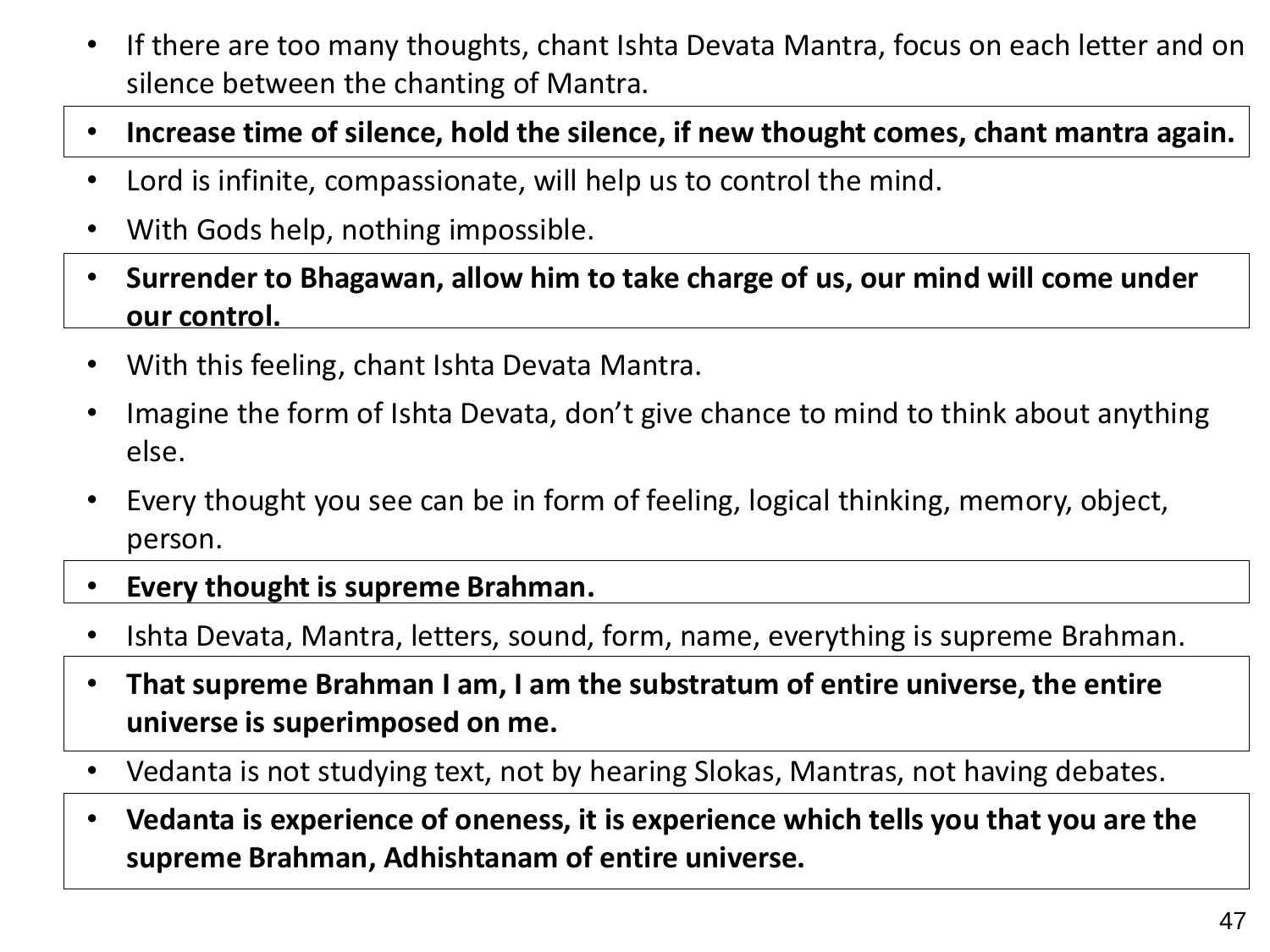- Whatever we are studying, discussing, trying to by heart is to get this experience.
- **Meditation ill help you only when outside meditation also you maintain the thought, I am the substratum of this entire universe.**
- Everything is superimposed on me the consciousness.
- **Try to maintain this thought throughout the day.**
- Turn attention to Breathing.
- Even when you observe, remember, you are substratum of breathing also.
- Since you are observer, you are not part of it.
- Bring attention to body posture, rub your palms, keep on your eyelids and gently open your eyes.
- Move your feet.
- Try to maintain the thought, Aham Brahma Asmi.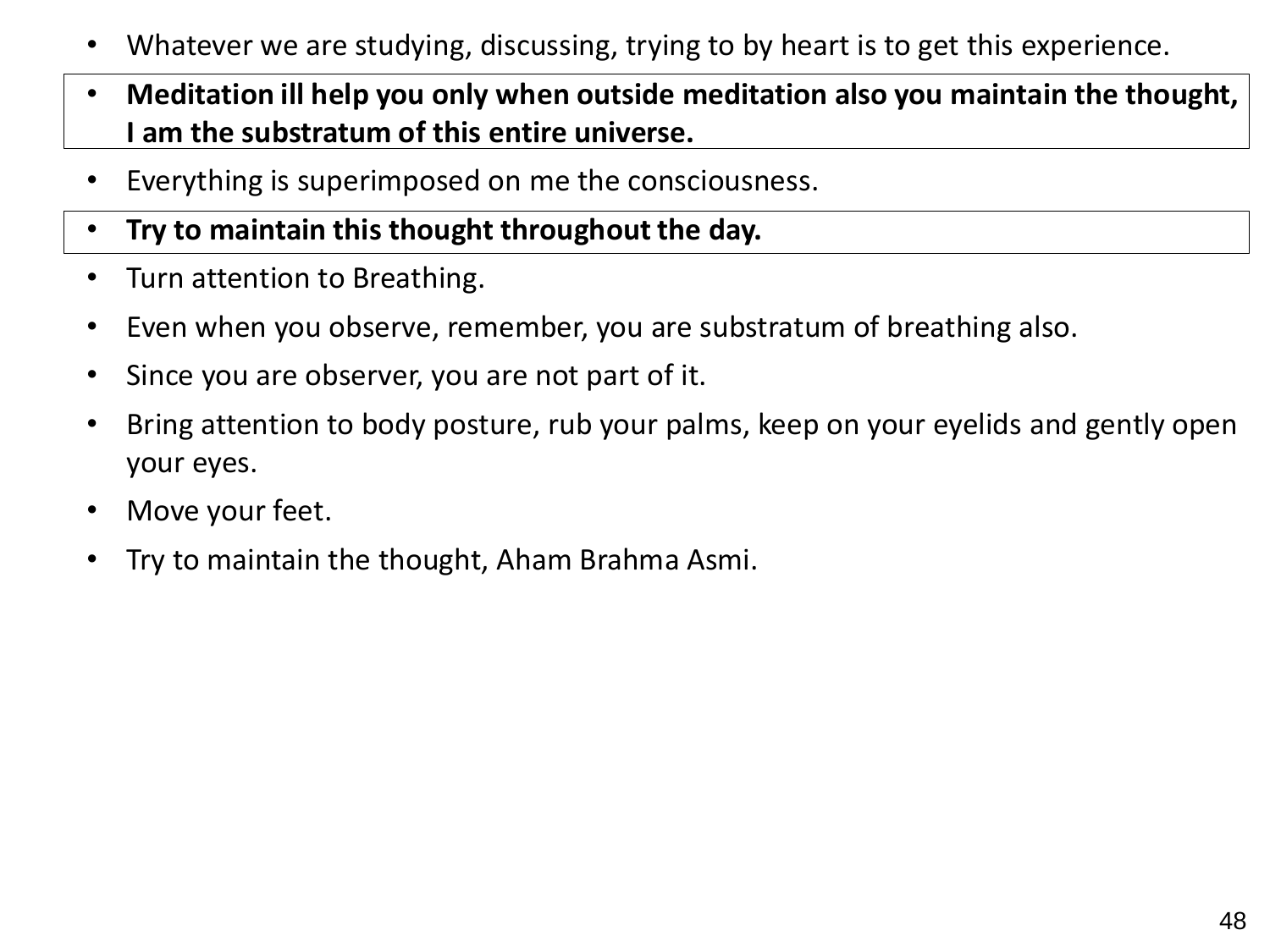# **Chapter 10**

#### **Session – II**

- 3 Ohms
- Check posture, firm, steady, comfortable.
- Mentally prostrate to Ishta Devata, Guru.
- Pray to them to give the strength required for the practice of Meditation.
- Take a firm resolve, during this time, you don't belong to the world, you are only seeker of liberation.
- Sincere prayer and firm resolve will take us deep and far in meditation.
- Focus attention on all sounds you hear, take mental note of every sound.
- Bring attention to body posture, mentally massage every part, start from toes to head.
- **Taking mind to every part of body, serves dual purpose.**
- **First Purpose, Most of our discomfort lies in our mind, when deliberately massaged, body does not disturb us during meditation.**
- **2 nd Most important Purpose :**

**Mind learns to follow your order.**

- **As you command mind to go to the part, mind obeys.**
- **This habit mind gets into, following the order is required in meditation.**
- **Do this exercise very sincerely.**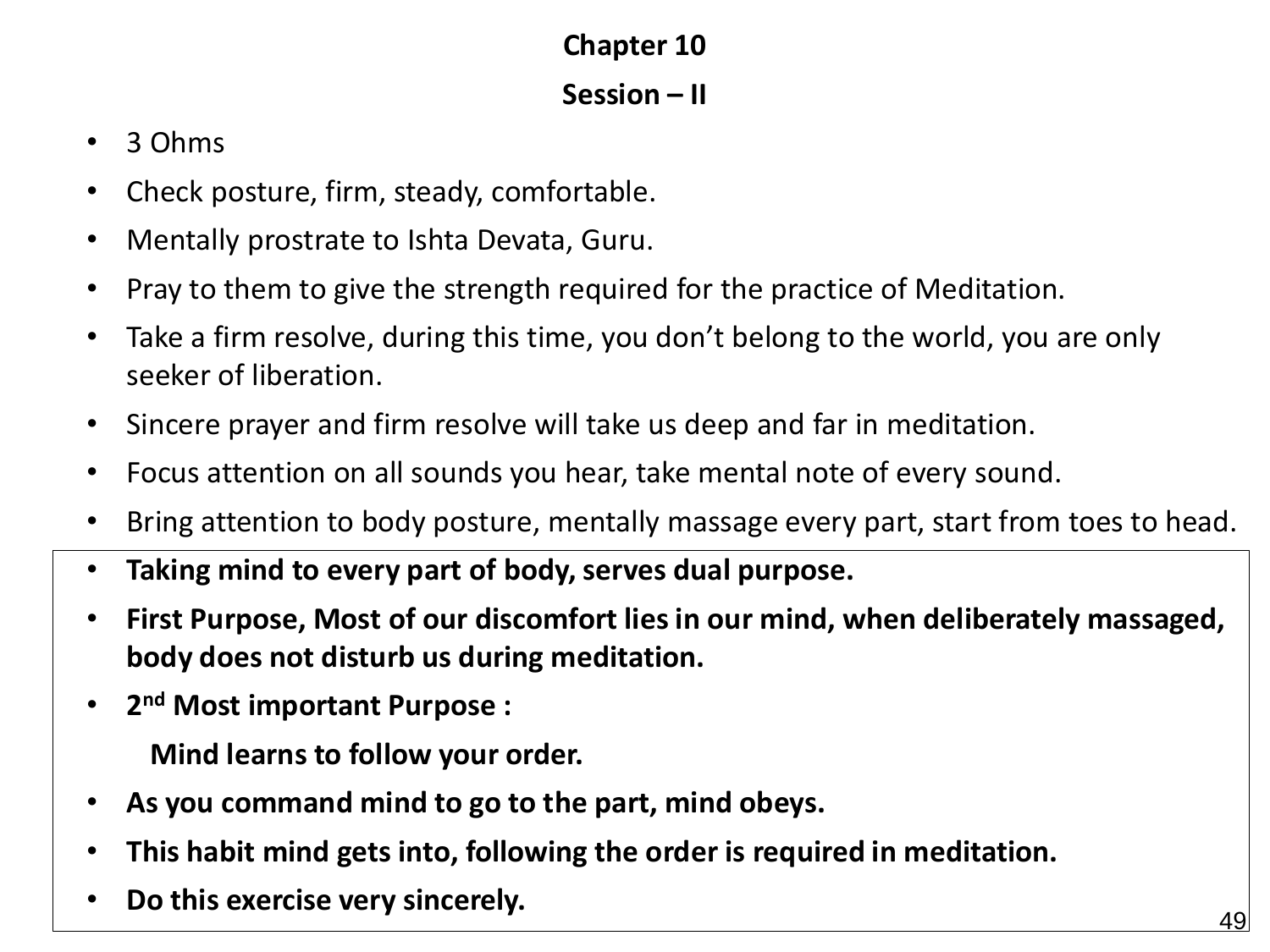- Take mind to every part, hold complete posture in the mind, look at body sitting and meditating as third person.
- Once body is relaxed, do Prana Vikshanam, observe Inhalation passing throat to abdomen, and exhalation… let mind not go anywhere else, just observe the breathing.
- Let mind observe itself, be witness of thoughts rising and setting.
- Don't get involved with the thoughts, don't flow with the thoughts, just observe.
- **Initially while observing the thoughts, we will go with the flow of thoughts, but the moment you remember your purpose of liberation from thoughts, you will give up the pursuit and become the witness.**
- Don't try to trace which thought led to which thought and how you became witness.
- **Don't investigate which thought causes disturbance, it doesn't matter, just observe.**
- When the mind is relatively calm, take up the thought that the supreme Lord alone is and that supreme Lord with infinite power of creation, sustenance, dissolution, is my own self.
- **This is Bhagawans Yoga, one supreme God in which everything exists.**
- **He is not different from me but he is my own self.**

| अहमात्मा गुडाकश        | aham ātmā guḍākēśa                    |
|------------------------|---------------------------------------|
| सर्वभूताशयस्थितः ।     | $\vert$ sarvabhūtāśayasthitaḥ $\vert$ |
| अहमादिश्च मध्यं च      | $\mid$ aham ādiśca madhyaṃ ca         |
| भूतानामन्त एव च॥१०-२०॥ | $\vert$ bhūtānām anta ēva ca    10-20 |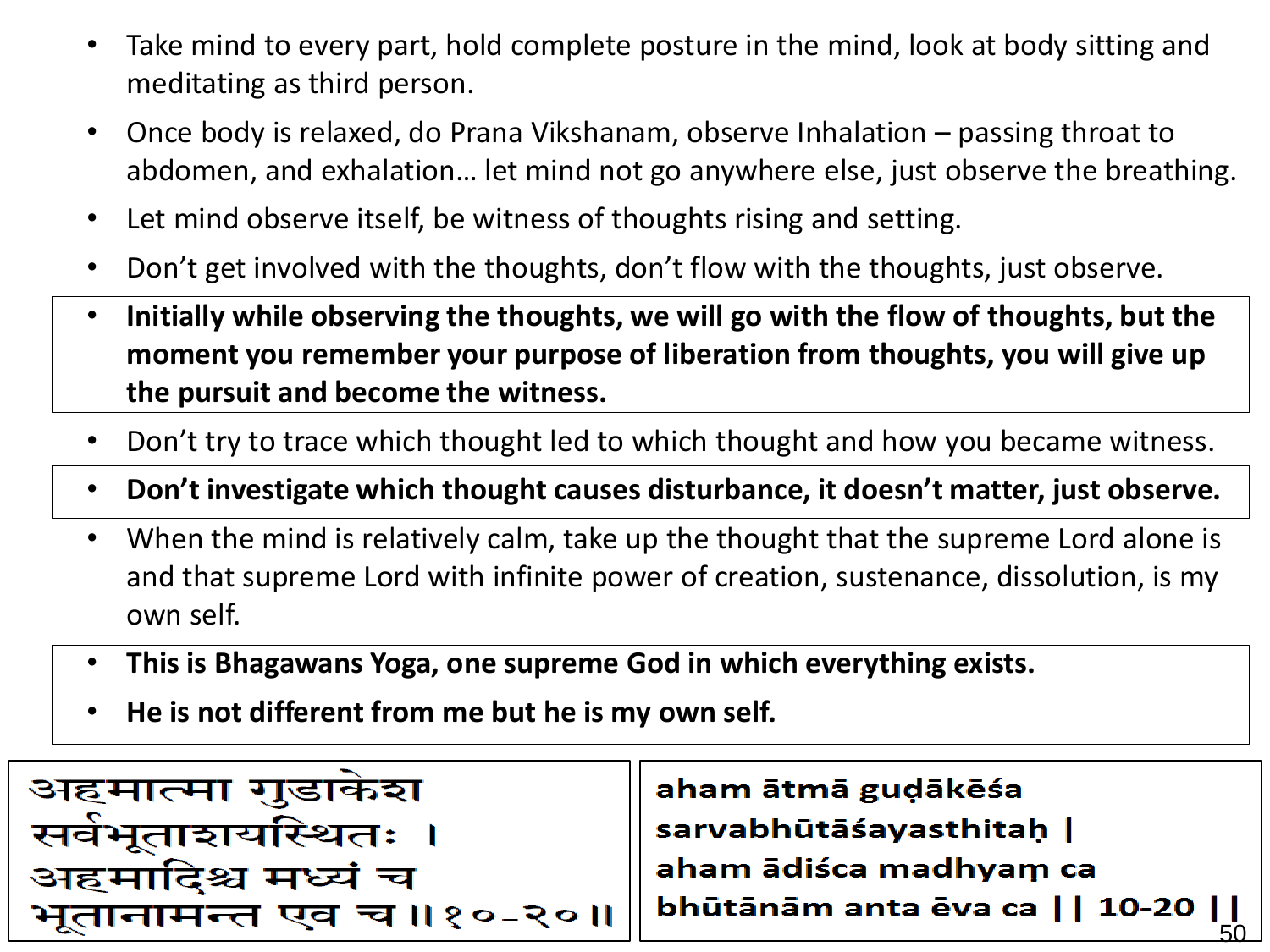I am the self, O Gudakesa, seated in the hearts of all beings; I am the beginning, the middle and also the end of all beings. [Chapter 10 - Verse 20]

- Maintain the thought, the supreme Brahman, substratum of entire universe is my own self, seated in the space of my heart.
- This self in me is the same self in all.
- Chapter 10 Verse 20.
- If sometimes it becomes difficult to hold on to this thought and mind wanders out in the field of sense objects, think of Bhagvans Vibhuti.
- The same Lord, who is my own self is the substratum of every object.
- The glorious, manifold manifestation are of the same Lord.
- If mind is thinking of an object, change focus from the object to its substratum, the supreme Lord.

| <b>Everything in Me</b> | I am in everything |
|-------------------------|--------------------|
| Is Yoga                 | Is Vibhuti         |

- As a devotee, try to see the presence of the Ishta Devata in everything.
- As a seeker, remember that Ishta Devata is your own self.
- **For next couple of minutes, if the mind goes into an object as a thought or breaks into a feeling, change attention and focus on the substratum.**